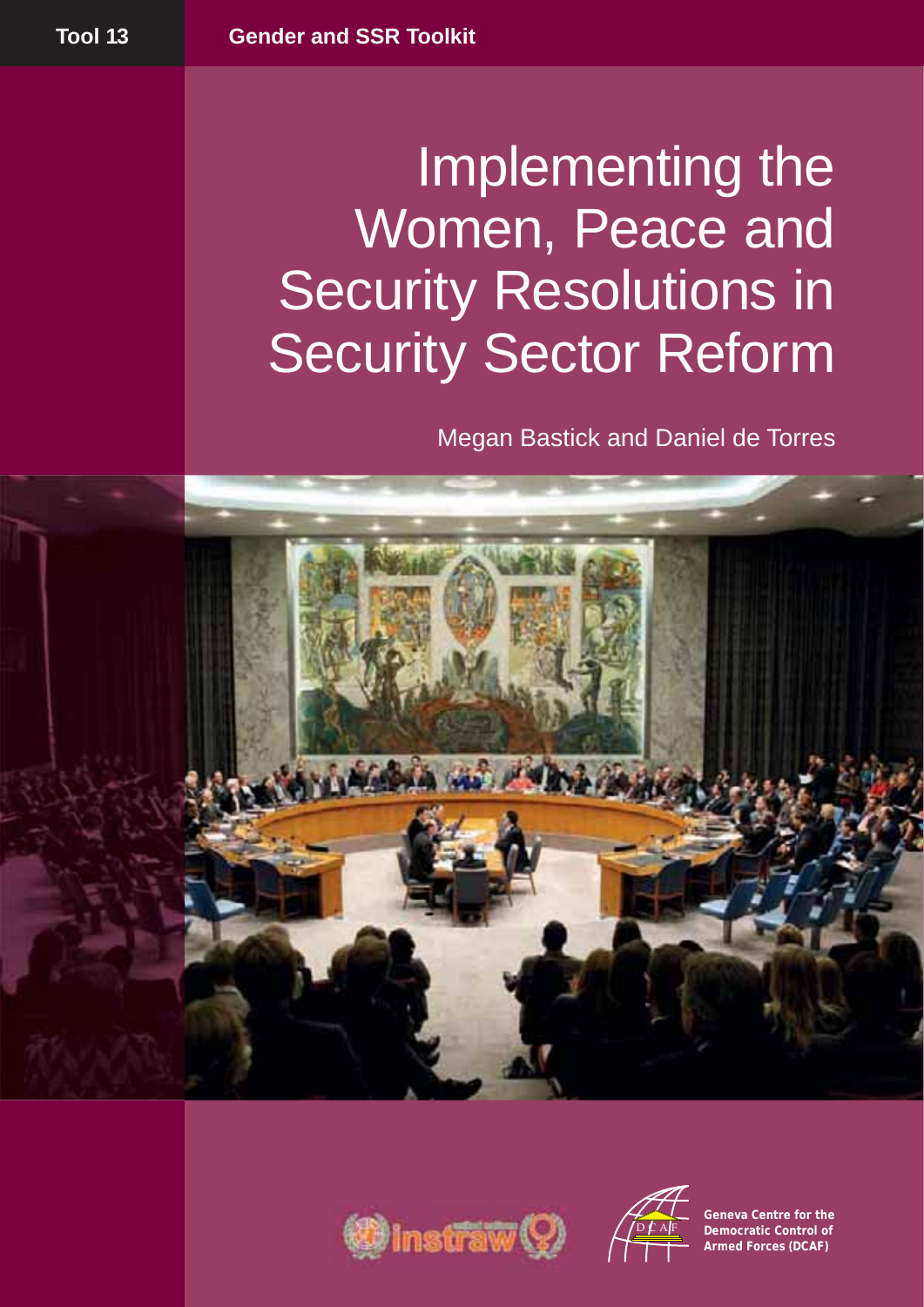# Implementing the Women, Peace and Security Resolutions in Security Sector Reform

Megan Bastick and Daniel de Torres





**Geneva Centre for the Democratic Control of Armed Forces (DCAF)**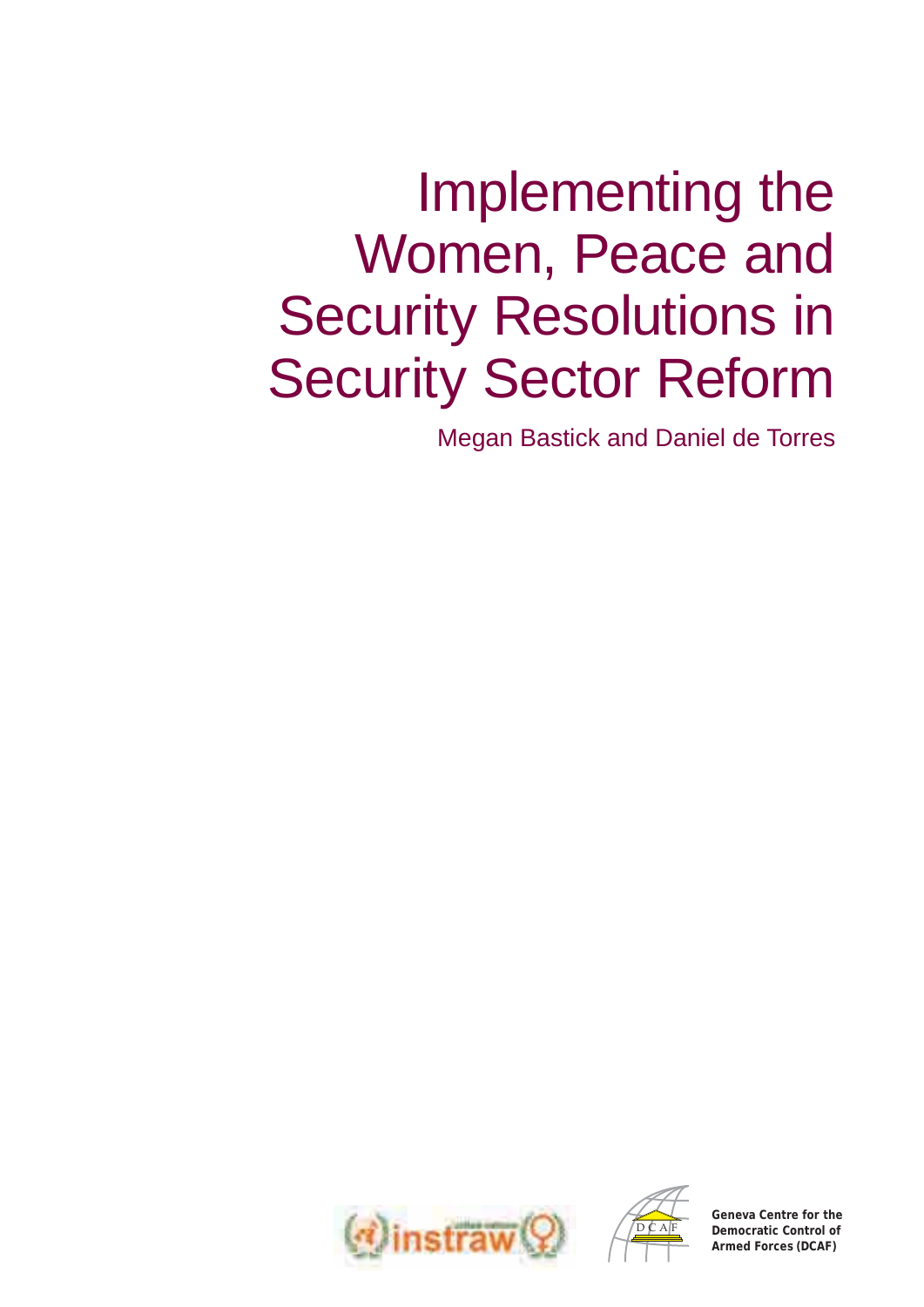#### **About the Authors**

Megan Bastick is a Fellow with the Geneva Centre for the Democratic Control of Armed Forces' (DCAF) gender and security programme. She has been involved in the Centre's research and awareness-raising on violence against women and sexual violence in armed conflict, and co-steered the development of the *Gender & SSR Toolkit* and *Gender & SSR Training Resource Package*. Megan has previously worked with the Quaker United Nations Office's Human Rights and Refugees Programme, as a lawyer and as an International Humanitarian Law Officer with the Australian Red Cross. Megan holds a Bachelor of Arts and Bachelor of Laws from the University of New South Wales and a Masters in International Law from the University of Cambridge.

Daniel de Torres is DCAF's Deputy Head of Special Programmes and oversees DCAF's gender and security programme. Prior to joining DCAF, Daniel was Research and Advocacy Coordinator at The Initiative for Inclusive Security, a private foundation in Washington, D.C. Over his career he has designed and delivered gender and security training for military and police personnel, prosecutors, judges, parliamentarians, and SSR practitioners. He has a B.A. in History and Economics from George Mason University in Virginia and an M.A. in International Development from American University in Washington.

#### **Acknowledgements**

We would like to thank the following people for their valuable comments on drafts of this tool: Pamela Aall, Corey Barr, Jane Barry, Carmela Bühler, Suk Chun, Ani Colekessian, Sam Cook, Anja Ebnöther, Cheryl Hendricks, Helga Hernes, Lauren Hutton, Charlotte Isaksson, Sophia Ivarsson, Karin Grimm, Margarete Jacob, Hilde Klemetsdal, Toiko Tõnisson Kleppe, Theodora Krumova, Kathleen Kuehnast, Katariina Leinonen, Ilja Luciak, Cecilia Mazzotta, Kelli Muddell, Juliet Were-Oguttu, Ancil Adrian Paul, Alma Viviana Pérez, Lena Pettersson, Nicola Popovic, Kathrin Quesada, Colette Rausch, Madeleine Rees, Audrey Reeves, AnnJanette Rosga, Heather Sensibaugh, Jolynn Shoemaker, Tara Sonenshine, Sanne Tielemans, Anne-Kristin Treiber, Torunn Tryggestad and Kristin Valasek.

Special thanks to Ben Buckland, Ana Dangova and Anca Sterie for their invaluable research and editing support.

#### **The Gender and SSR Toolkit**

This Tool on "Implementing the Women, Peace and Security Resolutions in Security Sector Reform" is part of a *[Gender & SSR Toolkit.](http://www.dcaf.ch/publications/kms/series_gssr-toolkit.cfm?nav1=5&nav2=6)* Designed to provide a practical introduction to gender issues for security sector reform practitioners and policy-makers, the Toolkit includes the following 13 Tools and corresponding Practice Notes:

- [Security Sector Reform and Gender](http://www.dcaf.ch/publications/kms/details.cfm?lng=en&id=47331&nav1=5)
- 2. [Police Reform and Gender](http://www.dcaf.ch/publications/kms/details.cfm?lng=en&id=47391&nav1=5)<br>3. Defence Reform and Genc
- [Defence Reform and Gender](http://www.dcaf.ch/publications/kms/details.cfm?lng=en&id=47394&nav1=5)
- 4. [Justice Reform and Gender](http://www.dcaf.ch/publications/kms/details.cfm?lng=en&id=47396&nav1=5)
- 5. [Penal Reform and Gender](http://www.dcaf.ch/publications/kms/details.cfm?lng=en&id=47399&nav1=5)
- 6. [Border Management and Gender](http://www.dcaf.ch/publications/kms/details.cfm?lng=en&id=47401&nav1=5)
- 7. [Parliamentary Oversight of the Security Sector and Gender](http://www.dcaf.ch/publications/kms/details.cfm?lng=en&id=47405&nav1=5)
- 8. [National Security Policy-Making and Gender](http://www.dcaf.ch/publications/kms/details.cfm?lng=en&id=47408&nav1=5)
- 9. [Civil Society Oversight of the Security Sector and Gender](http://www.dcaf.ch/publications/kms/details.cfm?lng=en&id=47411&nav1=5)
- 10. [Private Military and Security Companies and Gender](http://www.dcaf.ch/publications/kms/details.cfm?lng=en&id=47413&nav1=5)
- 11. [SSR Assessment, Monitoring and Evaluation and Gender](http://www.dcaf.ch/publications/kms/details.cfm?lng=en&id=47416&nav1=5)
- 12. [Gender Training for Security Sector Personnel](http://www.dcaf.ch/publications/kms/details.cfm?lng=en&id=47420&nav1=5)
- 13. Implementing the Women, Peace and Security Resolutions in Security Sector Reform

[Annex on International and Regional Laws and Instruments](http://www.dcaf.ch/publications/kms/details.cfm?lng=en&id=47486&nav1=5)

DCAF and the United Nations International Research and Training Institute for the Advancement of Women (UN-INSTRAW) gratefully acknowledge the support of the Norwegian Ministry of Foreign Affairs for the production of the Toolkit. The creation of this Tool would not have been possible without the financial support of the Canadian Department of Foreign Affairs and International Trade and of the UN Development Fund for Women (UNIFEM).

#### **DCAF**

The Geneva Centre for the Democratic Control of Armed Forces (DCAF) promotes good governance and reform of the security sector. The Centre conducts research on good practices, encourages the development of appropriate norms at the national and international levels, makes policy recommendations and provides in-country advice and assistance programmes. DCAF's partners include governments, parliaments, civil society, international organisations and security sector actors such as police, judiciary, intelligence agencies, border security services and the military.

#### **UN- INSTRAW**

The United Nations International Research and Training Institute for the Advancement of Women (UN-INSTRAW, part of UN Women) is mandated to develop research programmes that contribute to the empowerment of women and the achievement of gender equality worldwide. Through alliance-building with UN Member States, international organisations, academia, civil society, and other actors, UN-INSTRAW:

- Undertakes action-oriented research from a gender perspective that has a concrete impact on policies, programmes and projects
- Creates synergies for knowledge management and information exchange
- Strengthens the capacities of key stakeholders to integrate gender perspectives in policies, programmes and projects

Cover picture: UN Photo, 2009. The Security Council meeting at which the Council unanimously adopted Resolution 1888, reiterating its demand for the immediate and complete cessation of acts of sexual violence in situations of armed conflict.

© DCAF, 2010. All rights reserved. ISBN 978-92-9222-130-0

Cite as: Megan Bastick and Daniel de Torres. "Implementing the Women, Peace and Security Resolutions in Security Sector Reform." *Gender and Security Sector Reform Toolkit.* Eds. Megan Bastick and Kristin Valasek. Geneva: DCAF, OSCE/ODIHR, UN-INSTRAW, 2010.

Printed by SRO-Kundig.

*i*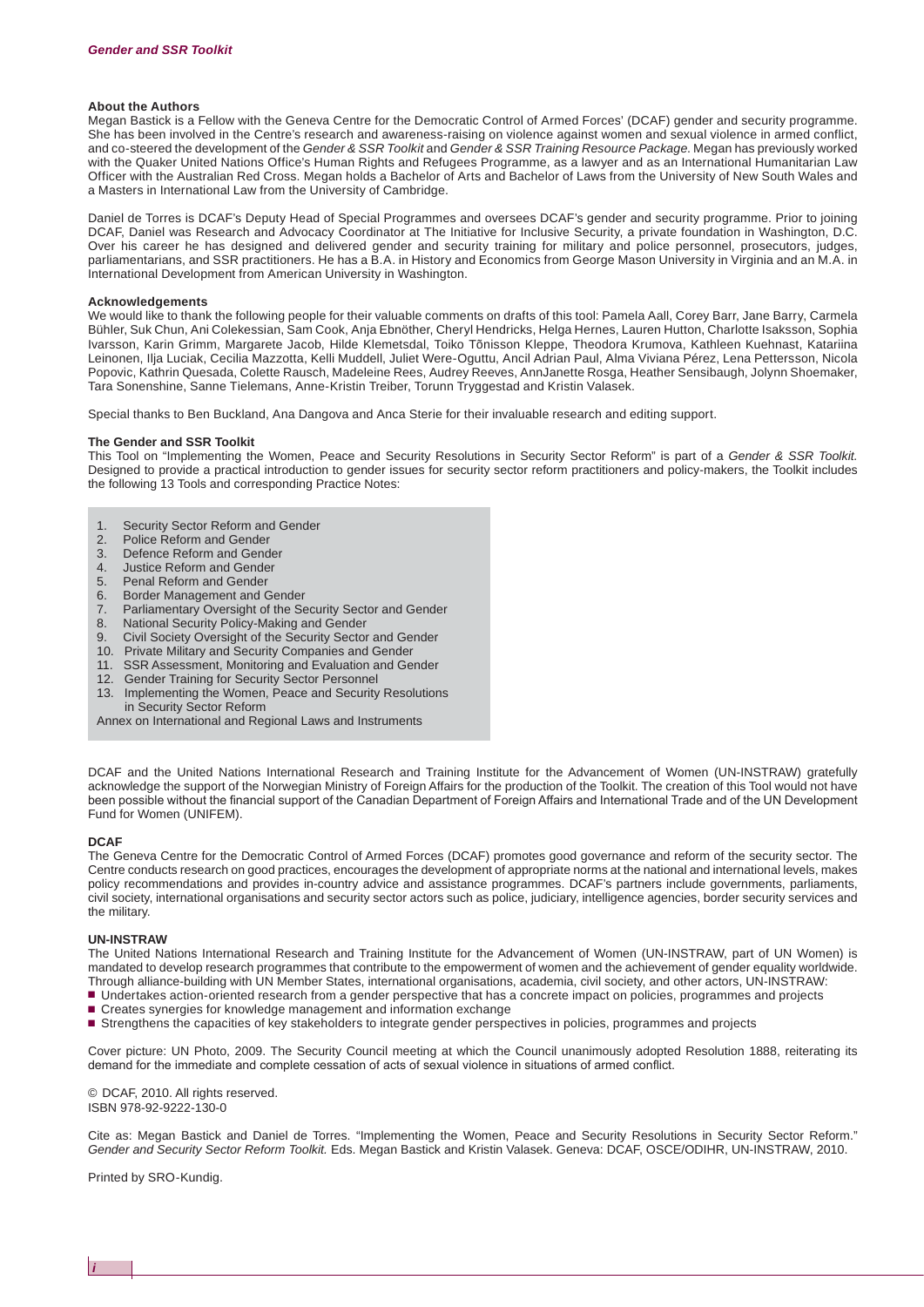# **TABLE OF CONTENTS**

| Ш<br><b>Acronyms</b> |                                                                                                  |                                                                                    |                |  |
|----------------------|--------------------------------------------------------------------------------------------------|------------------------------------------------------------------------------------|----------------|--|
|                      |                                                                                                  | 1. Introduction<br>1                                                               |                |  |
|                      | 2. What is security sector reform?                                                               |                                                                                    | $\overline{2}$ |  |
|                      | 2.1                                                                                              |                                                                                    |                |  |
|                      |                                                                                                  |                                                                                    |                |  |
|                      |                                                                                                  | 3. What are the women, peace and security resolutions?                             | 3              |  |
|                      | 3.1                                                                                              |                                                                                    |                |  |
|                      |                                                                                                  | 3.2 What do the women, peace and security resolutions mean for UN Member States? 3 |                |  |
|                      | 4. How can the women, peace and security resolutions be implemented in security sector reform? 4 |                                                                                    |                |  |
|                      | 4.1                                                                                              |                                                                                    |                |  |
|                      | 4.2                                                                                              |                                                                                    |                |  |
|                      | 4.3                                                                                              |                                                                                    |                |  |
|                      | 4.4                                                                                              |                                                                                    |                |  |
|                      | 4.5                                                                                              |                                                                                    |                |  |
|                      | 4.6                                                                                              |                                                                                    |                |  |
|                      | 4.7                                                                                              |                                                                                    |                |  |
|                      |                                                                                                  | 5. Key recommendations<br>25                                                       |                |  |
|                      | <b>6. Additional resources</b><br>26                                                             |                                                                                    |                |  |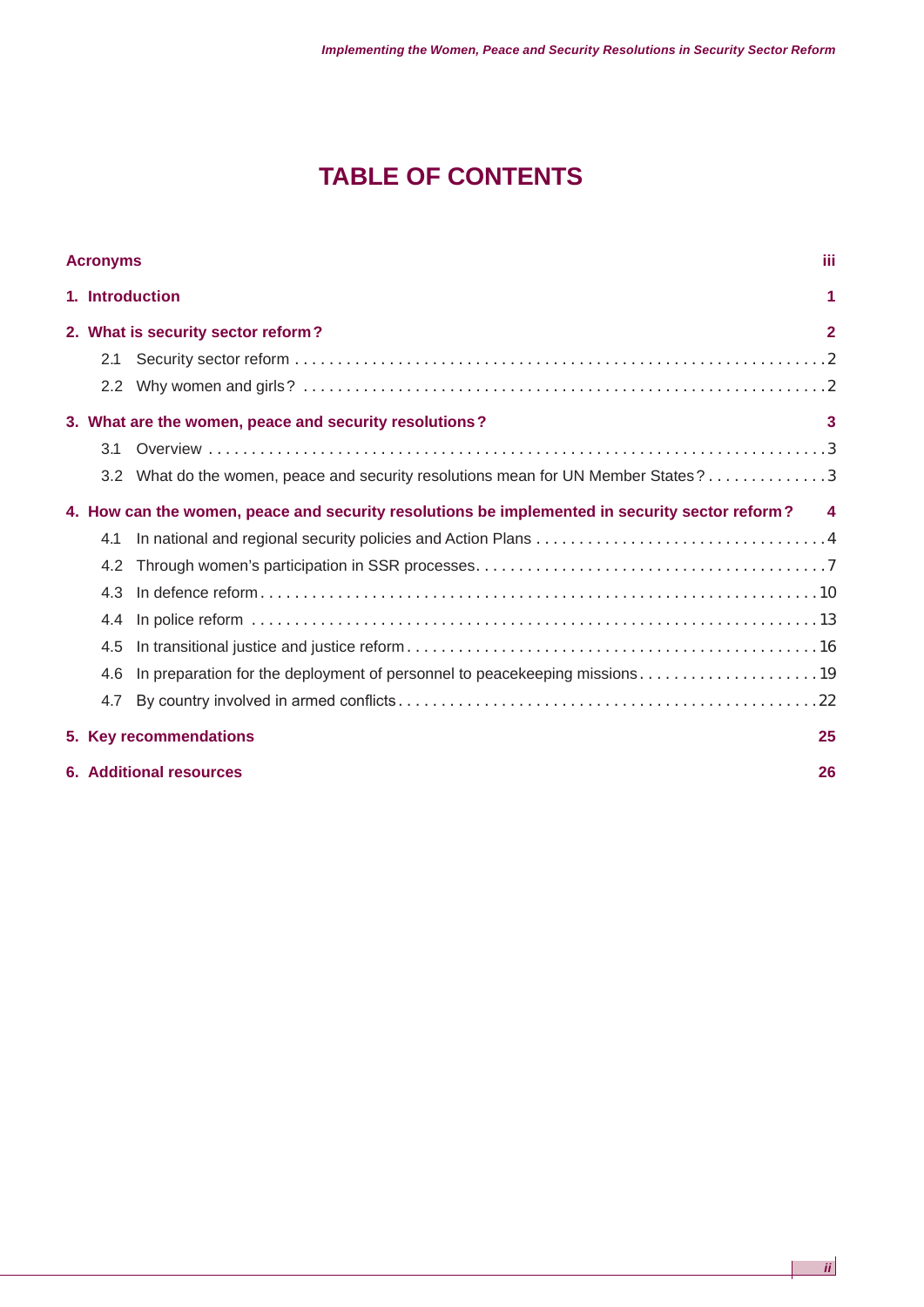# **ACRONYMS**

| <b>AU</b>         | <b>African Union</b>                                                                                       |
|-------------------|------------------------------------------------------------------------------------------------------------|
| <b>CEDAW</b>      | Convention on the Elimination of All Forms of Discrimination against Women (1979)                          |
| <b>CSO</b>        | Civil Society Organisation                                                                                 |
| <b>DCAF</b>       | Geneva Centre for the Democratic Control of Armed Forces                                                   |
| <b>DDR</b>        | Disarmament, Demobilisation and Reintegration                                                              |
| <b>DPKO</b>       | UN Department for Peacekeeping Operations                                                                  |
| <b>DRC</b>        | Democratic Republic of the Congo                                                                           |
| <b>ESDP</b>       | European Security and Defence Policy                                                                       |
| EU                | European Union                                                                                             |
| <b>FSU</b>        | <b>Family Support Unit</b>                                                                                 |
| <b>IDP</b>        | <b>Internally Displaced Person</b>                                                                         |
| M&E               | Monitoring and evaluation                                                                                  |
| <b>NAP</b>        | <b>National Action Plan</b>                                                                                |
| <b>NATO</b>       | North Atlantic Treaty Organisation                                                                         |
| <b>NGO</b>        | Non-Governmental Organisation                                                                              |
| <b>OSCE</b>       | Organization for Security and Cooperation in Europe                                                        |
| <b>OSCE/ODIHR</b> | Organization for Security and Cooperation in Europe Office for Democratic Institutions and<br>Human Rights |
| <b>SCR</b>        | United Nations Security Council Resolution                                                                 |
| <b>SSR</b>        | <b>Security Sector Reform</b>                                                                              |
| <b>UN</b>         | <b>United Nations</b>                                                                                      |
| <b>UNFPA</b>      | United Nations Population Fund                                                                             |
| <b>UNICEF</b>     | <b>United Nations Children's Fund</b>                                                                      |
| <b>UNIFEM</b>     | United Nations Development Fund for Women                                                                  |
| <b>UN-INSTRAW</b> | United Nations International Research and Training Institute for the Advancement of Women                  |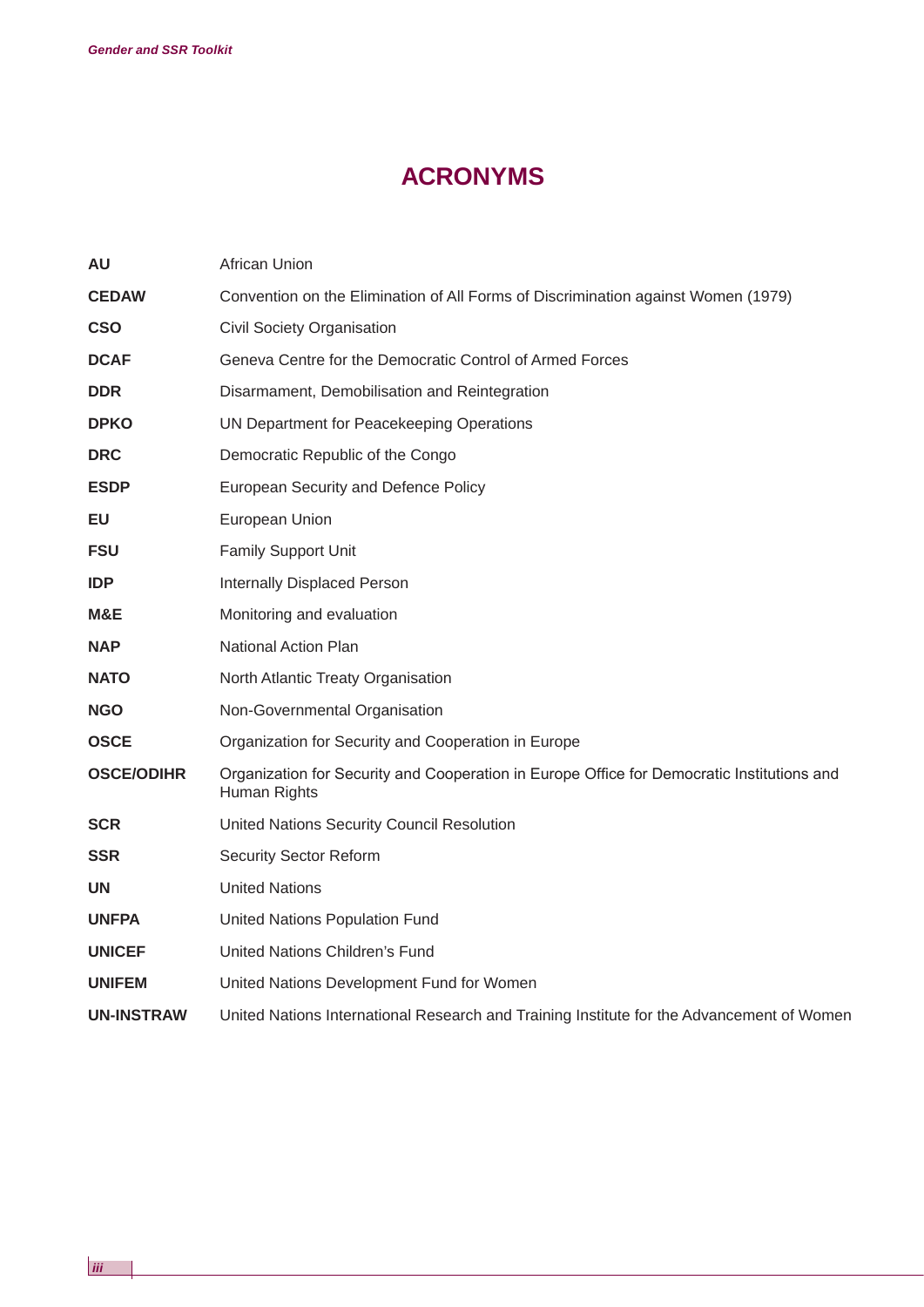# **Implementing the Women, Peace and Security Resolutions in Security Sector Reform**

# **1Introduction**

*" Greater empowerment and more effective protection of women against the specific dangers they face in armed conflicts is of benefit not only to women, but to all of us. It is, to my mind, a crucial component of a comprehensive approach to the security challenges of the 21st century. One decade on from the Security Council's groundbreaking Resolution 1325, I am hopeful and confident that we can take the next steps."*

#### Anders Fogh Rasmussen, NATO Secretary-General 1

Over the last decade, the United Nations (UN) Security Council has adopted four resolutions on women, peace and security. These resolutions highlight some of the particular impacts of armed conflict on women and girls. They also provide guidance for states, regional organisations, the UN system and other stakeholders to address the needs of women and girls during and after armed conflict, and to promote their empowerment. The resolutions call on states and UN institutions to ensure the full inclusion of women and their needs and perspectives in peace-building, emphasising the prevention of and protection from conflict-related sexual violence.

> **The four UN Security Council resolutions on women, peace and security are :**

> > **Resolution 1325 of 2000 Resolution 1820 of 2008 Resolution 1888 of 2009 Resolution 1889 of 2009**

This tool analyses the implications of the four UN Security Council resolutions (SCRs) on women, peace and security for security sector reform (SSR). It shares experiences and good practices in implementation of the resolutions in national security policy-making, SSR processes and in the military, police and justice sectors. It highlights how international and regional organisations have supported implementation of the resolutions in these areas.

The tool is primarily addressed to:

- Individuals in government agencies and security sector institutions responsible for driving change within the security sector
- Parliamentarians responsible for security sector oversight
- Civil society organisations (CSOs) engaged with the security sector
- Individuals in donor agencies that support SSR
- Those in regional and international organisations and agencies that can lend support to implementation of the women, peace and security resolutions at the national level

This tool is the thirteenth in the *Gender & Security Sector Reform Toolkit*, which was published by DCAF, UN-INSTRAW and the Organization for Security and Cooperation in Europe Office for Democratic Institutions and Human Rights (OSCE/ODIHR) in 2008.

This tool follows closely the actual terms of the women, peace and security resolutions. In engaging with security sector actors, it is useful to be able to point to the exact provisions of the SCRs that require specific actions. As such, the tool does not attempt to encompass all of the supporting actions that are necessary for effective implementation of the SCRs. Other tools in the *Gender & Security Sector Reform Toolkit* contain more broad-ranging discussions of ways in which the 'women, peace and security agenda' are relevant to SSR.

Furthermore, in contrast to the previous twelve, this tool adheres to the text of the SCRs by explicitly referring to women and girls, rather than 'gender'. Thus, it does not address the particular security needs and roles of men, boys or lesbian, gay, bisexual and transgender people, nor does it analyse issues of masculinity and violence, although these are important. To understand what is meant by incorporating gender into SSR and how to do it, see the Tool on *[Security Sector Reform](http://www.dcaf.ch/publications/kms/details.cfm?lng=en&id=47331&nav1=5)  [and Gender](http://www.dcaf.ch/publications/kms/details.cfm?lng=en&id=47331&nav1=5)* and other parts of the Toolkit.

This tool includes:

- An introduction to SSR
- An overview of the four UN women, peace and security resolutions
- Practical suggestions on how to implement key parts of the four resolutions in or through:
	- SSR policy and national security policies
	- Women's participation in SSR processes
	- Defence reform
	- Police reform
	- Transitional justice and justice sector reform
	- Preparation for deployment to peacekeeping missions

- Situations of armed conflict
- Key recommendations
- Additional resources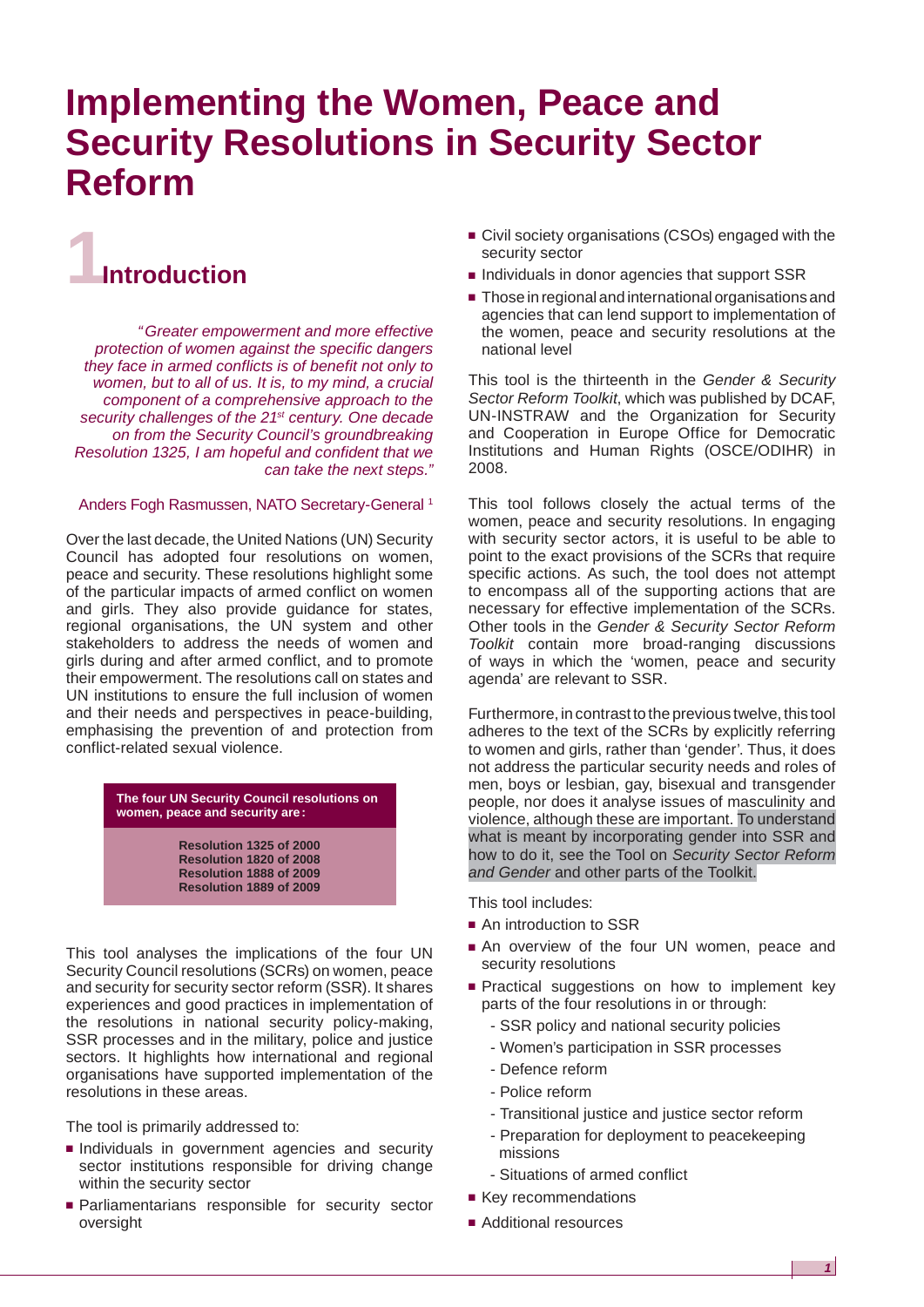## **The [Gender & SSR Toolkit](http://www.dcaf.ch/publications/kms/series_gssr-toolkit.cfm?nav1=5&nav2=6) includes:**

- 1. Security Sector Reform and Gender
- 2. [Police Reform and Gender](http://www.dcaf.ch/publications/kms/details.cfm?lng=en&id=47391&nav1=5)
- 3. [Defence Reform and Gender](http://www.dcaf.ch/publications/kms/details.cfm?lng=en&id=47394&nav1=5)
- 4. [Justice Reform and Gender](http://www.dcaf.ch/publications/kms/details.cfm?lng=en&id=47396&nav1=5)
- 5. [Penal Reform and Gender](http://www.dcaf.ch/publications/kms/details.cfm?lng=en&id=47399&nav1=5)
- 6. [Border Management and Gender](http://www.dcaf.ch/publications/kms/details.cfm?lng=en&id=47401&nav1=5)
- 7. [Parliamentary Oversight of the Security Sector and Gender](http://www.dcaf.ch/publications/kms/details.cfm?lng=en&id=47405&nav1=5)
- 8. [National Security Policy-Making and Gender](http://www.dcaf.ch/publications/kms/details.cfm?lng=en&id=47408&nav1=5)
- 9. [Civil Society Oversight of the Security Sector and Gender](http://www.dcaf.ch/publications/kms/details.cfm?lng=en&id=47411&nav1=5)
- 10. [Private Military and Security Companies and Gender](http://www.dcaf.ch/publications/kms/details.cfm?lng=en&id=47413&nav1=5)
- 11. [SSR Assessment, Monitoring and Evaluation and Gender](http://www.dcaf.ch/publications/kms/details.cfm?lng=en&id=47416&nav1=5)
- 12. [Gender Training for Security Sector Personnel](http://www.dcaf.ch/publications/kms/details.cfm?lng=en&id=47420&nav1=5)
- 13.Implementing the Women, Peace and Security Resolutions in Security Sector Reform

The Toolkit and its translations are available at: [http://www.dcaf.ch/gssrtoolkit/](http://www.dcaf.ch/gssrtoolkit)

# **2 What is security sector reform?**

# **2.1 Security sector reform**

Security sector reform is a process aimed at ensuring that security and justice providers:

- Deliver effective and efficient security and justice services that meet the people's needs
- Are accountable to the state and its people
- Operate within a framework of democratic governance, without discrimination and with full respect for human rights and the rule of law2

There exist different understandings of what the 'security sector' encompasses. The *[Gender & SSR](http://www.dcaf.ch/publications/kms/series_gssr-toolkit.cfm?nav1=5&nav2=6)  [Toolkit](http://www.dcaf.ch/publications/kms/series_gssr-toolkit.cfm?nav1=5&nav2=6)* adopts a broad view of the security sector as comprising all state institutions and other entities with a role in ensuring the security of the state and its people, including: 1. [Security Sector Reform and Gender](http://www.dcaf.ch/publications/kms/details.cfm?lng=en&id=47331&nav1=5)<br>
2. Police Reform and Gender<br>
2. Police Reform and Gender<br>
4. Justice Reform and Gender<br>
4. Justice Reform and Gender<br>
6. Border Management and Gender<br>
6. Border Management and Gender<br>

- Armed forces
- Law enforcement and intelligence services
- Institutions responsible for border management and customs services
- Justice and penal institutions
- Actors that play a role in managing and overseeing the design and implementation of security, such as ministries, parliaments, ombudspersons, human rights commissions and CSOs

Non-state armed groups, customary or informal authorities and private security services can also be considered part of the security sector.

Although SSR processes occur in developed and developing countries not affected by conflict, they are usually more far-reaching in post-conflict and

transitional countries. The SSR approach has proven particularly useful for multidimensional peace and stability operations in addressing a range of security governance challenges within a coherent framework. In this context, SSR is closely linked to activities such as disarmament, demobilisation and reintegration (DDR), small arms control and transitional justice.3

For further discussion on 'What is SSR?', examples of typical SSR activities and common SSR challenges, see Section 2 of the Tool on *[Security Sector Reform](http://www.dcaf.ch/publications/kms/details.cfm?lng=en&id=47331&nav1=5)  [and Gender.](http://www.dcaf.ch/publications/kms/details.cfm?lng=en&id=47331&nav1=5)*

#### **2.2 Why women and girls?**

Women, men, girls and boys experience insecurity differently in any given context, and interact with security institutions and processes in different ways. These differences are related to their gender, as a woman, man, girl or boy. As the SSR policy framework has developed, there has been increasing recognition that addressing the gender dimensions of security, including the different needs of women, men, girls and boys, and the full and equal participation of women and men in decision-making, are vital to successful SSR. The UN's ten key principles for SSR state that:

*security sector reform must be gender sensitive throughout its planning, design, implementation, monitoring and evaluation phases. It must also include the reform of recruitment processes and improvement in the delivery of security services to address and prevent sexual and gender-based violence.*<sup>4</sup>

The comprehensive integration of gender considerations into SSR is necessary to ensure that women, men, boys and girls benefit from the reform. It is critical for ensuring local ownership, effective delivery of security services, and strengthened oversight and accountability. Nevertheless, in many countries SSR policies and programming have failed to involve women and men on an equal basis in decision-making processes and to adequately analyse gender dynamics in understanding security needs, roles and priorities. In such cases, security institutions are all too often rife with discrimination, harassment and human rights violations, and are unable to provide security and justice for all members of the community.

As the four SCRs focus on women and girls rather than gender, so will this tool. It is important to keep in mind that "women and girls" do not form a homogeneous group: the gender dimension is closely intertwined with other social dimensions such as age, ethnicity, religion and sexual orientation, which impact upon an individual's experience of security.

Other Tools in the *[Gender & SSR Toolkit](http://www.dcaf.ch/publications/kms/series_gssr-toolkit.cfm?nav1=5&nav2=6)* provide a wealth of tips and examples for integrating gender into SSR processes, aimed at specific components of the security sector.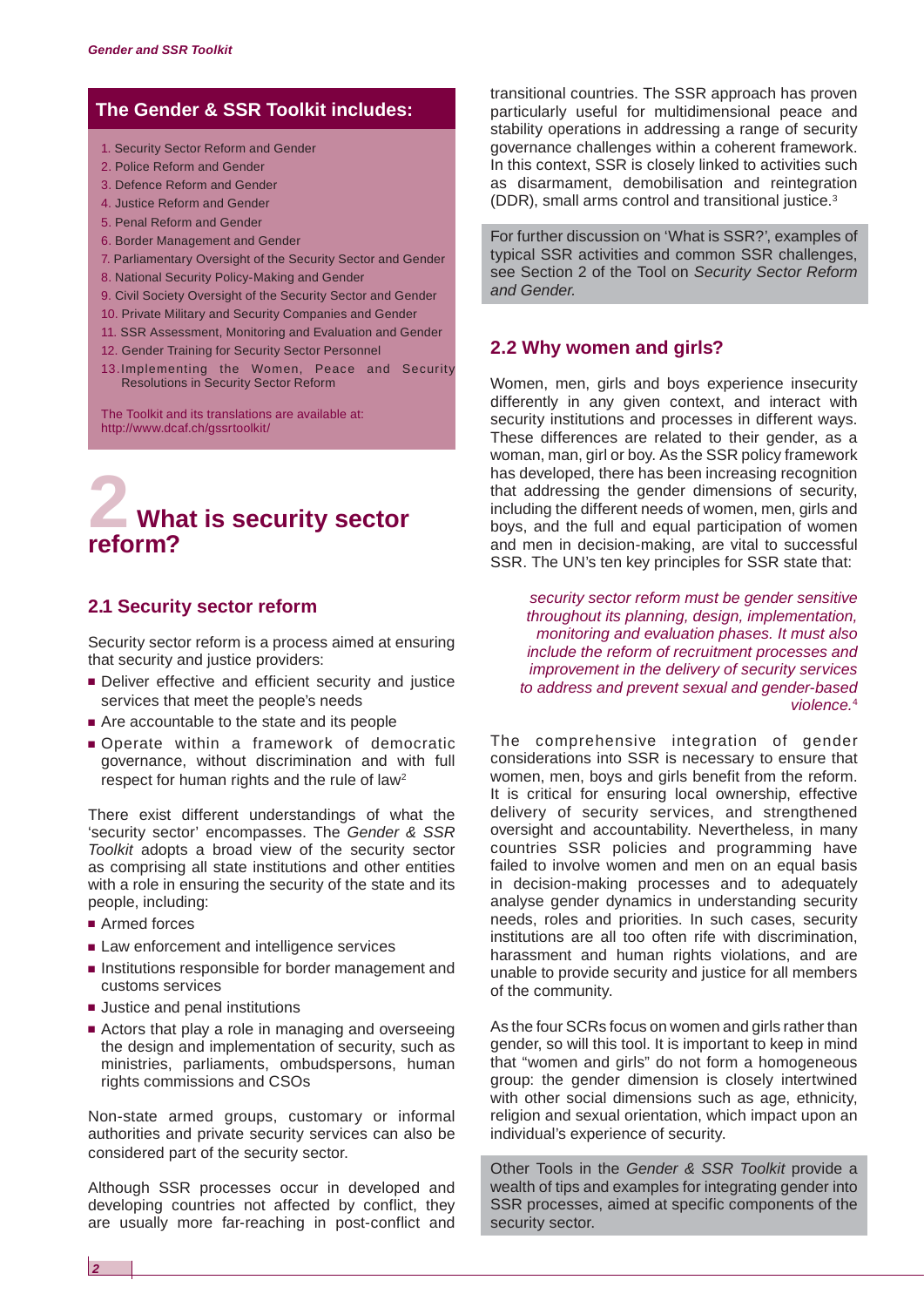# **3 What are the women, peace and security resolutions?**

#### **3.1 Overview**

The first UN SCR on women, peace and security, SCR 1325, was unanimously adopted in October 2000. Subsequent resolutions have sought to reinforce specific aspects of SCR 1325, in particular with regard to the prevention of and protection from gender-based violence (GBV), including sexual violence, in conflict and post-conflict situations. CSO activism has been central to the inclusion of women, peace and security in the Security Council's agenda and to the adoption of the resolutions.

**UN Security Council Resolution 1325** (SCR 1325) recognises the particular negative impacts that armed conflict has on women and the important contributions women can make to peace, security and reconciliation. SCR 1325 urges increased representation of women in conflict prevention and management. Special attention is given to the need for a gender perspective in the implementation of peace agreements, including support to local women's peace initiatives and respect for the human rights of women and girls in policing and justice; gender-responsive DDR, and gender training for peacekeepers.

**UN Security Council Resolution 1820** (SCR 1820) was adopted in June 2008. It demands that states take special measures to protect women and girls from sexual violence in armed conflict, and ensure access to justice and assistance for victims. SCR 1820 emphasises the role of peacekeepers in protecting civilians and urges greater numbers of female peacekeepers. It requests that the UN develop mechanisms in DDR and SSR processes to protect women from violence, in consultation with women and women's organisations.

**UN Security Council Resolution 1888** (SCR 1888) was adopted in September 2009 and also focuses on sexual violence in armed conflict. SCR 1888 urges inclusion of sexual violence issues in peace processes, DDR and SSR arrangements, and for justice reform to address impunity and ensure access to justice for survivors. It establishes new mechanisms within the UN to address sexual violence in conflict, including the appointment of a Special Representative of the Secretary General. Women's representation in mediation and decision-making processes and the inclusion of female personnel in UN missions are again emphasised as a priority.

**UN Security Council Resolution 1889** (SCR 1889) was adopted in October 2009. SCR 1889 extends the Council's focus on women's participation in peacebuilding, emphasising women's political and economic decision-making. It urges gender

mainstreaming in all post-conflict recovery processes; funding and programming for women's empowerment activities; and concrete strategies in law enforcement and justice to meet women and girls' needs and priorities. It calls for DDR processes to address the needs of women associated with armed groups/ forces.

# **3.2 What do the women, peace and security resolutions mean for UN member states?**

None of the four women, peace and security resolutions are legally binding for states.<sup>5</sup> Nonetheless, as a non-binding policy framework, the women, peace and security resolutions provide states with an internationally-supported normative agenda promoting the protection of human rights for women and girls in conflict and post-conflict situations, as well as the active participation of women and the integration of a gender perspective in peace processes. Furthermore, the resolutions recall a diversity of obligations for states which *are* binding, including those under the:

- Geneva Conventions of 1949 and Additional Protocols of 1977
- Refugee Convention of 1951 and Protocol of 1967
- Convention on the Elimination of All Forms of Discrimination against Women (CEDAW) of 1979 and Optional Protocol of 1999
- Convention on the Rights of the Child of 1989 and Optional Protocols of 2000
- Rome Statute of the International Criminal Court.

In addition, the resolutions recall other international humanitarian law and international human rights law obligations, related to acts of genocide, crimes against humanity, and war crimes, including sexual and other violence against women and girls. Thus, despite the non-binding nature of the resolutions they do remind states of their obligations toward the protection and promotion of the human rights of women in armed conflict. In addition, SCRs 1820 and 1888 recognise that sexual violence used in armed conflict can "significantly exacerbate situations of armed conflict and may impede the restoration of international peace and security."

SCR 1325 and 1820 do not contain mechanisms to monitor states' implementation, beyond reporting from the UN Secretary-General and the monthly consideration of sexual violence by the Security Council Expert Group on Protection of Civilians under SCR 1820. SCR 1889 requests that the UN Secretary-General develop a set of global indicators to track implementation of SCR 1325, which could serve as a common basis for reporting not only within the UN, but also within other international and regional organisations and by states (this is discussed further in Section 4.1).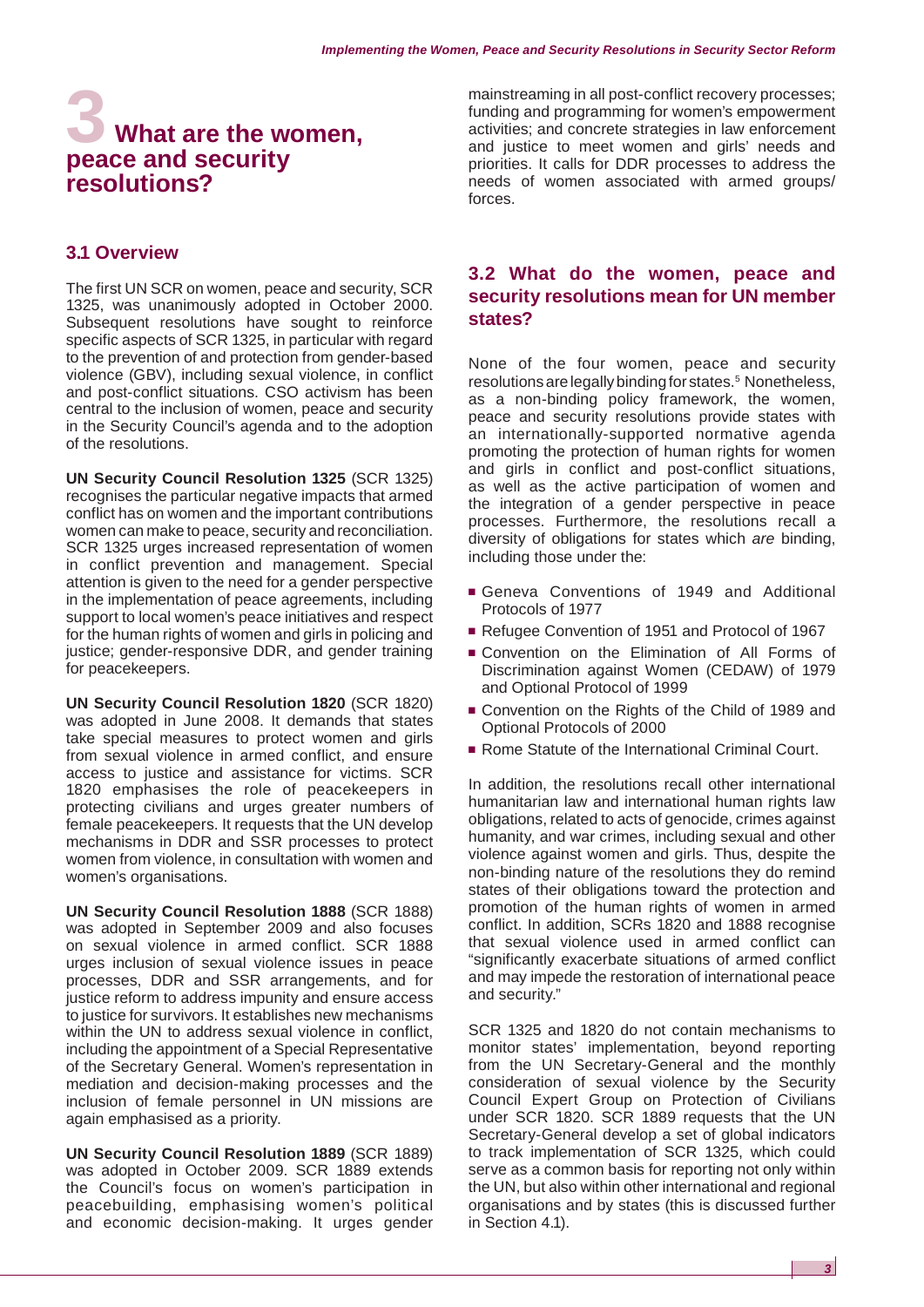#### *Gender and SSR Toolkit*

States regularly include information on implementation of SCR 1325 in their reporting to the CEDAW Committee. The CEDAW Committee's "Concluding Observations" have on a number of occasions urged states to take specific steps to implement SCR 1325 and SCR 1820, including development of a national action plan (NAP) for implementation of SCR 1325.<sup>6</sup> Such practice demonstrates that many of the obligations under the women, peace and security resolutions are understood by states and legal experts alike as commensurate with CEDAW obligations.

# **4 How can the women, peace and security resolutions be implemented in security sector reform?**

The four women, peace and security resolutions stress the need for better security sector responses to protect women from violence. When the security sector is undergoing a process of reform or transformation, its institutions can be more receptive to the changes required to achieve this objective. The principles set forth in the resolutions are well within the traditional understanding of democratic SSR as a holistic, integrated, focused, tailored and locallyowned process aimed at creating legitimate and accountable institutions that provide security for all.

This section will examine some of the general entry points for the implementation of the SCRs in an SSR process through gender sensitive security policies and through enhancing the participation of women. It will then discuss implementation in five different contexts, namely defence reform, police reform, transitional justice and justice reform, peacekeeping operations, and during armed conflicts.

## **4.1 In national and regional security policies and action plans**

#### **National security, defence and SSR policies**

Where comprehensive SSR is initiated, for example as part of post-conflict peacebuilding, it may be guided by a cross-cutting SSR policy. At other times, reform in particular parts of the security sector will be steered by specific policies (e.g., on police or defence reform). Some countries have embarked upon development of a national-level security policy. For effective implementation of the women, peace and security resolutions, it is necessary that the obligations they set out be reflected in all such policies. The texts of the resolutions speak to both the policy-making process and the substance of policy. For a more detailed discussion see the Tool on *[National Security](http://www.dcaf.ch/publications/kms/details.cfm?lng=en&id=47408&nav1=5)  [Policymaking and Gender.](http://www.dcaf.ch/publications/kms/details.cfm?lng=en&id=47408&nav1=5)*

*The policy-making process:* In terms of process, the SCRs call for the equal and full participation of women in policy-making at all levels and for gender mainstreaming.

*See: SCR 1325 Art. 1 and 8; SCR 1888 Art. 16; SCR 1889 Art.1 and 8*

Including both men and women in security policymaking is key to developing policies that are comprehensive in their assessment of security threats and in their understanding of security providers. Including women's views in national security policymaking can lead to acknowledgment of women's particular approaches to security. Section 4.2 discusses strategies to promote women's participation in SSR processes, of which policy-making is one aspect.

Gender mainstreaming in policy-making requires assessing the differential impact of the policy and related programmes on women, men, girls and boys at every stage of the programme cycle. Gender mainstreaming can be carried out either through a dedicated gender assessment (see the *Security Sector Reform and Gender Tool*, Box 11) or by integrating gender analysis into the general policy assessment process (see Box 1). Such assessment should take place both during the policy design process and when monitoring and evaluating (M&E) policy implementation.

Good practices and lessons learned:

- Gender-specific language in policies helps to avoid overlooking one gender or conflating the needs of men and women. Ireland's White Paper on Defence (2000), for example, refers to armed forces' personnel as 'men and women.' Using 'genderneutral language'—such as 'people' instead of men/ women—can be appropriate in some contexts, but risks obscuring that some issues are specific to women or men.
- By including statements on non-discrimination, policies can have a positive impact upon the structures and personnel of security sector institutions.

*Addressing the particular needs and contributions of women and girls in policy:* The SCRs highlight that security policies should include strategies to address the security and justice needs, priorities and empowerment of women and girls.

#### *See: SCR 1325 Art. 8; SCR 1889 Art. 9 and 10*

The prevalence of violence against women is one of the most obvious reasons for security policies to identify and address the particular security needs of women and girls. Recognising violence against women in security policy shows that authorities understand that it is not an exclusive concern of women, but also a threat to social stability and an indicator of broader conflict. This recognition might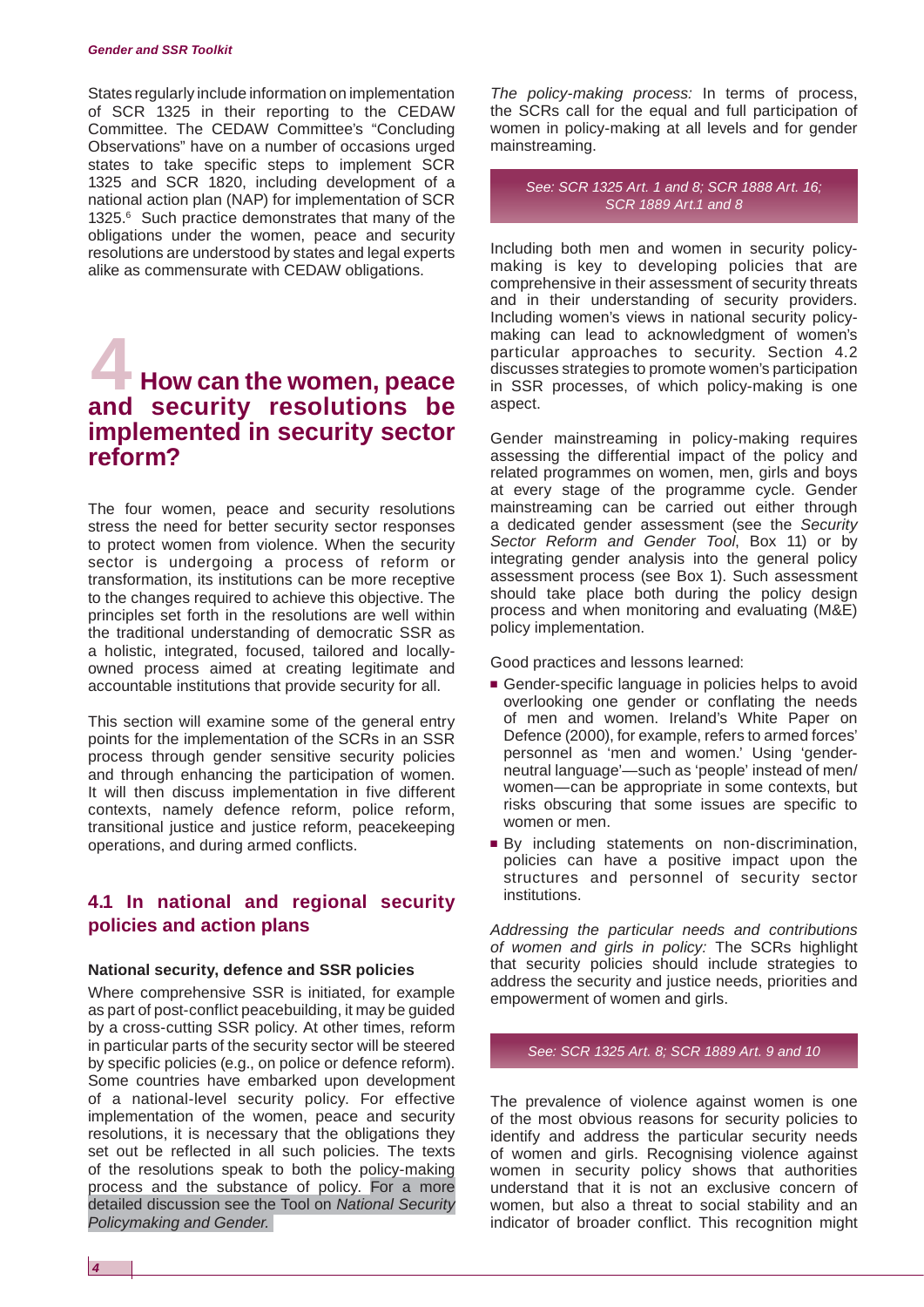include developing policies around training, standard operating procedures, monitoring, and the prevention of particular forms of violence against women and girls.

Security policies should not limit themselves to questions of violence, but also consider women and girls' access to justice, treatment within the penal system, involvement in security organisations and informal contributions to security. Security policies have the potential to empower men and women as equals in security sector institutions (see Box 2). They can provide for increased recruitment of women in security sector institutions (see sections 4.3 and 4.4) and in peacekeeping missions (see section 4.6).

*Sexual violence issues:* The women, peace and security resolutions urge that sexual violence issues be included in SSR arrangements, requiring that they be addressed in SSR policy.

#### *See: SCR 1888 Art. 15 and 17*

Identification of sexual violence as a security threat at a policy level is a prerequisite for the development of adequate security capabilities and responses. Likewise, data concerning the prevalence and geographic concentration of sexual violence can guide security assessments.<sup>7</sup>

Good practices:

■ South Africa's White Paper on Safety and Security recognises the need for giving special attention to sexual offences.

## **Box 1 Gender-responsive SSR assessments can be carried out using:**

#### Data disaggregated by sex and age

Assessment teams that include men and women, persons with gender expertise and local female translators

Terms of reference that include attention to gender issues in SSR objectives, products, methodology, etc.

Interviews with both male and female staff of security sector institutions and oversight bodies, as well as with personnel responsible for gender issues

Interviews with women's CSOs and gender experts

Interviews on and surveys of local security needs that include questions related to the specific experiences of women and men

Assessment methods and logistics that are gender-responsive, e.g., focus groups for only women or men or boys or girls

Assessment of the gender-responsiveness of existing security and justice policies

Source: Organisation for Economic Co-operation and Development, *OECD DAC Handbook on Security System Reform, Section 9: Integrating Gender Awareness and Equality,* Paris: 2009, 4.

■ In its 1325 NAP, Côte d'Ivoire prioritises the protection of women and girls against sexual violence, including genital mutilation. One of the actions set out is the "establishment of a scientific police department mainly in charge of sexual violence issues."

SCR 1888 recognises that in order to ensure the implementation of national-level policies on sexual violence, initiatives must also involve local, traditional and religious leaders. Consultations at community level enhance local ownership and legitimacy of initiatives against sexual violence, and allow one to work through influential male and female leaders. For instance, the GBV legislation passed in Rwanda in 2008 underwent an extensive process of consultation throughout the country, which both enhanced the legitimacy of the law and acquainted communities with the problem of GBV and opportunities for legal redress.<sup>8</sup>

#### **National action plans for implementation of the women, peace and security resolutions**

NAPs are a useful tool to integrate the obligations of SCR 1325 at policy and strategic levels. A NAP spells out the steps that a government is currently taking and those initiatives and activities that it will undertake within a given time frame to meet the obligations of the resolution. NAPs can help increase the comprehensiveness, coordination, awareness, ownership, accountability, and M&E of a government's women, peace and security activities. While SCR 1325 does not explicitly encourage states to develop a NAP, the UN Secretary-General has regularly issued calls for states to adopt one.

At the time of writing, twenty-one countries have developed and published a NAP on implementing SCR 1325: Austria (2007), Belgium (2009), Bosnia Herzegovina (2010), Chile (2009), Côte d'Ivoire (2008), Democratic Republic of the Congo (DRC) (2009), Denmark (2005), Finland (2008), Iceland (2008), Liberia (2009), the Netherlands (2007), Norway (2006), the Philippines (2010), Portugal (2009), Sierra Leone (2010), Rwanda (2009), Spain (2008), Sweden (2006), Switzerland (2007), Uganda (2008), and the United Kingdom (2007). Many other states are in the process of developing a NAP.

All existing 1325 NAPs have different approaches and cover different thematic areas. While they generally address the prevention of GBV and the need for an increased representation of women in decision making, they vary as to whether and how they address such issues as DDR and the inclusion of local women in peace processes.<sup>9</sup> At the same time, donor country plans often differ significantly in strategy and focus from post-conflict country plans.

Six countries (Austria, DRC, Liberia, the Netherlands, Norway and Sweden) have explicitly addressed SSR activities in their NAP. The Netherlands' NAP, for example, which aims to institutionalise the role of women in reconstruction, identifies the following SSR activities: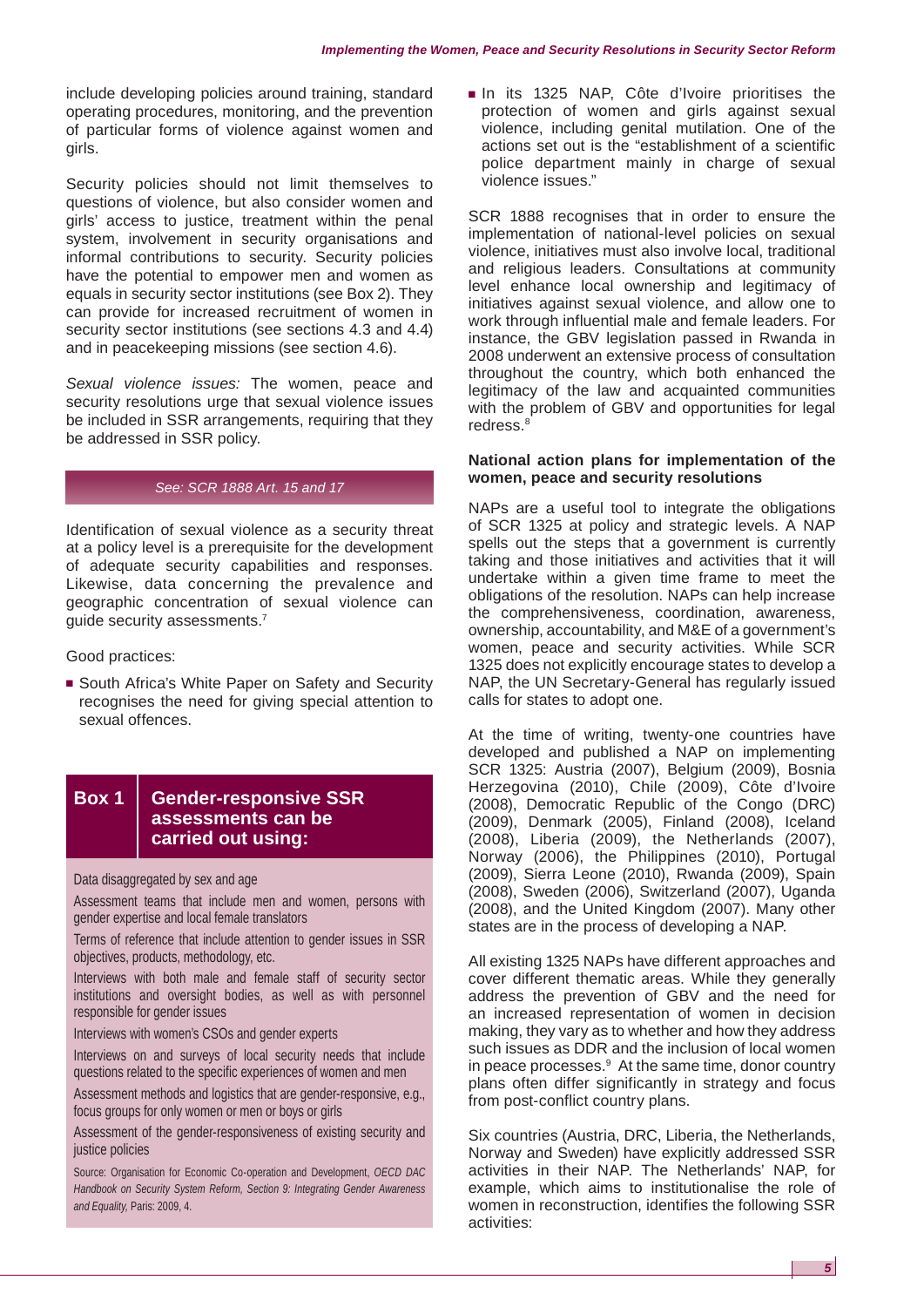## **Box 2 Including gender issues in national security policies**

South Africa has included gender issues including gender representation, discrimination, a code of conduct for sexual offences and prevention strategies in several of its national security documents (the White Paper on Intelligence 1994, the White Paper on National Defence 1996, the White Paper on Safety and Security 1998).

Policies governing the intelligence service and defence force commit them to attempt to reflect society in their gender and racial composition.

- Admission to and training of more women in all state security institutions
- Facilitation of contacts in the SSR field between security institutions and civil society, as a means of giving women a voice in all activities
- Sharing of experiences, expertise and knowledge between women's and peace organisations and SSR practitioners

The NAPs of DRC and Liberia demonstrate how indicators related to SSR can be elaborated. For example, Liberia's NAP prioritises training and capacity building for security sector institutions as a strategy to protect the rights of women and girls and to strengthen their security. In order to track progress, the NAP establishes indicators, such as:

- Number and quality of community and gendersensitive training sessions
- Number of women participating in training sessions
- Analysis of evaluation forms from participants in training sessions
- Greater understanding among Liberian National Police personnel of their protective role in communities, evidenced by faster response to incidents involving violations of the rights of women and girls.10



#### **Regional policy initiatives to implement the women, peace and security resolutions**

A number of regional organisations have developed policies to facilitate the implementation of SCR 1325 and to offer guidance to their member states on implementation at the national level.

In 2004, African Union (AU) Heads of State and Governments adopted a *Solemn Declaration* on *Gender Equality in Africa*, agreeing to ensure the full and effective participation and representation of women in peace processes, including the prevention, resolution, management of conflicts and post-conflict reconstruction in Africa, in accordance with SCR 1325. The *Implementation Framework* for the Solemn Declaration sets targets and indicators for achieving

this goal. The AU's *Gender Policy* of 2009 retained a strong emphasis on SCR 1325. AU institutions, regional economic communities and AU member states made a broad commitment to: "Integrate gender in policies, programmes and activities on conflicts and peace, by using the frameworks of Resolutions 1325 and 1820 of the UN." The *Gender Policy* sets targets for SCR 1325 implementation.

The European Union (EU) has developed a normative framework for the implementation of the resolutions. In December 2008, the EU Council and the EU Commission adopted a joint document entitled *Comprehensive approach to the EU implementation of the United Nations Security Council Resolutions 1325 and 1820 on women, peace and security*. It provides an overview of the policy and practice frameworks on gender and outlines specific measures or activities in various areas, such as training, exchange of information and best practices, integration in sector activity (DDR, SSR, governance, economic security, health, education, humanitarian aid), cooperation with other actors (including the UN) and monitoring and reporting. The document proposes a threepronged approach to protect, support and empower women in conflict related situations and in long-term development cooperation, with the aim of achieving gender equality.11 In addition, the EU Council Secretariat issued an operational paper entitled *Implementation of UNSCR 1325 as reinforced by UNSCR 1820 in the context of ESDP*, which seeks to ensure gender mainstreaming and implementation of SCR 1325 and 1820 in European Security and Defence Policy operations, from planning to follow-up. The document explicitly states that EU engagements in support of SSR should take into account the implementation of SCR 1325 and 1820.

The OSCE based its *Action Plan for the Promotion of Gender Equality* (2004) on SCR 1325 and included elements of the resolution in its Strategy to Address Threats to Security and *Stability in the 21st Century.*  It also affirmed its commitment to SCR 1325 in the OSCE Ministerial Council Decision on *Women in Conflict Prevention, Crisis Management and Post-Conflict Rehabilitation.*

Following a series of recommendations from its Committee on Women in NATO Forces (now renamed the Committee on Gender Perspectives), the North Atlantic Treaty Organisation (NATO), in September 2009, published a Directive on *Integrating UNSCR 1325 and Gender Perspectives in the NATO Command Structure Including Measures for Protection During Armed Conflict*. Among other measures, the Directive calls for the creation of the post of gender advisor in all NATO missions and for pre-deployment gender training.

In the Pacific region, implementation of SCR 1325 has been included in the 2005 *Pacific Plan for Strengthening Regional Cooperation and Integration and the Pacific Platform for Action on the Advancement of Women and Gender Equality 2005–2015.*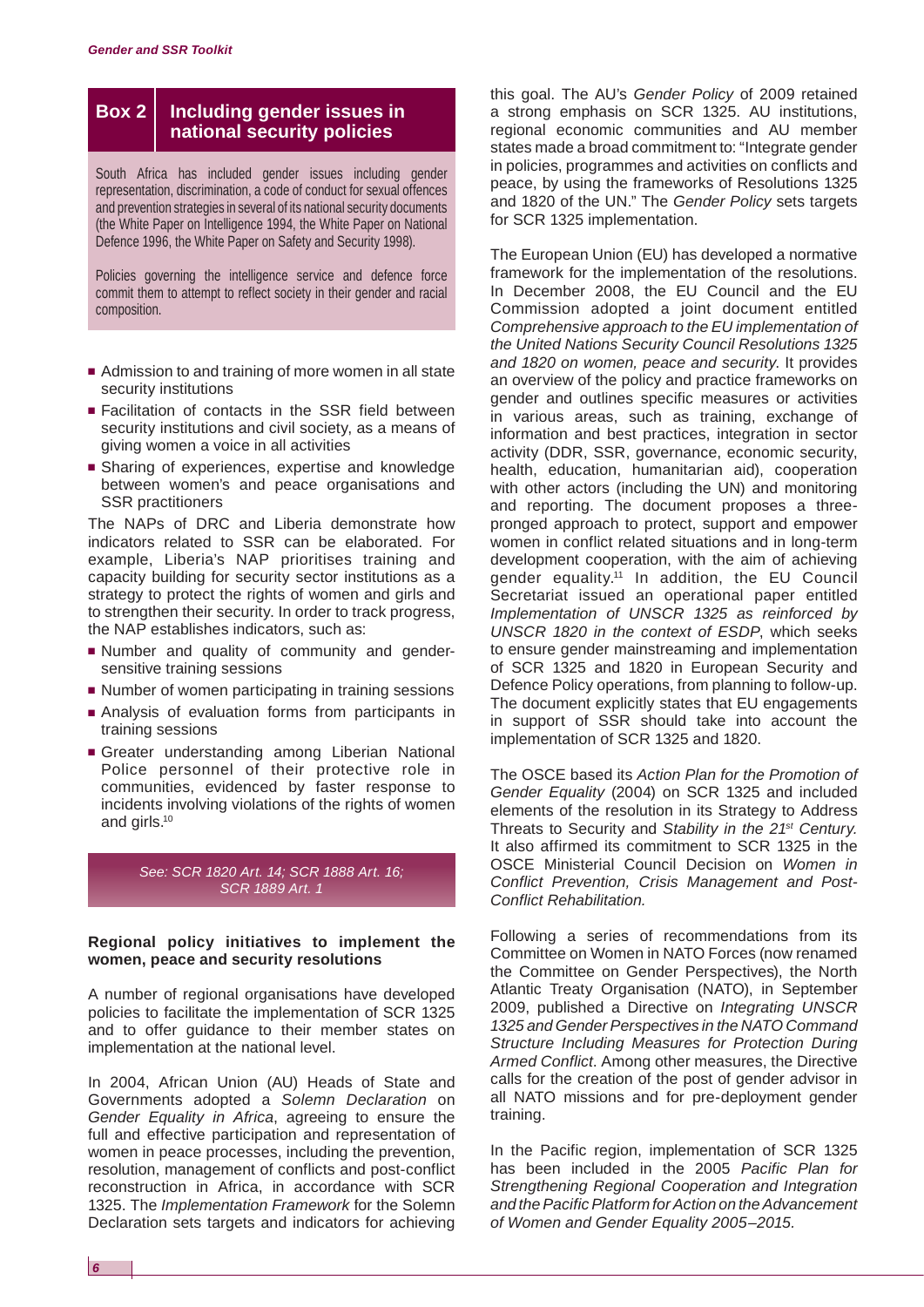#### **Monitoring and evaluation of implementation of policy on women, peace and security**

Comprehensive M&E of SSR programmes is necessary to determine the progress and impact of the reforms on women, men, girls and boys and to identify lessons learned for subsequent policy implementation. See the Tool on *[Security Sector](http://www.dcaf.ch/publications/kms/details.cfm?lng=en&id=47416&nav1=5)  [Reform Assessment, Monitoring and Evaluation and](http://www.dcaf.ch/publications/kms/details.cfm?lng=en&id=47416&nav1=5) [Gender.](http://www.dcaf.ch/publications/kms/details.cfm?lng=en&id=47416&nav1=5)* 

M&E of activities implementing the women, peace and security resolutions, whether through a 1325 NAP or broader policy platforms, is likewise essential. Many studies have pointed out that the implementation of both SCR 1325 and 1820 has to date not benefited from M&E, although measuring performance is key to accountability and full implementation.<sup>12</sup> Challenges have included the absence of baseline data, difficulties in identifying indicators and common targets, and lack of funding.

#### *See: SCR 1889 Art. 9 and 17*

Much recent progress has been made in developing indicators for implementation of the women, peace and security resolutions. In April 2010, as requested by SCR 1889, the Secretary-General submitted to the Security Council 26 proposed indicators for UN entities, other international and regional organisations, and states to use in M&E of implementation of SCR 1325 These indicators are organised under the four pillars of prevention, participation, protection, and early relief and recovery. A number of the proposed indicators are closely related to SSR. For example:

- Number and percentage of military manuals, national security policy frameworks, codes of conduct and standard operating procedures/protocols of national security forces that include measures to protect women's and girls' human rights
- Level of women's participation in the justice and security sector
- Number and percentage of female ex-combatants, women and girls associated with armed forces or groups who benefit from DDR programmes.

The Security Council expressed its intention to take action on a comprehensive set of indicators on the occasion of the tenth anniversary of SCR 1325 in October 2010.13

In July 2010, the Council of the EU adopted indicators for implementation of SCRs 1325 and 1820, also following the four thematic areas of prevention, participation, protection, relief and recovery. One indicator is the number of SSR projects or programmes "implemented in fragile, conflict or post-conflict countries that significantly contribute to gender equality and women's empowerment or have gender equality as their principal purpose; total amount of this funding and its percentage of co-operation programmes in the respective country."14 This is potentially a strong tool to ensure accountability in addressing gender issues in EU-supported SSR activities.

A number of more recent NAPs already include indicators and other M&E mechanisms. For example:

- Austria's 1325 NAP identifies indicators, responsibilities and timelines for each of its activities. Indicators include the number of women in security forces involved in international peace operations; codes of conduct; number of UN highlevel meetings with women's groups; preparation of statistics; and number of gender experts/advisors in ESDP missions. An inter-ministerial working group is tasked with monitoring the implementation and development of the NAP, consulting with civil society and reporting each year on the status of the NAP to the Council of Ministers and ultimately to the Parliament.
- Uganda's 1325 & 1820 NAP sets out mechanisms for data collection and identifies a data source for each of its strategic objectives. For M&E of training programmes for armed forces, it proposes thorough analysis, the observation of leadership styles and the monitoring of performance after the training.
- In Côte d'Ivoire's 1325 NAP, in addition to a periodic evaluation, each project has an M&E committee and a National Coordinating Committee which report to the government on the status of the NAP.

M&E can be conducted internally by government bodies or by external specialists. In either case, the inclusion of civil society, particularly women's groups, not only provides for more and richer data sources, but also enhances the credibility of the evaluation. The Belgian, Dutch and Liberian NAPs provide for evaluation by a civil society working group.15

# **4.2 Through women's participation in SSR processes**

Promoting the equal participation of men and women is a key strategy to integrate gender considerations into SSR and security institutions. The four UN women, peace and security resolutions set out a number of recommendations and guidelines for strengthening women's participation in SSR processes by:

- Increasing the representation and full and equal participation of women in SSR discussions and security decision-making
- Enhancing women's capacity to engage in public decision-making
- Adopting measures to involve women in implementing peace agreements and supporting women's peace initiatives

#### **Increasing representation and participation of women**

The democratic right to participate in security decision-making processes—including negotiations, policy-making, oversight, and public consultations—is a key aspect of citizenship, reinforced by numerous national and international laws and treaties. Article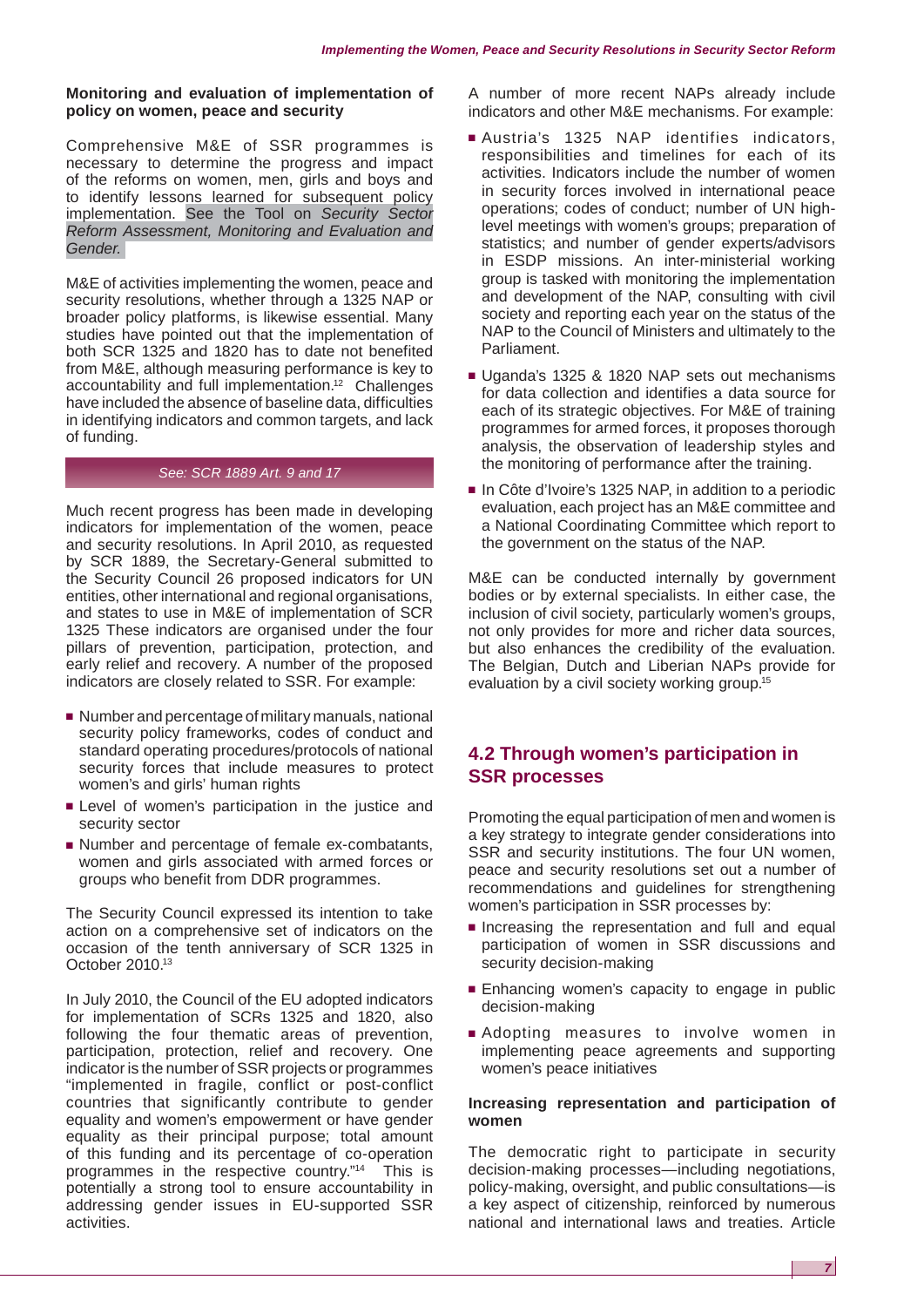### **Box 3 The Liberian women's movement**

Women's CSOs in Liberia, after being engaged in peace efforts during the 1989–2003 civil wars, have continued their work on reconstruction, reconciliation and promotion of women's rights. Collaboration between the women's movement, activists and government officials has resulted in a shared platform of cooperation, providing opportunities for local security and justice issues to be reflected in Liberia's SSR.

Women's organisations have encouraged the development of a broader view of human security that takes into consideration the increase of GBV. The transformation of the security sector has included establishment of a GBV Crimes Unit within the Ministry of Justice, Women and Children Protection Sections within the Liberian National Police and programmes to increase the number of women in the Liberian National Police.

Liberia's NAP foresees the establishment of a Civil Society Monitoring Observatory, which would include women's groups. The Observatory is tasked with monitoring implementation of the NAP and preparing a shadow report to accompany the Liberian Government's report to the UN Security Council.

7 of CEDAW, for example, requires states parties to ensure equal participation rights for women and men.

Increasing the representation and participation of women in security decision-making is a key concern of the women, peace and security resolutions. SCRs 1325, 1820 and 1888 call for both women's *representation* and *full and equal participation*  at decision-making levels in discussions and mechanisms for management and resolution of conflict and post-conflict peacebuilding. Similarly, SCR 1889 calls for measures to improve women's participation in post-conflict planning, peacebuilding and political decision-making—which include SSR processes—and emphasises the importance of supporting and consulting with women's CSOs to identify and meet women's and girls' needs.

#### *See: SCR 1325 Art. 1 and 8; SCR 1820 Art. 12; SCR 1888 Art. 16; SCR 1889 Art. 1, 10 and 11*

In national and regional SSR institutions, mechanisms and processes, women's representation and participation can be increased by:

- Including representatives of the ministry of gender/ women
- Including representatives of national women's CSO networks and other CSOs (see Box 3)
- Organising consultations with women's groups, including community-based and minority groups. Such consultations must be organised so as to facilitate women's access, for example by first asking women which times and places would be convenient for them, and organising appropriate transport and child care. It may be necessary to work with community leaders to gain their support for consultations with women.
- Seeking input from gender experts
- Including "gender expertise" in the criteria used to identify members of relevant committees

Women should also be included in bodies exercising oversight over the security sector, such as government ministries, relevant parliamentary committees, human rights commissions and ombuds institutions. In the work of parliamentary security and defence committees, in particular, women's representation and participation can be increased by:

- Appointing female parliamentarians applying quotas, if necessary
- Cooperating with parliamentary women's caucuses in drafting legislation and in monitoring issues related to women, peace and security
- Calling on women community leaders to testify in hearings

Lessons learned include:

- As acknowledged in the SCRs, protection, funding and access to education are necessary preconditions to women's participation in security institutions and processes.
- Civil society groups often require specific training to engage effectively in policy-making processes.
- Women's CSOs become more influential and effective when working in networks. Encouraging collaboration and coalition building among women's organisations can strengthen their capacity to participate.
- Collaboration between women's organisations and strategic male allies has helped mainstream topics traditionally viewed as "women's issues." Rwanda's parliamentary women's caucus sought the assistance of male parliamentarians and community leaders in the drafting of the GBV bill, which led to greater involvement of society at large and greater public support for the legislation.16

#### **Enhancing women's capacity to engage in public decision-making**

The women, peace and security resolutions call for concrete strategies to enhance women's capacity to engage in public decision-making in post-conflict contexts.

#### *See: SCR 1889 Art. 10 and 11*

Strategies for enhancing women's capacity to engage in public decision-making may include:

- Mentoring programmes, which allow women to draw from the experience of senior policymakers or security officials.
- Quotas and/or fast-track promotion programmes. These types of affirmative action policies can be controversial. However, fast-tracking has often been the only available strategy to ensure women's representation at senior levels. Enabling women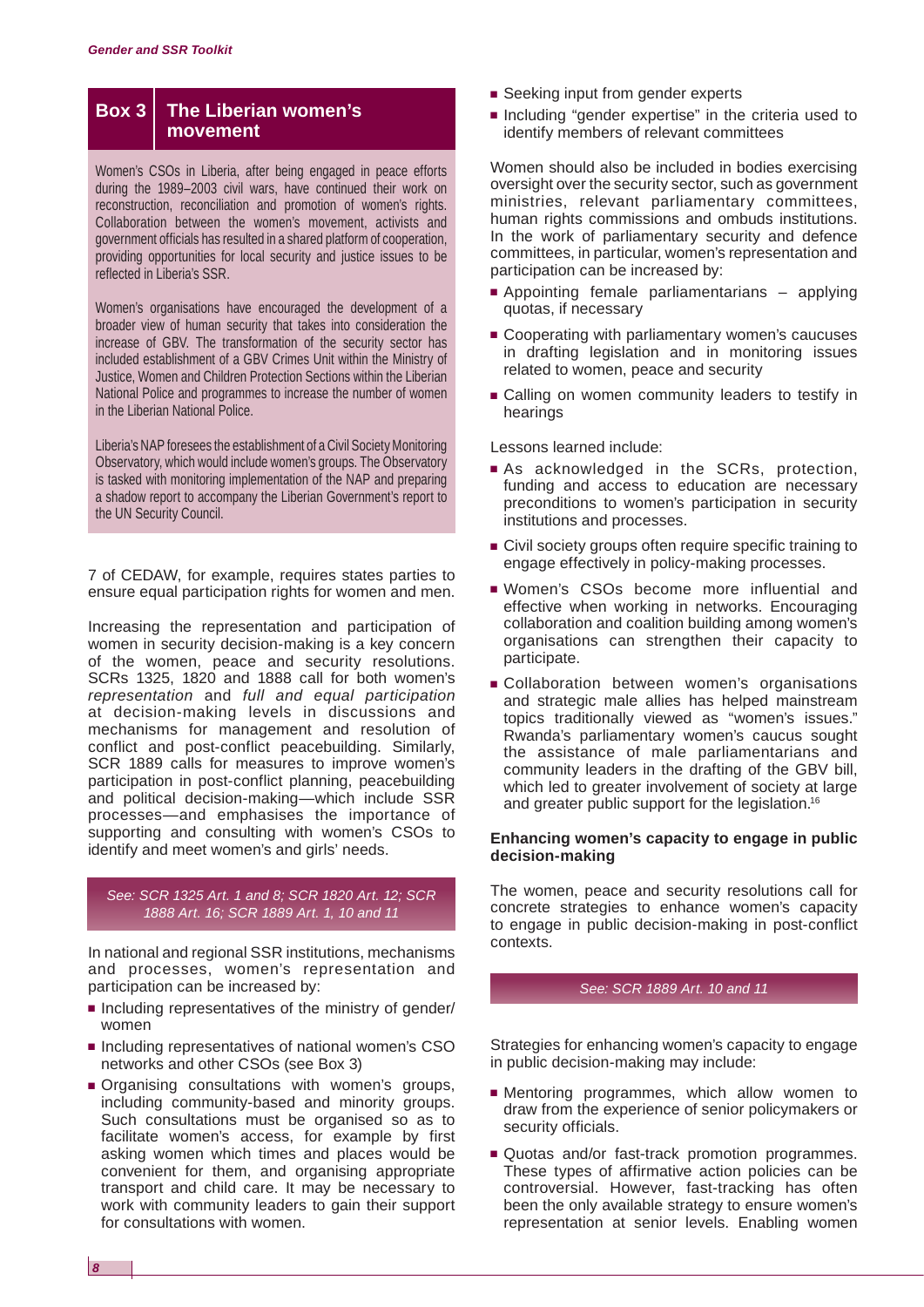to reach senior levels also creates role models for young women, encouraging future participation.

- Capacity building to enable women and women's organisations to participate fully in local, national and regional debates on complex issues related to security.
- Ensuring the inclusion of women, women's organisations and their representatives in public consultations on security matters and other decision-making fora (see Box 4).
- Protection to allow women leaders to move freely and participate in discussions on policy without fear for their security and that of their families.
- Workplace reforms to enable men and women to combine work and political engagement with family life.
- Access to education.

#### **Involving women in implementing peace agreements and supporting women's peace initiatives**

The women, peace and security resolutions recognise the importance of women in the implementation of peace agreements, and of local women's peace initiatives. The negotiation and implementation of peace agreements should be inclusive, participatory and legitimate, which can only be achieved with the active and equal involvement of women and men.

#### *See: SCR 1325 Art. 8; SCR 1889 Art. 1*

Peace agreements often serve as a framework for SSR in post-conflict contexts. The links between peace and SSR processes call for joint strategies, such as:

- Encouraging mediation teams to seek the input of gender experts: This will help ensure that security agreements (including as regards cessation of hostilities, ceasefire and SSR & DDR) address conflict-related sexual violence and its prevention post-agreement.
- Consulting with peace-building groups in SSR processes: In post-conflict contexts women are very active in formal and informal mediation, conflict resolution and peace-building at the community level. Supporting such initiatives provides new leadership role models for affected communities and strengthens the participation of marginalised members. A further step would be to ensure the participation of these women leaders in formal SSR structures.
- Linking community-based peace initiatives, such as reconciliation mechanisms or other traditional mediation practices, with justice and police reform.
- Drawing upon women's groups' expertise and community links in SSR outreach, DDR programmes, and elsewhere.

# **Box 4 Coffee with the Mayor**

The "Coffee with the Mayor" initiative has been underway in Bosnia and Herzegovina since 2001. Each week representatives of the municipality are invited to come to a women's centre in order to answer women's questions and listen to their concerns. In planning the project, special efforts were made to ensure that the meetings would be held at times when women of the community had spare time from their duties.

These meetings enable women to speak freely and directly to politicians and government representatives, holding them to account. They have become so important that the platform is used by politicians themselves, recognising that women are important actors in community and public decision-making.

Source: UNIFEM, *Women Building Peace and Preventing Sexual Violence in Conflict-Affected Countries*, 2007, 4.

#### Good practices:

- Specifying that women should be included in negotiating teams: The disputed results of the December 2007 Presidential elections in Kenya sparked a crisis that claimed more than 1,000 lives and left hundreds of thousands displaced. Under the mediation of former UN Secretary-General Kofi Annan, negotiations attempted to find ways to address the crisis, reconcile the communities and prevent future conflict. The AU Panel made a specific request for the negotiating parties to include women in their respective delegations. Subsequently, the two four-person negotiating teams each included one woman. The female negotiators and Kenyan women's organisations played a critical role in proposing solutions for long-standing issues such as constitutional, legal and institutional reform; the root causes of post-election violence; increasing transparency and accountability; and addressing impunity.<sup>18</sup>
- Structuring community participation through women's networks: in Burundi, women's CSOs have strongly advocated for a gender perspective in the design and implementation of the strategic peacebuilding framework and in related projects funded by the UN Peacebuilding Fund. Women's organisations established a CSO coordinating body, the "Cadre de Coordination et Concertation pour la consolidation de la Paix et la mise en oeuvre de la Resolution 1325" (Cadre). The Cadre's representative in the joint Steering Committee of the Peacebuilding Fund advocated and provided technical advice for the inclusion of a gender perspective in the Peacebuilding Fund's work. The Cadre developed gender-sensitive indicators for each project and set up local women's groups across the country to monitor how the Peacebuilding Fund projects are carried out and their impact at local level.<sup>19</sup>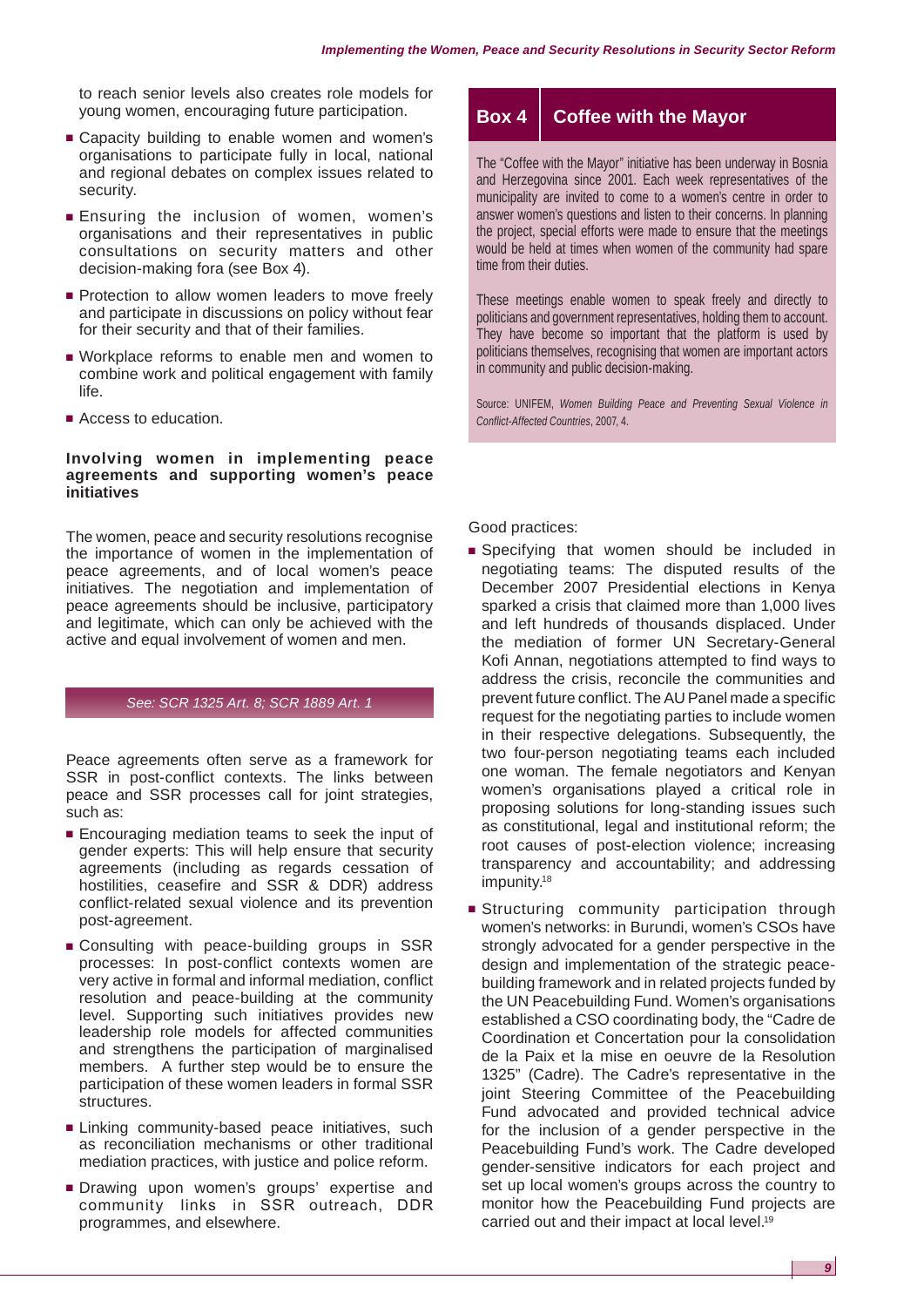# **4.3 In defence reform**

Defence reform entails the transformation of the defence sector of a state so that the institutions:

- Are under civil control
- Abide by the principles of accountability and good governance
- Maintain a force commensurate with their mission
- Have representative composition
- Are trained and equipped to suit their strategic environment
- Abide by international law and thus contribute to national and international goals of peace and security

The four women, peace and security resolutions set out a number of specific obligations as well as guidance for defence reform processes in relation to:

- Representation of women at decision-making levels within defence institutions
- Gender-responsive DDR programmes
- Vetting of armed and security services to take into account sexual violence and other violations of international humanitarian and human rights law

Obligations specific to countries deploying military personnel to UN peacekeeping missions are discussed in section 4.6.

Obligations of countries currently involved in armed conflict are discussed in section 4.7.

#### **Increased representation of women at decisionmaking levels within armed forces**

Increased representation of women within armed forces is one aspect of a broader obligation set out in the women, peace and security resolutions to increase women's representation in institutions and mechanisms for the prevention, management and resolution of conflict:

#### *See: SCR 1325 Art. 1*

Other relevant institutions and mechanisms where women's representation should be increased include ministries of defence, parliamentary and executive committees concerned with defence matters, regional and international defence alliances and peacekeeping forces.

Sweden's 1325 NAP notes that the presence of female personnel brings particular benefit to action and strategies supporting SSR in post-conflict countries such as education, training and judicial reform. The many benefits of increased female participation in armed forces and general strategies for promoting the recruitment, retention and advancement of women are discussed in the Tool on *[Defence Reform and Gender](http://www.dcaf.ch/publications/kms/details.cfm?lng=en&id=47394&nav1=5).*

SCR 1325's emphasis on "all decision making levels" stresses that women should not only be better represented at lower ranks and in administrative capacities, but also at the highest levels of decisionmaking. This section will focus on increasing the representation of women at higher decision-making levels.

In many armed forces, there are relatively few women at senior levels. A study conducted on NATO forces in 2000 found that 70% of women remain concentrated in support services.20 A defence reform process can implement a range of measures to increase the number of women at senior levels within armed forces. These include:

- Ensuring there are no formal barriers to women attaining the highest ranks, such as requirements of types of service from which women are excluded.<sup>21</sup>
- Establishing a Gender or Women's Unit within ministries of defence (see Box 5).
- Establishing institutional mechanisms within the armed forces to support and encourage women's advancement, such as female staff associations, mentoring programmes and women's focal points. For example, the Canadian Forces Leadership Institute convenes an annual symposium on *Women Leading in Defence* demonstrating institutional support for women's advancement.<sup>22</sup>
- Supporting women on active deployment through family-friendly measures and appropriate logistical arrangements, so that they can gain the experience necessary for promotion.
- Ensuring that women are afforded the necessary educational and training opportunities that can qualify them for advancement. The Ugandan 1325 & 1820 NAP requires that training programmes for members of the armed forces provide specific training in leadership and other skills for women.
- Having promotion criteria that take into account the individual skills that women bring to the armed forces.
- Setting targets for women to accede to more senior ranks. Norway's 1325 NAP, for example, sets a goal that: "At least 25 per cent of the students attending military officer training schools will be women."
- Continuously monitoring the proportion of women in senior ranks.

#### **Gender-responsive DDR**

DDR is best understood as a tool for short-term stabilization that is *linked to* or *related* to SSR, rather than part of SSR. However, DDR is also considered by many as the first step in the SSR process for countries emerging from conflict.

The women, peace and security resolutions call upon states to ensure that DDR processes address the particular needs of both women and men in a variety of roles:

> *See: SCR 1325 Art. 13; SCR 1888 Art. 17; SCR 1889 Art. 13*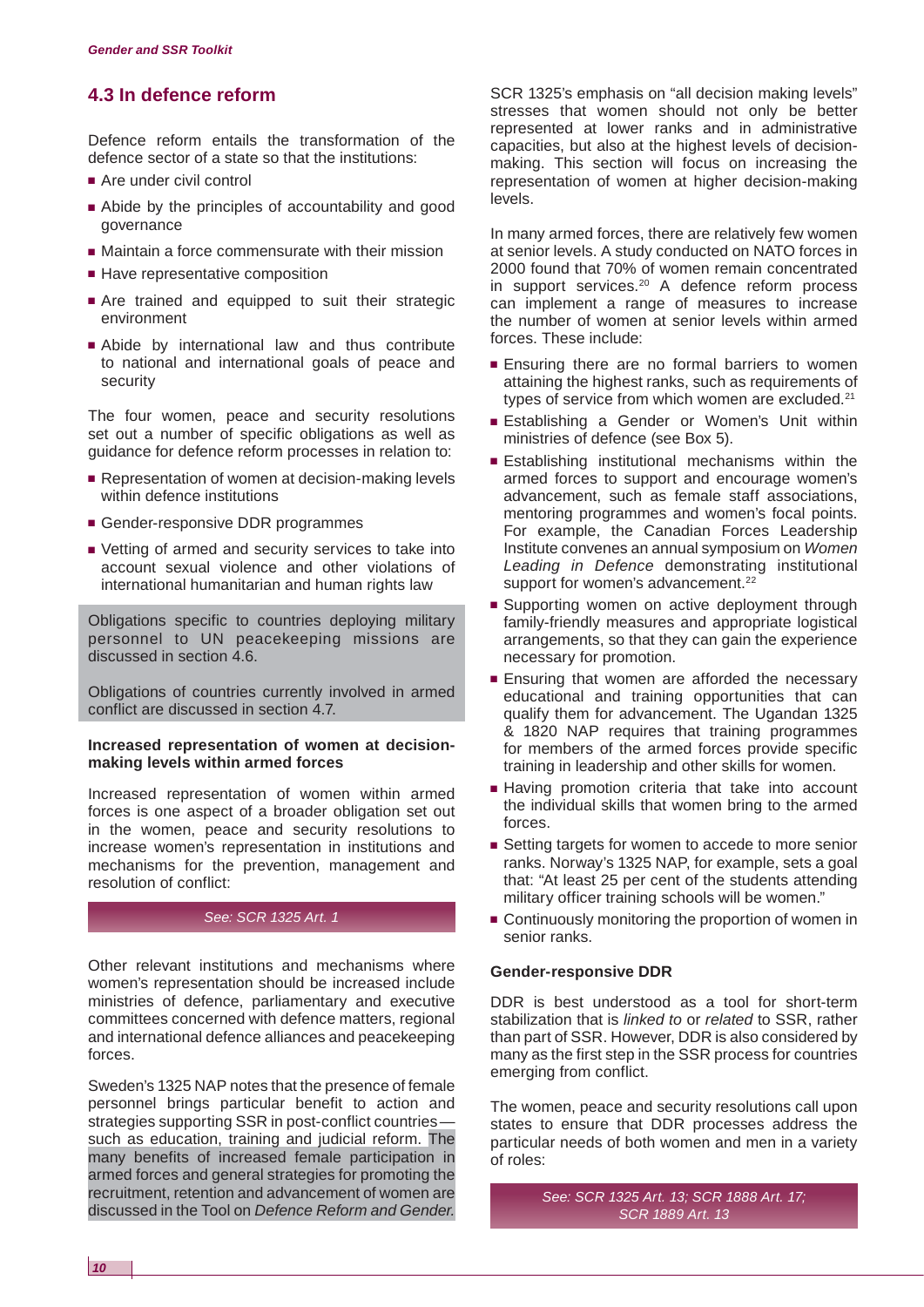Over the last decade, progress has been made toward this goal. The UN's *Integrated Disarmament, Demobilisation and Reintegration Standards* and the UN Development Fund for Women (UNIFEM) Checklist on *Gender-aware Disarmament, Demobilization and Reintegration* are important reference tools for planning DDR programmes in a gender-sensitive manner.

Lessons learned regarding the planning, disarmament and demobilisation phases include:<sup>23</sup>

- Peace agreements must recognise the different ways that women and girls are associated with armed groups and consider such persons as equal beneficiaries of DDR programmes along with female and male ex-combatants.
- The needs of female dependents must also be addressed.
- There is a need to include women at all levels and phases of DDR processes, requiring the adoption of a participatory model for needs assessment.
- Sex-disaggregated data must be collected and used to develop a clear picture of all ex-combatants, dependents and others associated with armed groups.
- While gender experts should be involved in all phases of DDR programming, all DDR staff should receive training on gender issues so that they are also able to plan, implement and evaluate such programmes in a gender-responsive manner.
- Having female staff to screen women at demobilisation sites makes the process more accessible and acceptable to women.
- If DDR camps are not designed to be gender responsive—for example by having separate living

quarters for men and women—and adequately policed by gender-trained personnel, they can become sites of sexual violence.

- Even when women and girls are included in DDR on paper, experience from the DDR programmes in Liberia and Sierra Leone suggests that they may fail to enrol for various gender-related reasons. These include fear for their safety owing to the presence of large numbers of male ex-combatants at encampment sites, or for the social stigma attached to women associated with armed groups. DDR programmes need to address women's concerns and communicate with female combatants and supporters directly. Women's organisations can be important partners in encouraging women to participate.
- Supporting the formation of women's groups and networks promotes women's empowerment and organisation, and creates space for women undergoing DDR to share their experiences.
- DDR programmes should include vetting mechanisms (discussed below) to prevent impunity for serious human rights violations.
- Qualitative and quantitative indicators should be used to measure the impact of DDR programmes and assessments should be carried out in the longterm.

Lessons learned concerning reintegration include:<sup>24</sup>

■ Female combatants often need support in socioeconomic reintegration, as they are often stigmatized for their "counter-cultural" behaviour. Similarly, the provision of services that address emotional trauma and reproductive health are vital. Unfortunately, reintegration components of DDR programmes often lack resources to provide adequate support, other

# **Box 5 | Spain's Observatory of Women in the Armed Forces**

The Spanish Armed Forces first allowed the limited participation of women in the military in 1988. Since then, its personnel policy has evolved to the point that there are no longer any restrictions on the rank, work or unit that women can qualify for.

In 2005, the Ministry of Defence created the Observatory of Women in the Armed Forces, a Ministry office tasked with facilitating the integration of women in the armed forces. The Observatory provides technical support to the Ministry and military personnel through:

- Review of draft regulations and legislation to assess and report on the gender impact of the measures
- Proactive information campaigns among the military and the general public to change perceptions of the roles of women in the armed forces
- Responding to information requests from women in the armed forces and their commanding officers on matters related to human resources policies (e.g., female soldiers' rights in case of pregnancy)

The Observatory is outside the chain of command and does not replace regular grievance and reporting procedures; however, it ensures that women in the military are aware of those procedures.

The success of the Observatory can be attributed to the following:

- It is not, nor is it perceived to be, an advocate or representative of women in the military (an ombudsoffice now exists for male and female soldiers). In its service provider function, the Observatory gives impartial counselling, advice and referral to anyone in the military who may need clarification of the legislation governing the integration of women in the armed forces.
- Its work providing gender impact analysis to the Ministry gives the Observatory credibility within the Ministry.
- Through its consultations with women in the military, it offers a detailed understanding of women in the military and their concerns.

Source: Ministry of Defence, Gender Equality Observatory, http://www.mde.es/en/areasTematicas/observatorio/index.html? locale=en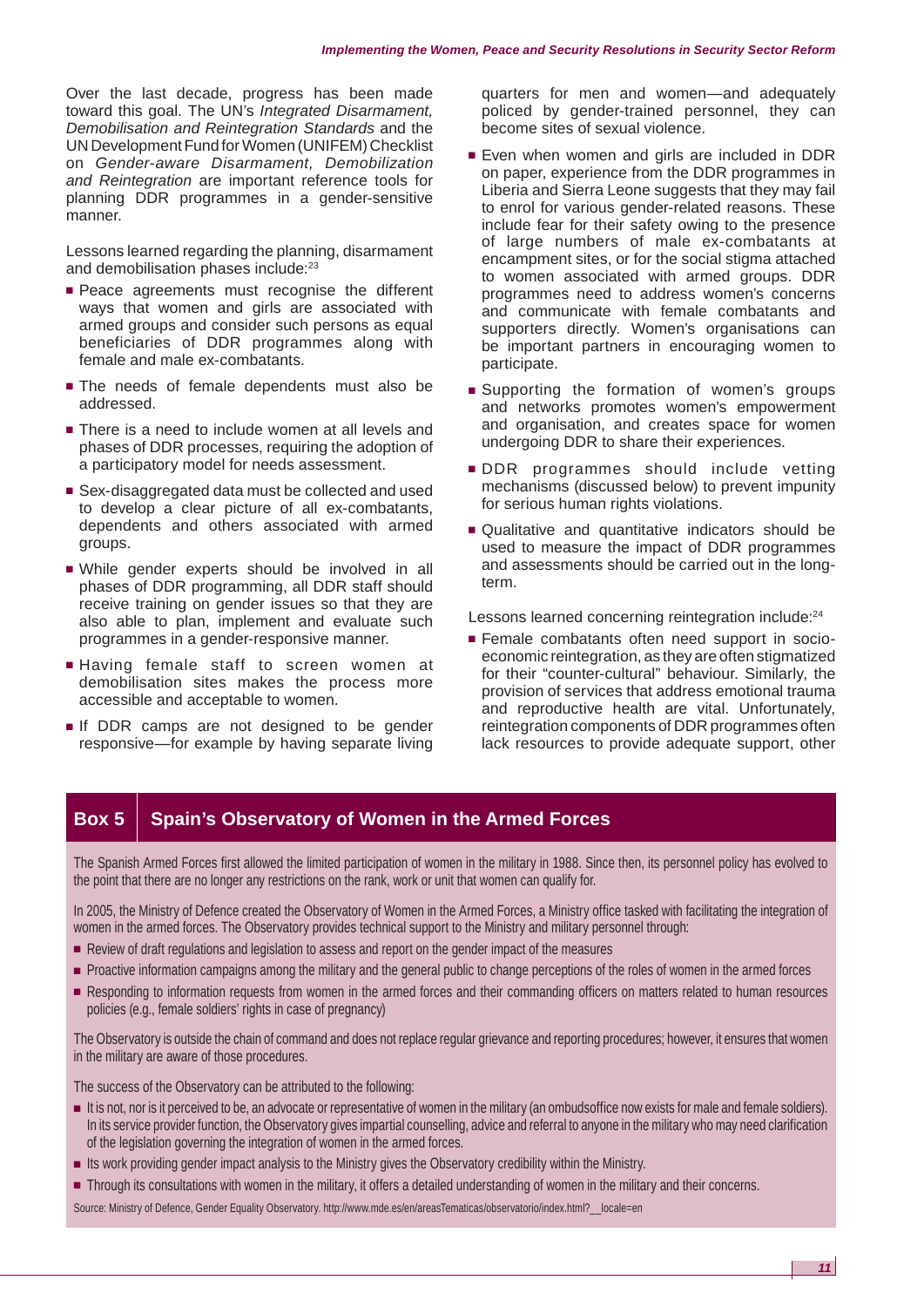than generic livelihood packages. Reintegration and rehabilitation strategies often recognise the special needs of women and girls associated with armed forces and groups but give no indication of ways to respond to these needs.

- In the transition from DDR to SSR programmes, women are rarely offered opportunities to join the new security forces.
- Women's organisations can be effective partners. In a 2004 study of reintegrated former combatants in Sierra Leone, 55% of the respondents indicated that women in the community played a significant role in helping them reintegrate, compared to 20% who were helped by traditional leaders and 32% by international aid workers.

The return of ex-combatants to civilian communities has often resulted in increased levels of violence, including sexual violence. Reintegration programmes need to incorporate psychological debriefings, rehabilitation and follow-up to facilitate community acceptance and reduce the risk of GBV. Providing economic alternatives for ex-combatants is important in contexts where fighters are considered an elite. Otherwise, there is a high propensity for them to take up arms again to secure a living, and conduct such as looting is often accompanied by sexual violence. Measures to reduce the proliferation of small arms and light weapons in communities also help to curb sexual violence. DDR programmes and transitional security arrangements should be coordinated with community security initiatives that protect civilians within host communities from the threat of sexual violence.25

#### **Vetting of armed and security services**

Vetting is generally defined as assessing the background and integrity of individuals to determine their suitability for public employment. It entails a formal process for the identification and removal of individuals suspected of human rights violations or war crimes, especially from security sector and other governmental institutions.

The women, peace and security resolutions address vetting both by parties to armed conflict and after peace processes:

#### *See: SCR 1820 Art. 3; SCR 1888 Art. 3 and 17*

Vetting for crimes of sexual violence and other violations of international humanitarian and human rights law is important for a number of reasons: to protect civilians as well as members of the security services from those who might use their authority to commit abuses; to ensure that security services gain the trust of the population; and to address impunity for sexual violence and other abuses. In a post-conflict or post-authoritarian context where not all who have committed serious crimes will be prosecuted, ensuring that they are excluded from public service provides some sanction.26

In DRC, Congolese women's non-governmental organisations (NGOs) and international observers alike have decried the lack of an effective and fair vetting process. The integration of irregular and regular forces into the Congolese army, FARDC, was conducted without proper vetting. Individuals alleged to have been involved in sexual violence and other serious crimes (including rape, gang rape, sexual enslavement and forced recruitment of girls and women) remained in positions of authority, and in some cases were promoted. The resulting "institutionalisation of impunity" may have contributed to the high levels of sexual violence attendant to the conflict in DRC.<sup>27</sup>

In contrast, in Liberia the UN designed a vetting programme to assess the qualifications and performance of the Liberian National Police and other security sector forces. In its first two years, this "de-activation" programme resulted in the dismissal of 2,150 police personnel. Although not perfect, the vetting programme has been praised as purging the police of its most corrupt and brutal elements.<sup>28</sup>

When designing a vetting programme for sexual violence and other violations of international humanitarian and human rights law:

- International standards require that vetting processes be based on individual conduct rather than membership of a group or institution. The vetting should be fair and respectful of due process, including the right to appeal. The Office of the High Commissioner for Human Rights' *Rule-of-Law Tools for Post-Conflict States, Vetting: an Operational Framework* is a useful tool in this regard.
- The process should be transparent, providing information openly to the public and allowing the public to provide information and feedback. Since women often have higher rates of illiteracy and less access to mass media, information campaigns should use alternative methods—including at the community level—to ensure that women are informed.
- Women's community organisations can be useful sources of information as they may have intimate knowledge of individual community members.
- The programme should ensure the confidentiality and protection of anyone who comes forward with allegations of abuse. Protection of the identity of informants, particularly with regard to sexual violence, is critical to the success of vetting processes. In several cases, perpetrators were not 'vetted' due to fears of retaliation and weak witness protection mechanisms.29 An important component of confidentiality is the secure storage and handling of information. Programmes and institutions that deal with victims of sexual violence can facilitate access to and the exchange of information regarding perpetrators of GBV.
- Provide referrals to support and medical services for victims of sexual violence and other abuses.
- Independent observers should monitor the vetting process.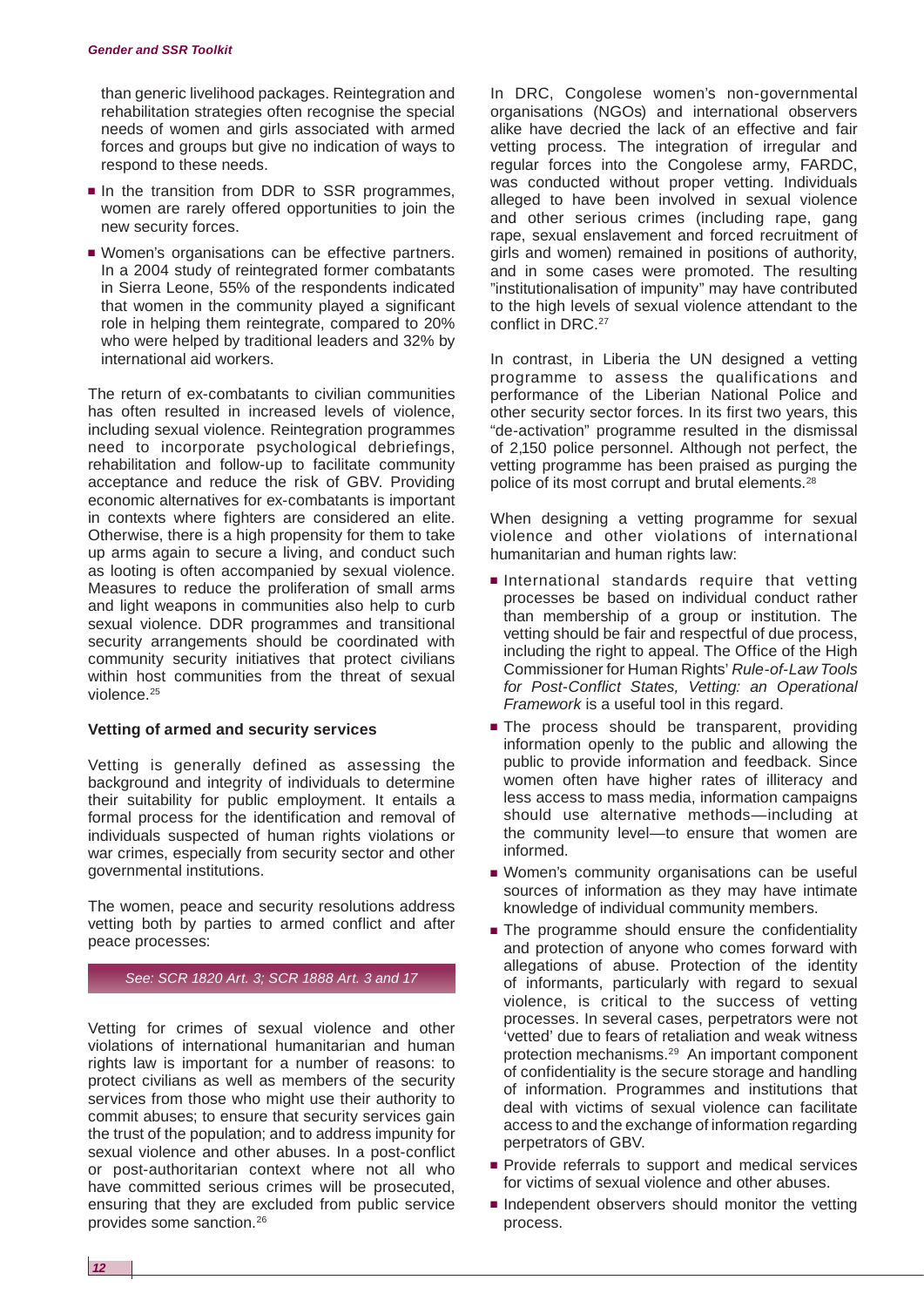- Link the vetting process to transitional justice processes, if they exist, such as truth-seeking and reparations programmes.
- Vetting is only one aspect of institutional reform and an effective and legitimate reform strategy will place vetting in its broader context. Other aspects include the development of internal accountability mechanisms, external oversight, and training on gender and human rights issues.

Donors could play an important role in ensuring that foreign security forces implement effective vetting for sexual violence and other transgressions. Such measures could be included in donor country 1325/1820 NAPs. The US Congress, for example, prohibits funding of training or equipment for foreign security forces if the Department of State has credible information that those forces have committed gross violations of human rights. This prohibition requires Department of State and Department of Defence officials to vet the proposed recipient units against a database of credible reports of human rights violations.30 Security forces in countries experiencing or emerging from armed conflict that fail to vet their members for sexual violence and other violations of international humanitarian and human rights laws should not receive international support.

**4.4 In police reform**

Police reform is the transformation or change of a police organisation into a professional and accountable police service, practicing a style of policing that is responsive to the needs of local communities and consistent with democratic norms and sound principles of good governance.<sup>31</sup> Examples of police reform include:

- Redefining mandates and operational procedures for police
- De-militarisation of police forces
- Providing training and skills development for rank and file officers
- Establishment of accountability mechanisms

The four women, peace and security resolutions set out a number of specific obligations as well as guidelines for police reform processes in relation to:

- Gender-responsive law enforcement, including protection of and respect for the human rights of women and girls
- Providing assistance for victims of sexual violence
- Prosecution of those responsible for violence committed against women and girls in armed conflicts, genocide, crimes against humanity and war crimes
- Increased representation of women at decisionmaking levels within police institutions
- Vetting, as discussed in section 4.3

Further obligations of countries deploying police personnel to UN peacekeeping are discussed in section 4.6.

#### **Gender-responsive law enforcement**

The UN's group of independent experts on the impact of armed conflict on women observed that during armed conflict "violence against women comes to be an accepted norm."32 Sexual and domestic violence continue and increase in the post-conflict period, fuelled by the availability of weapons, trauma among male family members and the lack of jobs, shelter and basic services.<sup>33</sup> Lack of livelihood opportunities and the post-conflict influx of mostly male international personnel make women and girls particularly vulnerable to sexual exploitation and to human trafficking. In some post-conflict contexts, honour killings are a significant problem.

Recognising the challenges to women's security in post-conflict contexts, the women, peace and security resolutions emphasise that policing must be genderresponsive and must include measures to promote the human rights of women and girls.

#### *See: SCR 1325 Art. 8; SCR 1889 Art. 10*

Gender-responsive policing is discussed in the Tool on *[Police Reform and Gender.](http://www.dcaf.ch/publications/kms/details.cfm?lng=en&id=47391&nav1=5)* Steps to meet the obligations set out in the resolutions will usually involve change in four areas: 34

#### *Mandate*

- GBV should be effectively criminalized and women's human rights protected by law.
- Police should be specifically mandated and equipped to protect vulnerable communities, such as internally displaced persons and refugees and ethnic or sexual minorities from GBV.

*Operating practices, incentive systems and performance measures*

- Police must understand the nature, extent and seriousness of crimes perpetrated against women and must take seriously their role in prevention, protection and investigation. Gender considerations should be included in basic training, alongside measures to promote a human-rights culture within the police force.
- There should be in-depth, skill-building training on policing crimes such as human trafficking, domestic violence and sexual assault (see Box 6).
- Protocols should guide responses to gender-based crimes. For example, a good practice in responding to GBV includes: mandatory arrest of perpetrators upon reasonable suspicion (instead of giving police discretion to persuade a woman to return to a violent partner), mandatory reporting to a higher officer, and referral to medical and support services for victims.35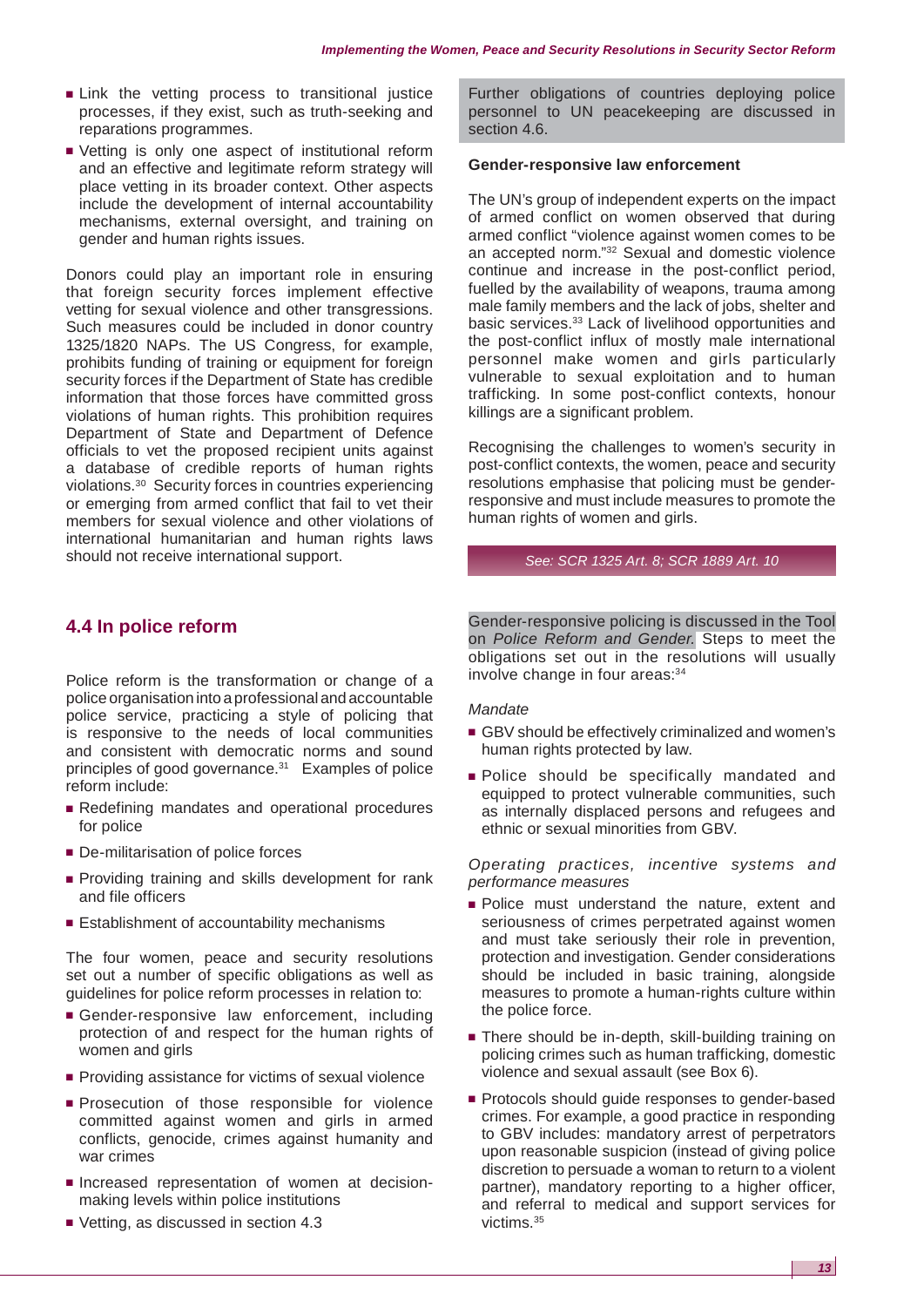# **Box 6 Training tips**

- Women's groups have been involved in training the police on gender issues in a number of conflict-affected countries. This serves both to bring specific expertise to police training and to help build trust between the community and the police.
- Training can target female police officers. In 2008, a two-week training course took place for 32 female police officers from the Herat and Badghis districts in Afghanistan. The training focused on legal issues, such as code of conduct, use of force, and human rights, as well as tactical and technical issues, such as house searches, use of handcuffs, first aid and self-defence. (*EUROPOL-Serving Afghanistan, Online Bi-weekly Newsletter*, 22 December 2008, 2–3. [http://www.eupol-afg.eu/pdf/4.pdf\)](http://www.eupol-afg.eu/pdf/4.pdf)
- When training is provided by outside agencies, it is essential that trainees are permitted and supported to use their new skills. The UN Stabilization Force in Haiti trained qualified female Haitian police officers on issues specific to GBV. Following their training, however, these women were given administrative tasks instead of investigating crimes of sexual violence and putting in practice the skills they had learned. They had no contact with the victims. (Pearson Peacekeeping Centre, *Roundtable Report: UNSCR 1820: A Roundtable Discussion with Female UN Police Officers Deployed in Peacekeeping Operations*, 2009, 4)
- Specialised units such as Women's Police Stations and Family Support Units can improve responses to violence against women and children, as in Afghanistan, DRC, Kosovo, Liberia, Nicaragua, Sierra Leone (see Box 7), Rwanda and Timor Leste. These units are often staffed exclusively by female police personnel or women and men specially trained to deal with victims of sexual crimes and to build effective investigations. There is overwhelming evidence—including from DRC, India and Sierra Leone — that female victims of sexual violence are more likely to report to a female police officer or to a women's police station than to a male officer at a regular police station.<sup>36</sup>
- Incentives should reward gender-responsive policing and sanction systems should penalise non-compliance with gender equality mandates. Incentives must be provided to encourage police personnel to work in dedicated gender units, including promotions, visibility, public approval and psychosocial support. In Liberia, the Women and Child Protection Unit has acquired prestige as an elite task force within the police, in part because donor support has ensured that these police units are better equipped than some other units.<sup>37</sup>
- Performance measures should record and reward staff commitment to gender equality principles.

#### *Staff composition*

■ Increasing female recruitment in the police force is an essential step toward the provision of services for both women and men in the community.

#### *Accountability systems*

- Women's civil society groups should be engaged in mechanisms for civilian oversight of security services (e.g., police review boards, national human rights commissions, community-police liaison committees).
- Strong disciplinary mechanisms should exist for GBV or discrimination committed by police toward community members or fellow officers.

#### **Assistance to and protection of victims of sexual violence**

In many countries, victims of sexual violence find police unwilling to investigate and prosecute. Police may not regard sexual violence as a priority concern compared to other forms of violence, or may consider sexual violence in a family or community context as a domestic matter to be privately "resolved" between the parties. Often, there are no female police officers to attend to a female victim, which can effectively prevent women from filing a complaint. At times, victims of sexual violence are at risk of mistreatment,

# **Box 7 | Sierra Leone's Family Support Units**

The Sierra Leone Police established Family Support Units (FSU) in 2001. Located in the main police stations across the country, the FSUs are staffed by specially trained male and female officers dedicated to working with victims of rape, sexual abuse, domestic violence and trafficking. The FSUs have established referral services for free medical care and legal assistance and also engage in extensive public awareness-raising efforts, especially on the topics of sexual violence, domestic violence, HIV/AIDS, trafficking and female genital mutilation.

In the past, women rarely reported such crimes to the police. The FSUs, however, have been effective in enabling women to report cases of GBV. In 2003, FSUs received and investigated 3,121 reports of sexual and physical violence, a significant increase over reporting in previous years. This rise in the number of reported cases is seen as a result of increased public awareness and public confidence in the FSUs. Furthermore, a UNICEF assessment of the FSUs found that the stigma associated with sexual exploitation and abuse has diminished, and people are more aware of the support services available.

Source: UNIFEM, Women Building Peace and Preventing Sexual Violence in Conflict-Affected Contexts, October 2007, 11.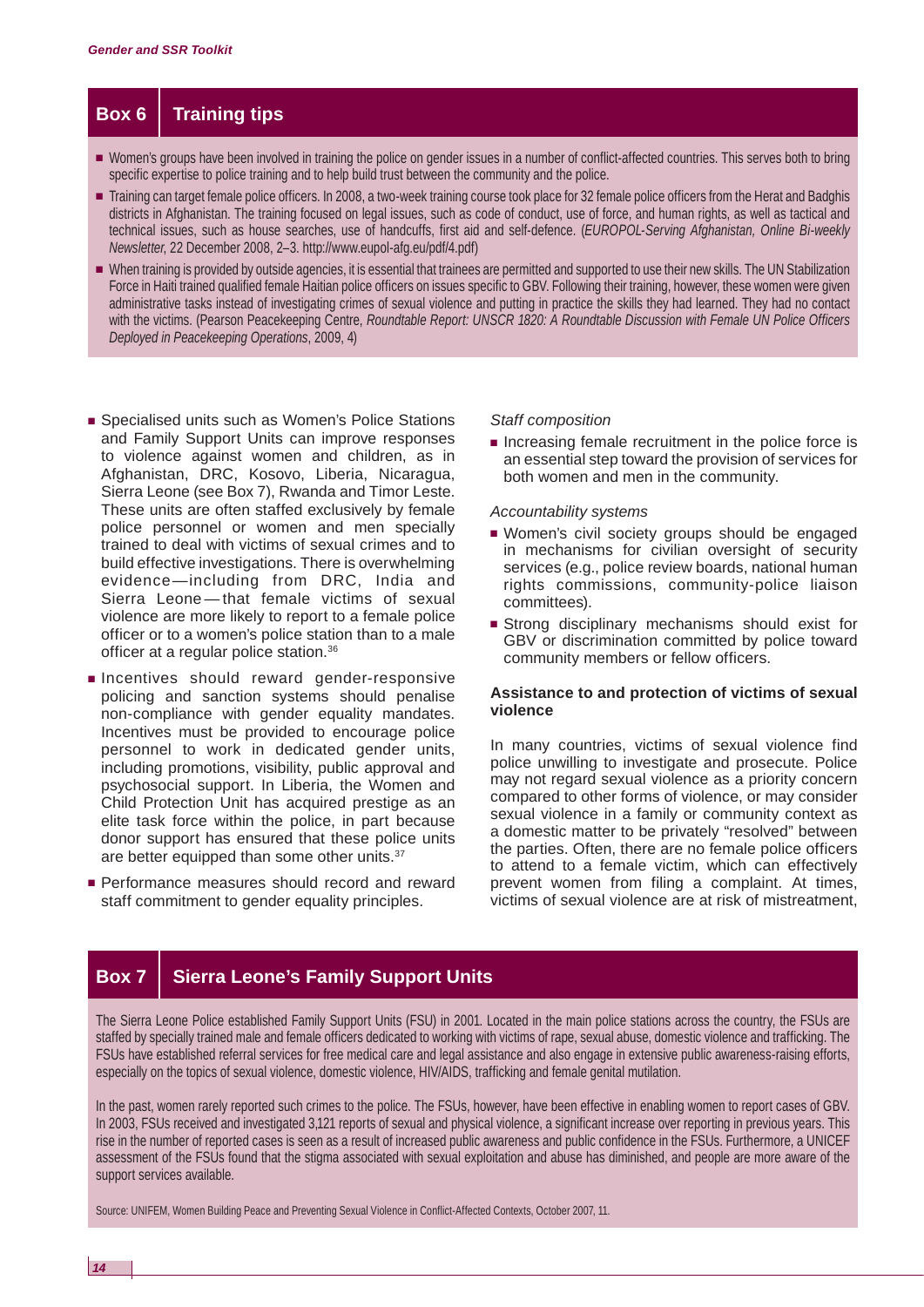discrimination or even further sexual abuse at the hands of the police. Where an investigation does occur, victims often experience various invasions of privacy and attacks upon their dignity, including the requirement to "prove" that they resisted the attack or to describe their clothing or demeanour, which shifts the blame to the victim.38

SCRs 1820 and 1888 emphasise the importance of responses to sexual violence in armed conflict and post-conflict situations. This includes a number of dimensions pertinent to policing: the provision of assistance to victims of sexual violence, their access to justice, and their protection and treatment with dignity throughout the justice process.

#### *See: SCR 1820 Art. 4 and 13; SCR 1888 Art. 6 and 13*

Measures to meet these obligations include those outlined as "gender-responsive law enforcement," such as implementing specialised training, setting up specialised response units and developing referral systems. Dedicated resources should be allocated to sexual violence protection and response. Specifically:

- Dedicated police units specialised in sexual violence (see Box 8).
- Strategic plans for the investigation of crimes of sexual violence and the provision of equipment and vehicles for that specific purpose.
- Guidelines detailing responses to complaints of sexual violence. Responses should ensure victim assistance through referral to psychosocial and medical services, safe housing, free legal assistance and other relevant measures.
- Protection of victims' safety and confidentiality, so they can file a complaint without fear of retaliation. The physical infrastructure of police stations is important in ensuring this, as well as in protecting victims' dignity. For example: toll-free telephone hotlines for rape crisis; dedicated vehicles servicing the gender units; ambulances; separate medical examination rooms and private spaces for interviews.39

■ Investigative techniques and reporting forms and questionnaires must not degrade women (such as by "virginity testing") or intrude unduly into their lives. Sexual assault kits should always be available.<sup>40</sup>

#### **Prosecution of those responsible for crimes against women and girls in armed conflicts**

Addressing impunity for crimes committed against women and girls in armed conflict is a key concern of the women, peace and security resolutions.

#### *See: SCR 1325 Art. 11; SCR 1820 Art. 4; SCR 1889 Art.3*

Police capacity to undertake investigations into violence against women and girls in armed conflicts is often neglected. In the former Yugoslavia, for example, where prosecutions for genocide, crimes against humanity and war crimes are being undertaken, police forces are ill-equipped to support these complex investigations. According to lawyers, prosecutors and judges, police investigators have little or no understanding of the relevant law and its requirements, and at times are lacking even basic investigative skills.<sup>41</sup>

Police responsible for investigating violence committed against women and girls in armed conflicts, genocide, crimes against humanity and war crimes need training in:

- Basic understanding of international criminal and humanitarian law as applied to their context
- Techniques for appropriately questioning traumatised witnesses and victims (see Box 9)
- Investigative techniques and technology (DNA, forensics, crime-scene analysis, interviewing and exhumations)
- Techniques for investigating cold cases
- Witness protection, including pre-emptive strategies at the investigation stage that reduce the likelihood of witness intimidation<sup>42</sup>

# **Box 8** Services to victims of sexual violence in Timor Leste

In 2001, a Vulnerable Person Unit (VPU) was created within Timor-Leste's national police force to handle and investigate cases of rape, sexual assault, domestic violence and child abuse. The VPU provides an identifiable access point and designated police officers for both victims of GBV and service providers. This, in turn, has fostered positive collaboration and coordination between NGOs and the police, for example, through participation in local workshops and consultation on cases.

A functional network of services for victims of domestic violence, sexual assault and child abuse has now been established. The network includes a Safe Room in the national hospital, facilitation of medical and forensic examination, psychosocial counselling, a shelter and legal assistance. National NGOs are involved in providing many of these services, as well as public education and awareness-building.

Sources: UNFPA, Terms of Reference: International Referral Network Project Coordinator: GBV Sub-Project, 2010, [http://ocha-gwapps1.unog.ch/rw/res.nsf/db900SID/OCHA-](http://ocha-gwapps1.unog.ch/rw/res.nsf/db900SID/OCHA-83Z4LC?OpenDocument)[83Z4LC?OpenDocument;](http://ocha-gwapps1.unog.ch/rw/res.nsf/db900SID/OCHA-83Z4LC?OpenDocument) UNFPA, *Gender-Based Violence in Timor-Leste: A Case Study*, 2005. [http://www.unfpa.org/women/docs/gbv\\_timorleste.pdf.](http://www.unfpa.org/women/docs/gbv_timorleste.pdf)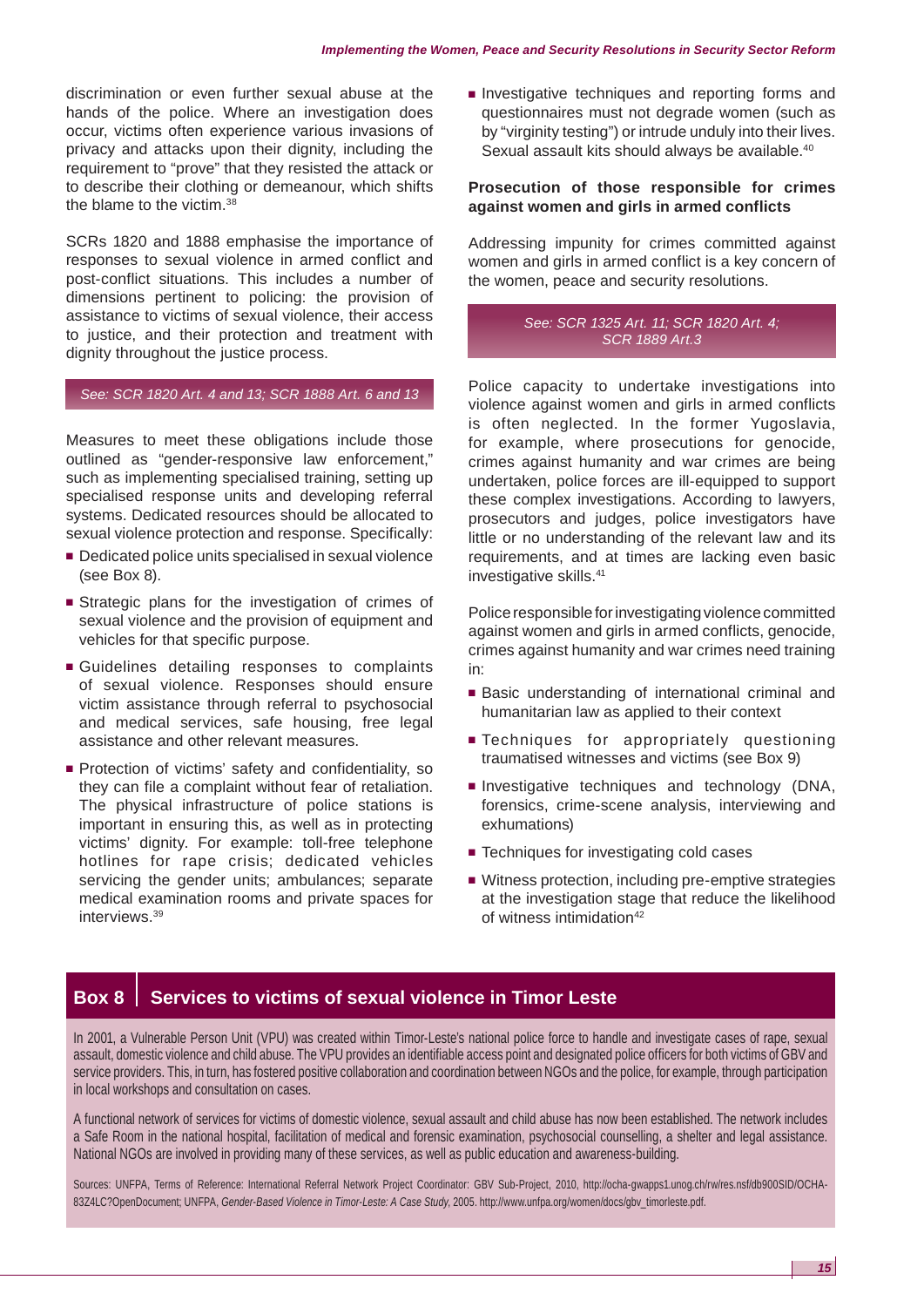#### **Increased representation of women at decisionmaking levels within police institutions**

Increased representation of women within police institutions is one aspect of a broader obligation set out in the women, peace and security resolutions to increase women's representation in institutions and mechanisms for the prevention, management and resolution of conflict:

#### *See: SCR 1325 Art. 1*

The many benefits of increased female participation in police forces and strategies for recruitment and retention of women are discussed in the Tool on *Police [Reform and Gender.](http://www.dcaf.ch/publications/kms/details.cfm?lng=en&id=47391&nav1=5)* 

SCR 1325's emphasis on "all decision making levels" highlights that women should not only be better represented at lower ranks and in administrative capacities, but at the highest levels as well. This section will focus on increasing the representation of women at higher decision-making levels.

In most police services, women are disproportionately represented in the lower ranks. A police reform process can implement a range of measures to

### **Training for practitioners Box 9 dealing with witnesses and victims of war-related crimes**

OSCE-ODIHR has formulated a training module on International Criminal and Humanitarian Law for prosecutors, investigators/police, judges and defence counsel dealing with witnesses and victims of war-related crimes.

Participants are taught techniques for appropriately questioning traumatized witnesses and victims, which they then practice in a controlled environment. Specific training topics include:

- 1. General interviewing approaches and best practices
- 2. Protection of witnesses:
- a. Assessment of needs for protection
- b. Legal framework

 c. Accessing protective measures (e.g., voice distortion, pseudonyms)

- 3. Scope of direct examination, cross-examination and redirect, where applicable
- 4. Types of questions and when to employ them (open, closed, leading)
- 5. Techniques for questioning eyewitnesses, experts and hostile witnesses
- 6. Appropriately and effectively questioning traumatized witnesses
- 7. Witness support and how to access it
- 8. Recognizing and dealing with secondary trauma

Source: OSCE ODIHR, *"Supporting the Transition Process: Lessons Learned and Best Practices in Knowledge Transfer"*, September 2009, 57. [http://www.osce.org/](http://www.osce.org) documents/odihr/2009/09/39685\_en.pdf

increase the number of women at senior levels within police services. These include:

- Establishing institutional mechanisms to support women, such as female police associations, mentoring programmes and women's focal points, and encouraging them to lead. The UN Mission in Liberia developed a Gender Policy for the Liberia National Police that includes efforts not just to recruit and train more women officers, but to ensure they are not isolated in the lower ranks. Women are placed in leadership roles in the police hierarchy, and an Association of Women Police Officers has the potential to build a culture of mutual support.<sup>43</sup>
- Ensuring that women are afforded educational and training opportunities that qualify them for advancement. In places where women have unequal access to education—owing to entrenched societal gender biases—additional investment in their training may be required to ensure that their education and experience is equal to that of their male colleagues, and to enable them to meet prerequisites for promotion.44
- Enacting family-friendly policies to allow male and female officers to combine career and family duties.
- Addressing discriminatory attitudes within the police service that may be preventing women's advancement. Within the South African Police Service, where women make up 30% of the personnel, women nonetheless report that they struggle for full acceptance as equals by some male managers. The Service has created a programme called "Men for Change" to lead appropriate cultural change throughout the institution.45
- Adopting objective promotion criteria that take into account a broader range of skills and qualifications. For example, rewarding problem solving, working with the community and referrals to social services. Military experience is often a criterion for police promotion, but its relevance is arguable and often puts women at a disadvantage.
- Comparing how supervisors rate female officers in relation to male officers, and investigating where women are consistently rated lower to uncover any potential bias or training needs.
- Ensuring promotion panels include a substantial number of women.
- Setting targets for women's participation at higher ranks.
- Continuously monitoring the proportion of women at senior ranks.

# **4.5 In transitional justice and justice reform**

Justice and security are intricately linked. Some institutions conceptualise justice issues separately from SSR.46 However, criminal justice reform (at a minimum) is commonly considered an aspect of SSR,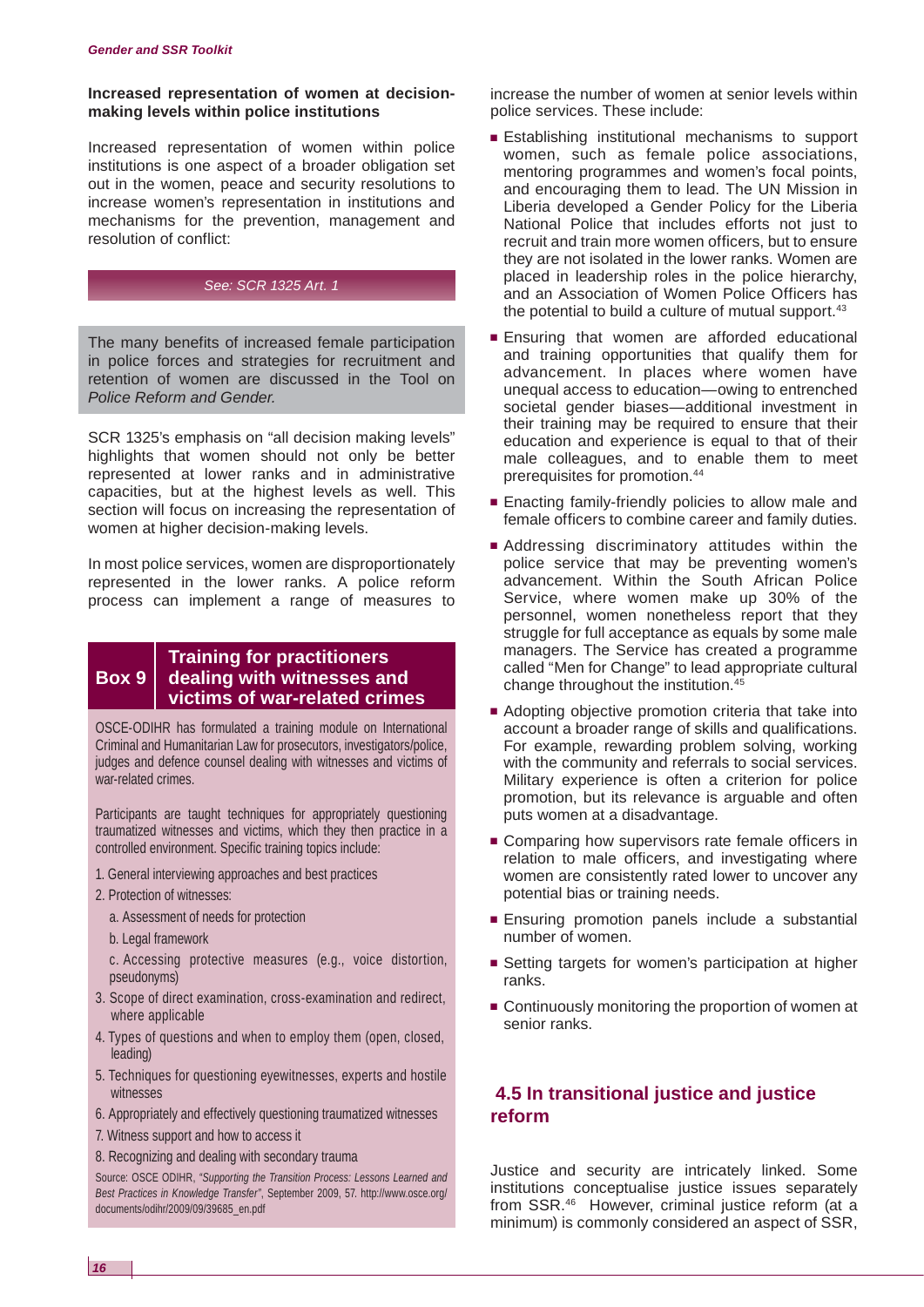and transitional justice understood as an SSR-related activity. The important linkages between justice institutions and other parts of the security sector in post-conflict contexts merit attention to the justice sector in this Tool.

Justice reform includes not only reform of laws but also the development of policies, procedures and mechanisms that allow for the practical implementation of laws and equal access to the justice system. The goals of justice reform include developing:

- Fair and equitable laws to promote and protect human rights and to overcome barriers confronting marginalised and vulnerable groups
- Effective, impartial and accountable judiciaries and prosecution services
- Linkages and cooperation between state and nonstate institutions
- Mechanisms for oversight of the justice system
- Adequate judicial administration/infrastructure

The four women, peace and security resolutions set out a number of specific obligations as well as guidelines for justice reform processes in relation to:

- Measures that ensure the protection of and respect for the human rights of women and girls
- Strategies to address women's and girls' needs and priorities, including gender-responsive access to justice
- Prosecution of those responsible for violence committed against women and girls in armed conflicts, genocide, crimes against humanity and war crimes
- Measures to address the needs of victims of sexual violence in armed conflict and in post-conflict situations

#### **Measures to protect and respect the human rights of women and girls and to address their needs and priorities**

The women, peace and security resolutions call for the implementation of peace agreements to focus on the human rights of women and girls, and encourage the development of concrete strategies to meet women's and girls' needs and priorities, in particular regarding access to justice.

#### *See: SCR 1325 Art. 8; SCR 1889 Art. 10*

Measures to do so include:

- Incorporation of women's groups as key partners in justice reform processes.
- Ratification of international and regional human rights instruments, including CEDAW.
- Constitutional reform to enshrine respect for the human rights of all citizens at the highest levels of the legal system.
- Law reform, to implement international and regional human rights standards, in particular with regards to land ownership, inheritance, GBV and sexual orientation.
- Reform of judicial procedures and practices to ensure that they do not directly or indirectly discriminate against women and girls.
- Conducting a gender-sensitive assessment of the justice sector to identify women's and girls' needs and priorities (see section 4.1 of the Tool on *[Justice](http://www.dcaf.ch/publications/kms/details.cfm?lng=en&id=47396&nav1=5)  [Reform and Gender](http://www.dcaf.ch/publications/kms/details.cfm?lng=en&id=47396&nav1=5)* for a checklist). Liberia, for example, undertook a series of assessments from which it developed a National GBV Plan of Action that contains a number of judicial reform measures (see Box 10 of the Tool on *[Justice Reform and](http://www.dcaf.ch/publications/kms/details.cfm?lng=en&id=47396&nav1=5)  [Gender\)](http://www.dcaf.ch/publications/kms/details.cfm?lng=en&id=47396&nav1=5)*.
- Special measures to deal with GBV cases, including with regards to witness and victim protection.
- Addressing discrimination by judges, prosecutors, other lawyers and court personnel, including through training and other capacity building on subjects such as women's rights and procedures for handling GBV cases. Local and international women's organisations and UN and other international agencies can often offer assistance in training.
- Engagement with traditional leaders and informal and traditional justice mechanisms to ensure that they uphold human rights standards, including women's rights. The engagement should foster communication between traditional leaders and women's organisations.
- Measures to increase women's participation in the justice sector, striving for an equal balance of men and women in all roles at all levels.
- Ongoing monitoring and oversight of how the justice system addresses women's and girls' human rights. In many countries, national human rights institutions such as a Commission for Women/Gender Equality or an Equal Opportunities Ombudsperson perform important watchdog roles.
- Measures to increase public awareness of human rights and of the laws and mechanisms to protect them. In many post-conflict countries, CSOs conduct public information and training campaigns on issues such as domestic violence and forced marriage, some engaging effectively with men as well as women.
- Using paralegals to build women's legal literacy.
- Outreach by courts and judges to women and men in rural areas.
- Legal aid for matters of importance to women, such as land ownership, inheritance and GBV.
- Supporting civil society initiatives for access to justice.

Other measures to ensure the protection of and respect for human rights of women and girls in justice reform are discussed in section 4 of the Tool on *[Justice Reform and Gender.](http://www.dcaf.ch/publications/kms/details.cfm?lng=en&id=47396&nav1=5)*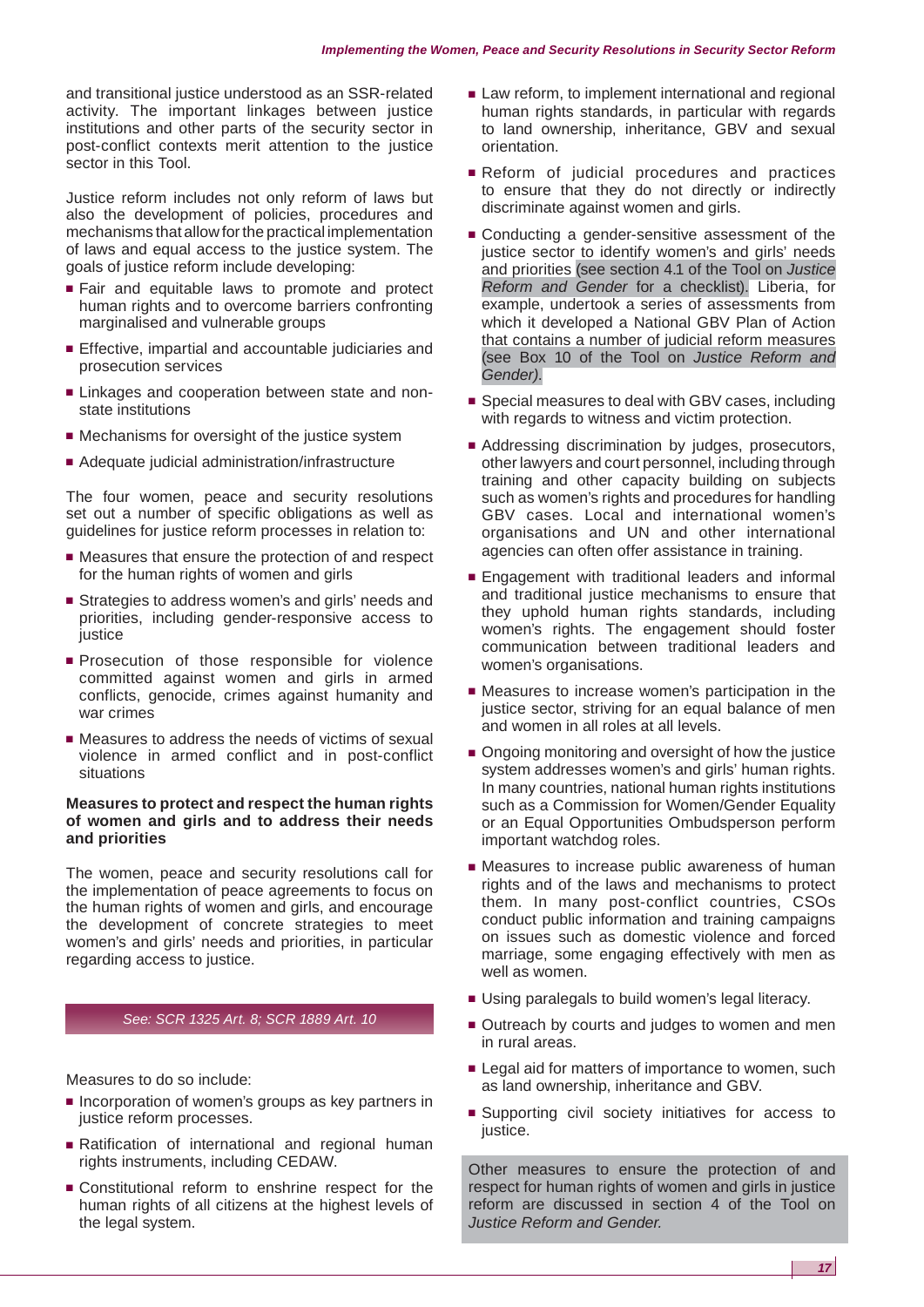### **Box 10 Gender training for prosecutors and judges in Colombia**

In 2007 and 2008, Colombia's National Commission for Reparations and Reconciliation sponsored a series of training sessions on gender for prosecutors and judges in charge of the special transitional tribunals dealing with the crimes of demobilized paramilitaries and guerrillas under the 2005 Justice and Peace Law.

Workshops examined the requirements of the law regarding GBV, and brought women's CSOs together with prosecutors and judges to devise strategies to address the challenges of adjudicating sexual abuses that occurred years in the past. Issues addressed included standards of proof, witness protection, psychosocial and other support for survivors. It was the first time that court officers and women's advocates had ever met to discuss these issues.

#### **Prosecution of those responsible for crimes against women and girls in armed conflicts**

The women, peace and security resolutions strongly emphasise the responsibility of states to prosecute not only international crimes against women committed during armed conflict (genocide, crimes against humanity and war crimes), but all forms of violence committed against women and girls in armed conflicts. This responsibility extends not only to the state wherein the crimes were committed but to other states with jurisdiction.

#### *See: SCR 1325 Art. 11; SCR 1820 Art.4; SCR 1888 Art. 6; SCR 1889 Art. 3*

Prosecution of crimes of violence against women committed during armed conflicts requires political will on the part of the governments concerned. Local CSOs can be important actors in demanding accountability. The international community also has a crucial role to play in pressuring governments to prosecute and to exclude crimes of violence against women from amnesty provisions. The international community should furthermore be proactive in prosecuting individuals for acts of genocide, crimes against humanity or war crimes committed against women where it has jurisdiction. In October 2009, a Canadian court convicted a Rwandan man living in Canada for acts of rape committed during the 1994 genocide.47

Effective prosecution of violence against women committed during armed conflicts also requires state capacity in the form of appropriate court, police and prison infrastructure; judicial personnel; investigation skills and resources; record-keeping systems; victim and witness protection; and interpretation and translation services. The international community can support this capacity in many ways (see Box 10).

In many countries emerging from conflict, justice reform will include the establishment of transitional justice mechanisms to address legacies of widespread or systematic human rights abuses during the conflict. Transitional justice is discussed in section 5.1 of the Tool on *[Justice Reform and Gender.](http://www.dcaf.ch/publications/kms/details.cfm?lng=en&id=47396&nav1=5)* Where a transitional mechanism is established, its mandate should explicitly refer to addressing violence against women.

Measures to ensure that crimes of violence against women committed during conflict are effectively prosecuted, whether through transitional or permanent justice mechanisms, include:

- Defining violence against women in line with international standards in human rights and international criminal law. For example, the Special Court for Sierra Leone included "sexual slavery," "enforced prostitution" and "forced pregnancy" within its definition of sexual violence.
- Designing a specific prosecution strategy for crimes of violence against women committed during the conflict.
- Training for all staff in investigations, interviewing and jurisprudence regarding violence against women.
- Ensuring dedicated investigators and prosecutors for crimes of violence against women, including female investigators.
- Instituting measures to guarantee security, privacy and confidentiality for victims before, during and after trials, such as witness protection and resettlement packages.

#### **Measures to address the needs of victims of sexual violence in conflict**

The women, peace and security resolutions list a range of state obligations to victims of sexual violence in conflict: to ensure survivors of sexual violence in conflict have equal protection under the law; have equal access to justice; are treated with dignity throughout the justice process; are protected; receive assistance and receive redress for their suffering. In any justice reform process, space must be created to seek, listen to and respect the views of victims of sexual violence on what, for them, constitutes justice.

> *See: SCR 1820 Art. 4 and 13; SCR 1888 Art. 6, 13 and 17*

The strategies outlined in the above section on prosecution of those responsible for violence committed against women and girls are a part of meeting these requirements. Other strategies specific to dealing with sexual violence cases include:

- Public campaigns to promote women's human rights and to challenge tolerance of sexual violence (see Box 11).
- Providing care for the well-being, safety and dignity of victims of violence, including through the provision of information and support, and witness preparation.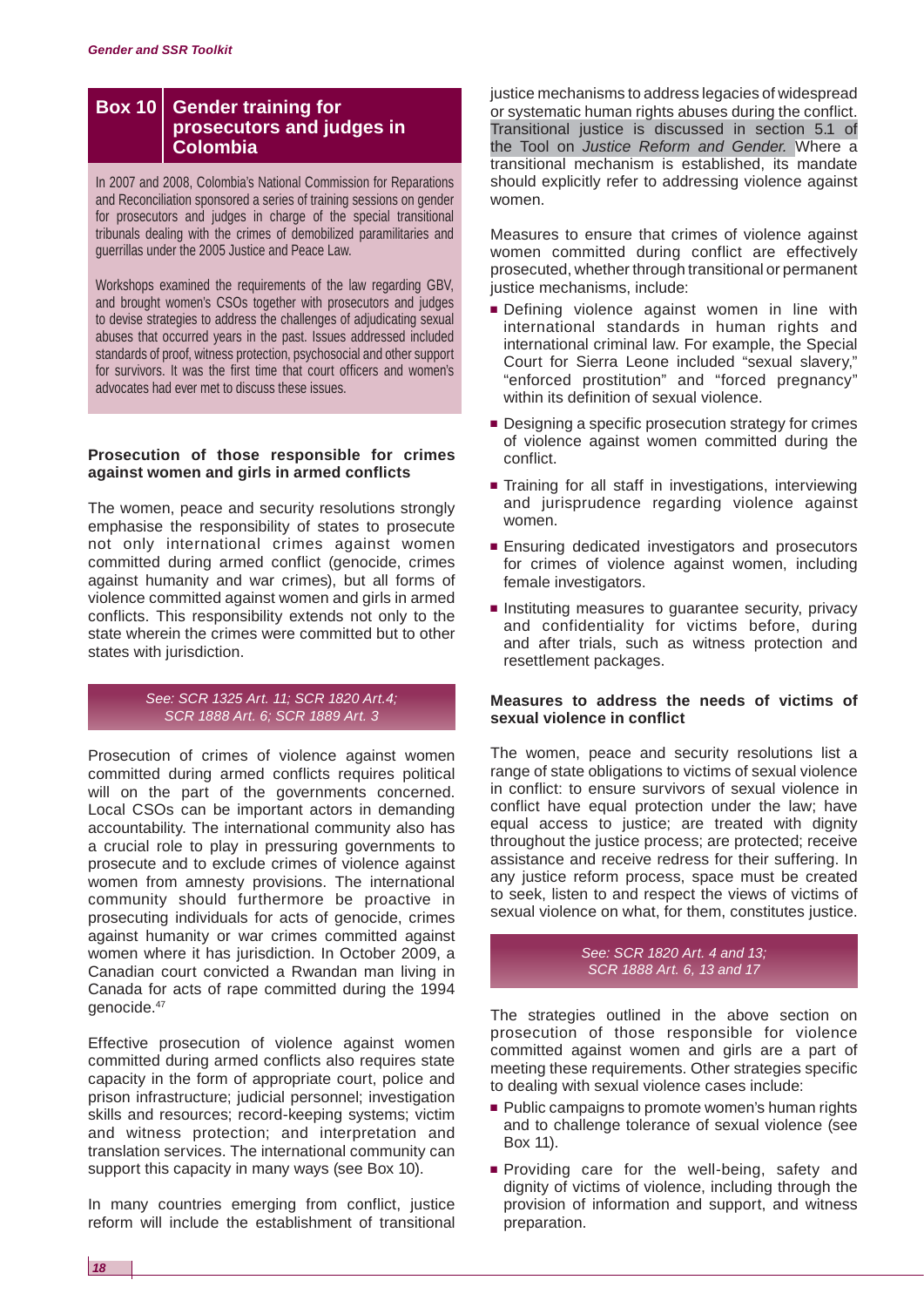- Establishing an enabling courtroom environment, wherein victims are treated with sensitivity, respect and care.
- Reaching out to victims of sexual violence, including in rural areas, to offer information on the prosecution process, legal assistance, as well as heath care, counselling, shelter and other support systems, with concern for victims' privacy.
- Establishing specialised courts that offer a more streamlined process, supported by specially trained staff.
- Co-locating court facilities with assistance and support services and legal advice (see section 4.3 of the Tool on *[Justice Reform and Gender](http://www.dcaf.ch/publications/kms/details.cfm?lng=en&id=47396&nav1=5)*).
- Ensuring that rules of evidence and procedure are appropriate in accordance with international standards—for example in relation to inferences of consent to a sexual act and admissibility of evidence of prior or subsequent sexual conduct.
- Ensuring that rules of evidence and procedure, and court facilities and processes take into account a victim's dignity and safety. This might include allowing the victim to testify behind a screen or to have access to private waiting areas.

Prosecution is only one of the justice reform responses called for in the resolutions. Justice for victims of sexual violence may also demand some form of truth-telling process and/or other symbolic measures to acknowledge the wrongs done to them. Truth and reconciliation processes and reparations programmes should include a special focus on sexual violence in their mandate, procedures and reports. Truth and reconciliation commissions should give attention to the support and protection needs of victims of sexual violence when they give testimony. In Sierra Leone, for example, victims of sexual violence were only interviewed by female commissioners and could decide whether they wanted to testify in closed or in public hearings, and whether their statements should be regarded as confidential. Witnesses who appeared during the closed hearings were provided with food, drink and medical assistance, with transport to and from the hearing venues and, where necessary, overnight accommodation. Likewise, reparations

# **Box 11 Breaking taboos**

NGO *Medica Kosova* tries to break the taboo of sexualised violence perpetrated during the war in Kosovo, using campaigns, media reports, radio and TV programmes to inform the public about the situation of women raped during the war.

*Medica Kosova* also works with other organisations in the Kosova Women's Network to advocate for a compensation fund for victims of war rapes in Kosovo.

Source: *Medica Mondiale*, Kosova, [http://www.medicamondiale.org/en/projekte/](http://www.medicamondiale.org/en/projekte) kosova/

programmes should have an explicit focus on victims of sexual violence as a category of beneficiaries. Psychosocial and medical services can be included as a type of reparation. Symbolic reparations may help to address the social stigma to which survivors of sexual violence are subjected, such as their exclusion from the community or abandonment by their spouse.<sup>48</sup>

## **4.6 In preparation for the deployment of personnel to peacekeeping missions**

The women, peace and security resolutions devote particular attention to how states prepare their personnel for deployment to peacekeeping missions. They call upon states to:

- Include gender issues in national pre-deployment training programmes for military and civilian police personnel
- Take steps to prevent sexual exploitation and abuse and ensure accountability for any such conduct that does occur
- Institute measures to deploy more women as peacekeepers

#### **Training of military and civilian police personnel**

The resolutions make some specific suggestions regarding issues that should be included in the predeployment and in-theatre training of military and civilian police personnel, including:

- The importance of involving women in all peacekeeping and peace-building measures at all levels
- The protection, rights and the particular needs of women
- The protection of civilians, including women and girls
- The UN's zero tolerance of sexual exploitation and abuse
- The prevention of sexual violence against women and girls in conflict and post-conflict situations
- HIV/AIDS awareness

*See: SCR 1325 Art. 6; SCR 1820 Art. 7 and 8; SCR 1888 Art. 19 and 21*

While the primary responsibility for training peacekeepers lies with the states concerned, the UN Department for Peacekeeping Operations (DPKO) has developed training materials for use by states, including generic training packages for the predeployment training of military and civilian police personnel (see Box 12). These are widely used by peacekeeping training institutions. DPKO also offers advice and supplementary training events, such as training of trainers, to national and regional training centres.49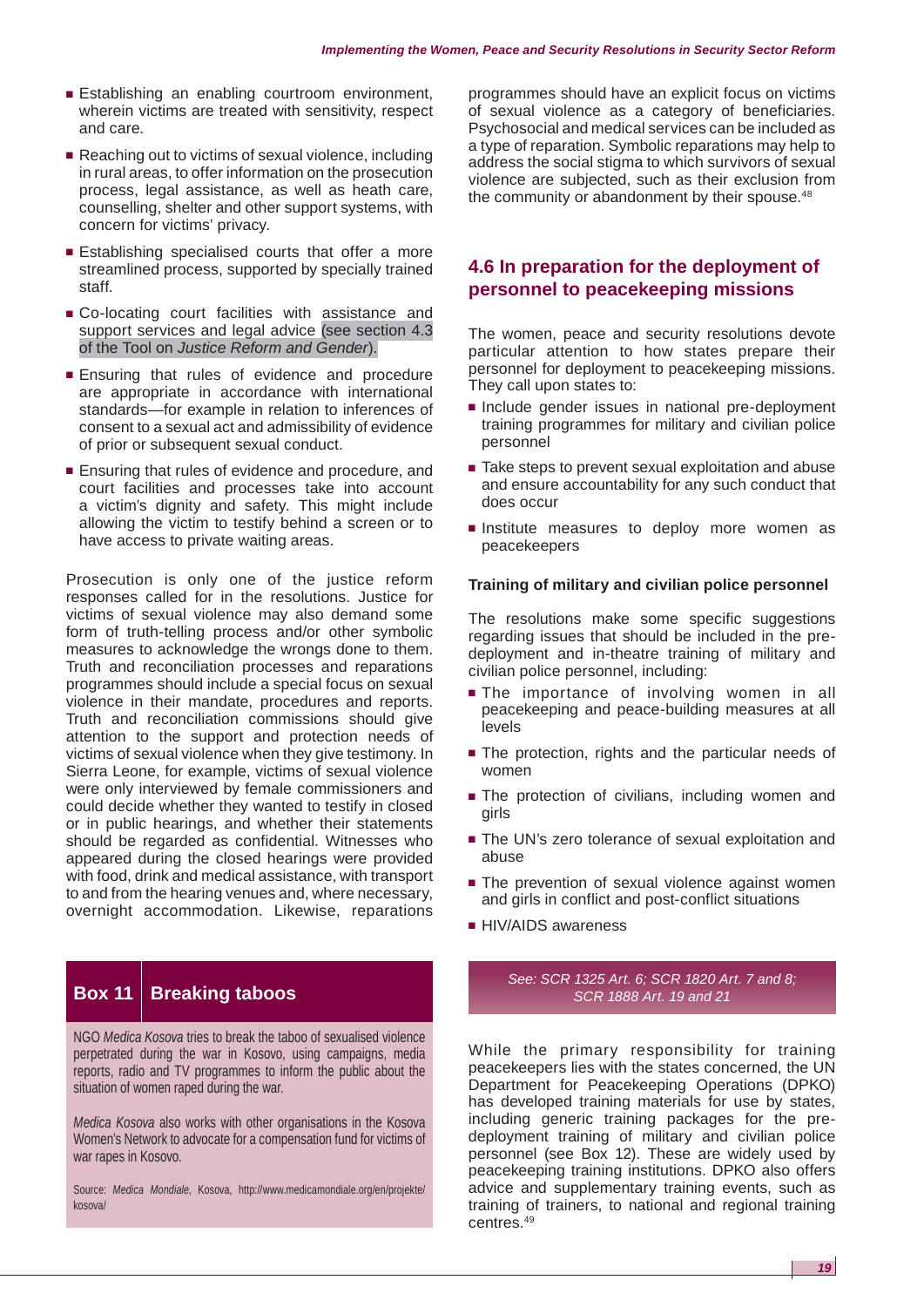A 2008 training needs assessment conducted by DPKO found that where pre-deployment training is delivered, the topics of sexual exploitation and abuse and HIV/AIDS are generally included.50 It is important that sufficient time is given to training on sexual exploitation and abuse. Training provides an opportunity to discuss in depth the rules set out in UN codes, including the meaning of "non-fraternisation," the circumstances in which a sexual relationship with a person in a host country is "exploitative," and the responsibilities of personnel who either impregnate or become pregnant whilst deployed. Training should also include procedures for reporting allegations of sexual exploitation and abuse and (as appropriate to the level of command) for investigation and response, as well as encompass periodic and systematic follow-up and monitoring. More uniform training between states might help to bridge the differences in the way that peacekeeping forces from different states consider their relationship with host communities, including how they interact with women and girls.

Many Western countries have made substantial progress in developing and delivering training for peacekeepers that addresses the broad range of issues highlighted in the women, peace and security resolutions. NATO too has committed to including women's perspectives and gender mainstreaming in education and training programmes at all levels.51 While these developments are welcome, these countries provide relatively small numbers of peacekeeping personnel.

The bulk of UN peacekeeping personnel come from developing countries (in particular Bangladesh, India and Pakistan), which generally have less systematic gender training, if any. However there are some promising examples of gender being integrated in peacekeepers' training:

- The Bangladesh Institute of Peace Support Operations' training courses reportedly cover the (now updated) UN Standardized Generic Training Module on gender issues in peacekeeping.<sup>52</sup>
- South Africa's Peace Mission Training Centre each year offers a two-week course to train members of the Department of Defence and other senior military personnel to be Gender Advisors to military and civilian decision makers in peace support missions.<sup>53</sup>

### **Box 12 Examples of training materials for peacekeepers related to women, peace and security**

DPKO Core Pre-deployment training modules, 2009. [http://pbpu.](http://pbpu) unlb.org/PBPS/Pages/Public/library.aspx?ot=2&scat=393&menu  $key = 4 5 2$ 

(Unit 3 addresses women, peace and security and protection of children; Unit 4 addresses SEA and HIV/AIDS)

DFID/DFAIT "Gender and peacekeeping training course", 2002. <http://www.genderandpeacekeeping.org>

- The independent Peace Operations Training Institute offers free e-learning, including a course on *Gender Perspectives in United Nations Peacekeeping Operations*, for peacekeepers from Africa, the Caribbean and Latin America. More than 15,000 peacekeepers and potential peacekeepers have taken the course, mostly from African countries, Bangladesh and Pakistan. In March 2010, the Peace Operations Training Institute released a new course, *Preventing Violence Against Women and Gender Inequality in Peacekeeping*. 54
- The Pearson Peacekeeping Centre has designed a two-week training course on GBV for international police officers participating in the AU/UN Mission in Darfur, which it plans to adapt for other peacekeeping missions.<sup>55</sup>

Lessons learned by countries with respect to predeployment training for their military and police personnel include:

- Long-term preparation of troops and police for peacekeeping is necessary to ensure the development of competence in the aptitudes and skills required. Lead time for deployment is often short, precluding the possibility for meaningful preparation. Gender awareness should be integrated throughout the curricula of police and military education.
- Training should start with a focus on practical issues, such as *how* to implement SCR 1325, rather than with normative or theoretical content about gender.
- There should be mission-specific training and community orientation, including on local gender dynamics, which should explicitly address ways to prevent and respond to sexual violence.
- Responding to sexualised attacks should be part of Mission Rehearsal Exercises and scenario-based training.
- Nationally available expertise, provided by bodies such as ministries of women/gender affairs and women's CSOs, can support pre-deployment training.
- There should be systematic assessment of the impact of training during and after deployment, potentially involving women's organisations in host countries.56

See Tool on *[Gender Training for Security Sector](http://www.dcaf.ch/publications/kms/details.cfm?lng=en&id=47420&nav1=5)  [Personnel.](http://www.dcaf.ch/publications/kms/details.cfm?lng=en&id=47420&nav1=5)*

#### **Prevention of and accountability for sexual exploitation and abuse**

In recent years the UN has been criticised over allegations of sexual exploitation and abuse of local populations by UN peacekeeping personnel. The UN has a clear policy of *zero tolerance*, but the Security Council Resolutions on women, peace and security demand that member states also take preventative action and put in place measures to ensure accountability for sexual exploitation and abuse.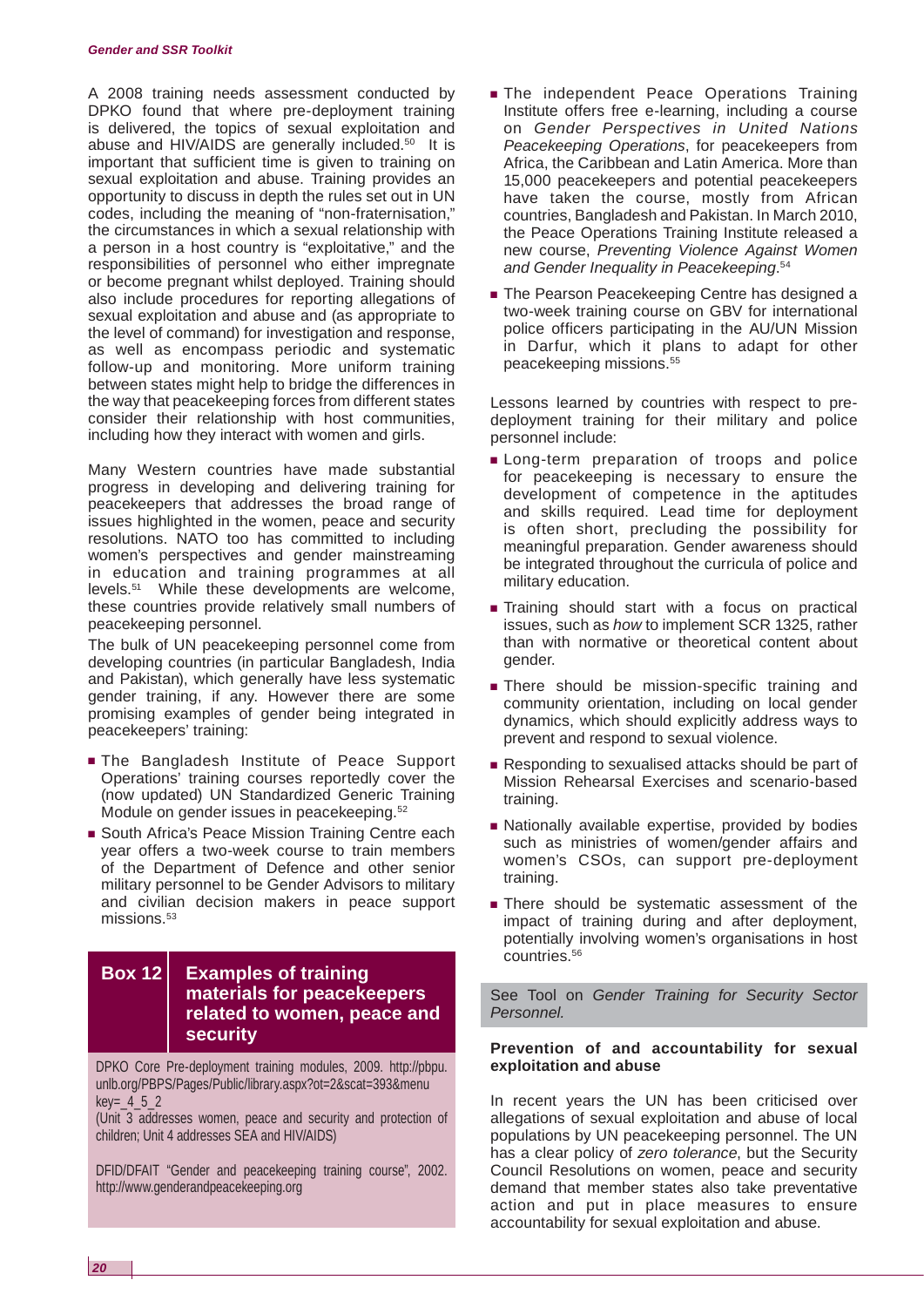#### *See: SCR 1820 Art. 7; SCR 1888 Art. 21*

*Codes of conduct:* Alongside training, preventing sexual exploitation and abuse requires clear guidelines on prohibited behaviour and clear complaint, investigation and disciplinary procedures. As a first step, states contributing troops and/or police to peacekeeping missions should ensure that the UN standards to prevent sexual exploitation and abuse are binding on their personnel, whether by issuing them as a command, or incorporating them into their criminal law.<sup>57</sup> They should also translate the standards into the languages of their personnel deployed as peacekeepers.

Developing, implementing and enforcing such codes of conduct at the national level can help to ensure that peacekeepers are held accountable for sexual violence. A strong and clear reference to the impermissibility of sexual exploitation and abuse in a national code of conduct can serve as a tool to educate and train military and police personnel and to assist their commanders in putting a stop to such abuses.

*Accountability for sexual exploitation and abuse:* Prevention of and accountability for sexual exploitation and abuse requires an organisational culture wherein armed forces commanders and police commissioners prevent, identify, halt and punish such behaviour. Steps are needed to address any *culture of impunity*  for sexual violence within armed forces and within police contingents.

States must be diligent in ensuring that any of their peacekeeping personnel who engage in sexual exploitation and abuse are held accountable under their respective national military and/or criminal justice systems. A number of countries have acted accordingly, punishing the perpetrators by dismissing them from the military, imposing custodial sentences and/or stripping them of their rank. France, for example, has reportedly imprisoned one of its peacekeepers for filming himself having sex with children, while countries including Morocco, Nepal, Pakistan, South Africa and Tunisia have announced disciplinary action against some of their peacekeepers.58

Countries contributing troop and/or police contingents should always give and fulfil assurances to the UN that their peacekeeping forces will ensure respect for local law, and that they will prosecute their peacekeepers if a UN investigation concludes that there are well-founded allegations of sexual exploitation or abuse against them. However, practical difficulties of gathering evidence and summoning witnesses confront national authorities in such prosecutions. To address these problems, it has been recommended that troop-contributing countries hold on-site courts martial in the country where the alleged offences were committed.59

Demonstrating peacekeepers' accountability for sexual violence is important for the credibility of the mission, which is essential to the mission's effectiveness. Repatriation of peacekeeping staff is the most commonly used disciplinary measure in the case of misconduct. When the implications of repatriation are not properly explained, it is often perceived as a simple "removal" of the perpetrator without any repercussions. Whilst protecting the confidentiality of victims and witnesses, missions should provide information to the host community on how allegations of sexual exploitation and abuse are being handled, and explain the outcomes of investigations to the victim and other involved persons. It may be appropriate for a senior mission official to publicly announce that the party/parties concerned has/have been removed from the mission and are being punished, so that the community can see that appropriate action is being taken.

#### **Measures to deploy more women**

The women, peace and security resolutions recognise that female peacekeepers are an essential resource in protecting civilians, including preventing sexual violence against women and children. A peacekeeping contingent composed of both men and women:

- Will be more trusted by the local community
- Is better equipped to undertake many key tasks, such as: house searches, body searches, working in prisons, providing escorts for victims/witnesses and screening combatants at DDR sites
- Can better make meaningful contact with vulnerable groups and CSOs in the local community
- Can more easily support conflict-affected women who would have difficulty speaking to male personnel
- Is less likely to have problems with sexual exploitation and abuse
- Promotes and encourages the participation of local women and their organisations in post-conflict political processes<sup>60</sup>

Specifically trained female peacekeepers can be of particular value in preventing sexual violence.

The women, peace and security resolutions encourage states to deploy greater numbers of female military and police personnel to UN peacekeeping operations:

#### *See: SCR 1820 Art.8; SCR 1888 Art. 19*

DPKO has for some years advocated that a minimum of 10% of peacekeeping police and military personnel should be women. However, as of June 2010, women made up only 2.35% of UN peacekeeping personnel in military functions. In 2009, DPKO launched a campaign to increase the number of female police officers in peacekeeping missions from 8 to 20% by 2014.61

States can increase the recruitment and deployment of women for peacekeeping operations by: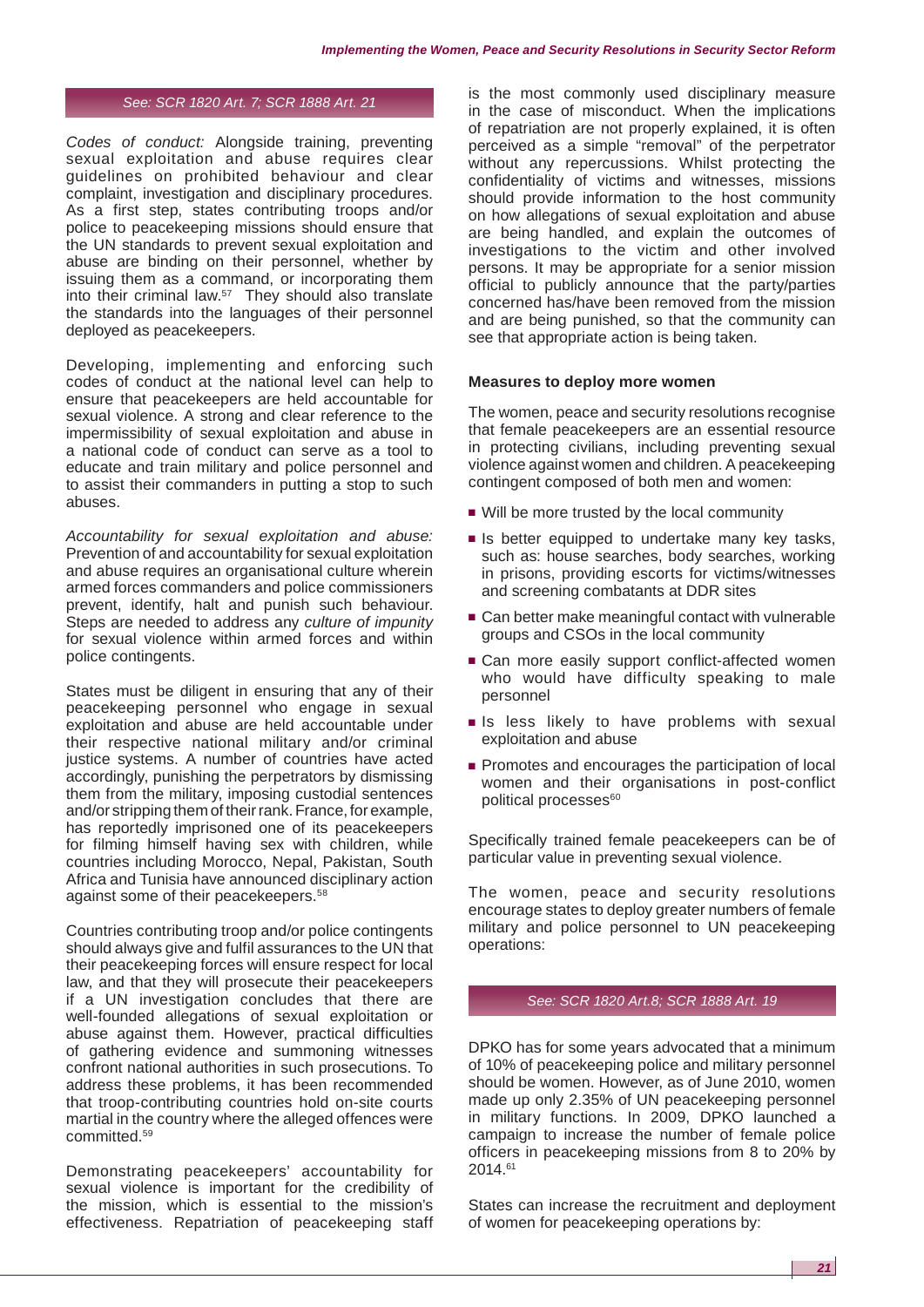- Including increased recruitment of women as a goal in their respective 1325 NAPs.
- Creating all-female military and police units to be deployed in the field, following the example of the Indian Formed Police Unit deployed in Liberia in 2007.
- Developing a national policy on the recruitment and deployment of women that includes numerical targets (such as a minimum percentage of women in all formed units deployed to peacekeeping). The Zambian Police Service, for example, has a 30% target for selecting female police officers for UN missions and, as of October 2009, had achieved 12%.
- Establishing specialised units within military and police personnel offices to oversee the recruitment and deployment of women.
- Nominating women for senior civilian peacekeeping positions, for example as Special Representatives of the UN Secretary-General, the EU and other regional bodies, as well as through secondment to DPKO headquarters.
- Developing national public information strategies that promote women's recruitment into police and military forces, and deployment to peacekeeping operations.
- Reviewing qualification requirements to remove those that discriminate against women.
- Addressing gender discrimination within armed forces and police services, for example through gender policies, women's empowerment programmes and sensitisation. See the Tool on *[Police Reform and Gender.](http://www.dcaf.ch/publications/kms/details.cfm?lng=en&id=47391&nav1=5)*
- Providing women with extra training to help them meet qualification requirements. For example, female police officers from Namibia, Tanzania and Zambia have identified women's lack of driving skills (the UN requires the ability to drive a manual shift 4x4 vehicle) as one of the main obstacles to their deployment to peacekeeping missions. This obstacle is coupled with the fact that women and men often do not have the same opportunities due to cultural, social and economic factors. The Tanzania Police Service is planning a pre-deployment course for women only to increase their language, shooting and driving skills in order to help them pass the selection tests, and is considering reimbursement for women who take extra driving lessons at their own cost.
- Initiating specific research on those factors that enhance the recruitment, retention and deployment of women, and ensuring that they inform national policy.62

# **4.7 By countries involved in armed conflicts**

As one would expect, the four women, peace and security resolutions pay particular attention to situations of armed conflict. The Security Council issues strongly worded directions to parties to armed conflict in relation to:

- Ensuring full respect for international law applicable to the rights and protection of women and girls, including immediate and complete cessation of all acts of sexual violence against civilians
- Taking special measures to protect civilians, particularly women and girls, from sexual violence, as well as other forms of violence

#### **Ensuring full respect for international law applicable to the rights and protection of women and girls**

*"It is more dangerous to be a woman than to be a soldier right now in Eastern DRC."*  Major General Patrick Cammaert, former Deputy Force Commander<sup>63</sup>

*See: SCR 1325 Art. 9; SCR 1820 Art. 2; SCR 1888 Art. 2; SCR 1889 Art. 2 and 3*

The challenges of ensuring respect for international humanitarian, human rights and refugee law in armed conflicts are not new or limited to the protection of women and girls. The overwhelming numbers of civilian deaths and injuries in armed conflict zones testify to this. The International Committee of the Red Cross has long worked on these issues, including through the promotion of and training in international humanitarian law for armed forces and armed groups. The UN plays a key role in exerting political pressure on countries to comply with their legal obligations in conflict.

In many contexts sexual violence and other human rights abuses are committed by members of national police and armed services.<sup>64</sup> Disciplinary problems and corruption can be factors: sexual violence against refugee women in Burundi, Kenya and Rwanda, for example, was committed by government soldiers/ security forces that were not well supervised and did not receive clear directives from superiors regarding their duties. Alcohol abuse and personal gain from robbery were often involved.65

A further key challenge is enforcing compliance with international law by non-state actors and armed groups. On one hand, they may not see themselves bound by international law and, on the other hand, they may lack the command and control structure necessary to maintain discipline. In any case, non-state actors are rarely subject to any external oversight. Moreover, while sometimes sexual violence is systematically deployed as a method of warfare by armed groups, it may also be "opportunistic"— armed groups and ordinary civilians exploiting chaos to attack women. A license to loot and rape at gunpoint often serves as an incentive for irregularly paid rebels to perpetuate the conflict.<sup>66</sup>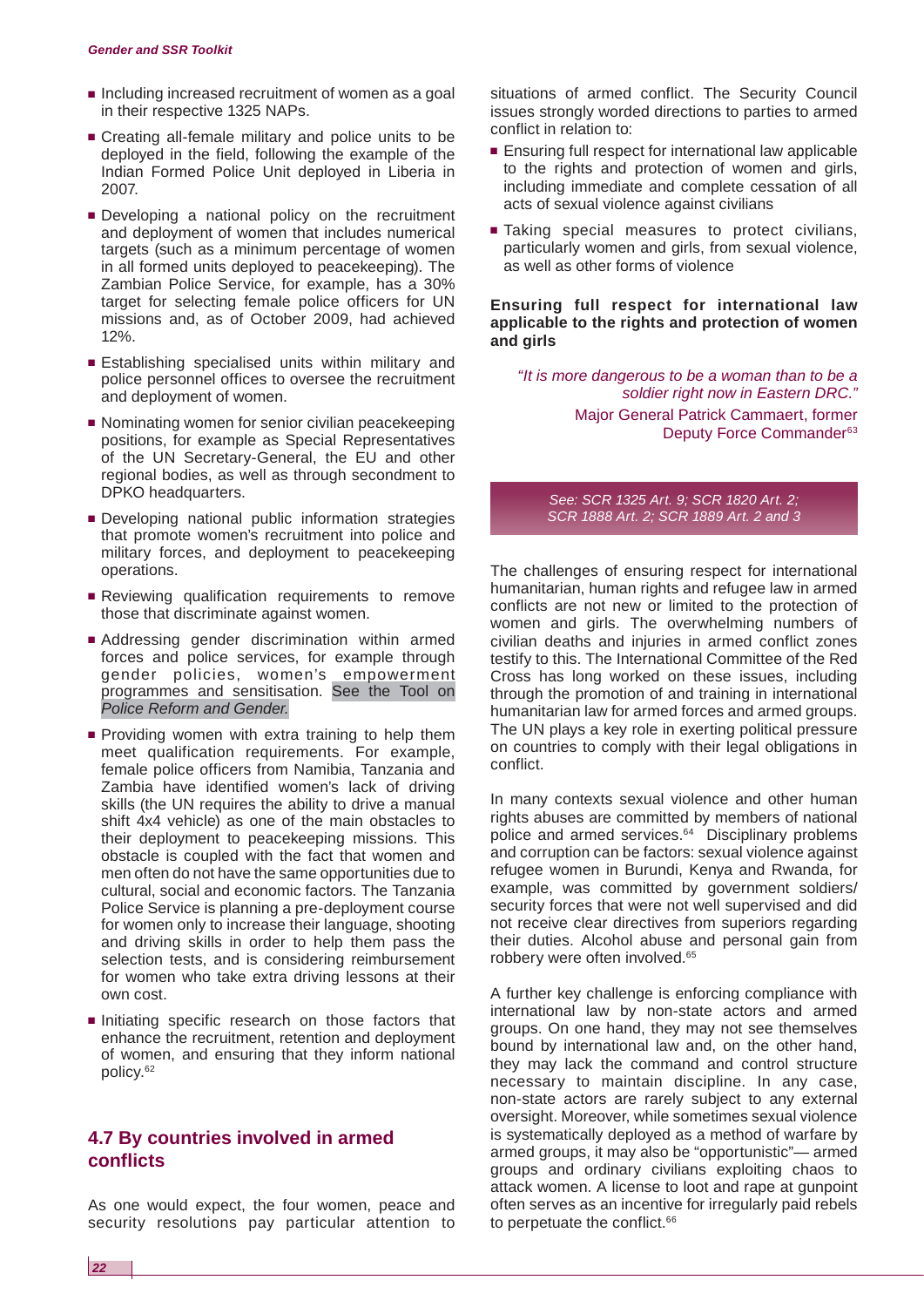The international community has only just begun to develop experience in engaging with non-state armed groups on sexual violence issues. Some progress has been made in achieving commitments to end sexual violence, but implementation remains challenging: 67

- In DRC, statements of commitment (*actes d'engagement*) were signed by 22 armed groups in the Kivus during the Goma Peace Conference on 23 January 2008. Signatories committed themselves to, inter alia, end all acts of violence against the civilian population, especially women and children. The Nairobi communiqué, which focused on foreign armed groups in DRC, also contained a reference to preventing acts of sexual violence. However, significant progress has yet to be observed in the parties either honouring their commitments or protecting civilians, in particular from sexual violence.
- In Côte d'Ivoire, the *Forces Nouvelles* adopted an action plan in January 2009, in which they committed to combating sexual violence in areas under their control, and established a working group to monitor its implementation. The effectiveness of these initiatives will need to be monitored.

UN peacekeeping experience indicates that specific strategies of persuasion and dissuasion—explained in relation to the culture and belief systems of the group—need to be adapted to armed opposition groups or non-state actors.68

#### **Special measures to protect civilians from sexual violence**

*See: SCR 1325 Art. 10; SCR 1820 Art. 3; SCR 1888 Art. 3; SCR 1889 Art. 12*

Protection of civilians from sexual violence requires specific strategies and responses because:

- Victims tend not to report sexual violence for fear of social stigma and re-victimisation, resulting in a paucity of information on attack patterns and the profile of perpetrators.
- Sexual violence tends to occur in places and at time periods that lack a regular security presence, such as in homes, at water points during pre-dawn hours, in forests where women forage for fuel and in fields where they cultivate crops.<sup>69</sup>

The need for targeted responses to sexual violence may be finding its way into military doctrine in certain cases. For example, NATO doctrine now dictates that in operational planning, execution and evaluation, forces need to analyse whether procedures should be implemented to protect women and girls from sexual violence. However, national armies do not generally have adequate doctrine or scenario-based training to deal with sexual violence and may be ill-prepared to address it in theatre.70

While there has been little analysis of how armed forces and groups directly participating in armed conflict can protect civilians from sexual violence, lessons learned by those providing humanitarian assistance and in peacekeeping missions are relevant. Good practice in protecting civilians includes:71

- Assessing how risks differ for women and men, girls and boys, and how they are changing over the course of the conflict; areas where people are likely to be exposed to sexual violence (e.g., aid distribution points, detention centres, border points, bars); and other agencies/organisations that can provide complementary health, psychosocial, legal and other basic services.
- Full, periodic consultations with communities and groups at risk, and ongoing liaison with local women's groups to identify protection gaps and as a source of operational intelligence.
- Continuous M&E and compilation and analysis of data.
- Linking protection with the empowerment of women. Women need to be involved in public decisionmaking to be able to articulate their needs in regard to, amongst other things, protection from sexual violence. At the same time, the threat of sexual violence in many contexts precludes women's participation in public life.
- Recognising that effective measures are highly contingent on context—for instance, strategies employed in Darfur (Sudan), where conflict is focused around IDP camps, will not necessarily work in a setting like DRC. Differences in levels of organisation and brutality, intent and scale require tailored response strategies.

Many practical measures to protect civilians from sexual violence have been developed in refugee camp settings.72 These could be applied and adapted in non-camp settings, including villages and suburbs where people are at risk of sexual violence outside of their home. Such measures include:

- Installation of lights in dangerous areas
- Separate hygienic facilities for women and men
- Strategic location of hygiene, water, garbage and other facilities used by groups at risk
- Cutting the grass on routes via which women frequently travel, providing women with torches and educating and encouraging women to walk in groups
- Information campaigns to inform women on ways that they can protect themselves
- Community assistance on how to set up neighbourhood watches or village vigilance/defence committees

A number of peacekeeping missions have used armed patrols and escorts to physically protect women and girls from sexual violence. These have protected women engaged in specific activities, such as firewood and water collection, travelling to market and farming, and/or focused on high-risk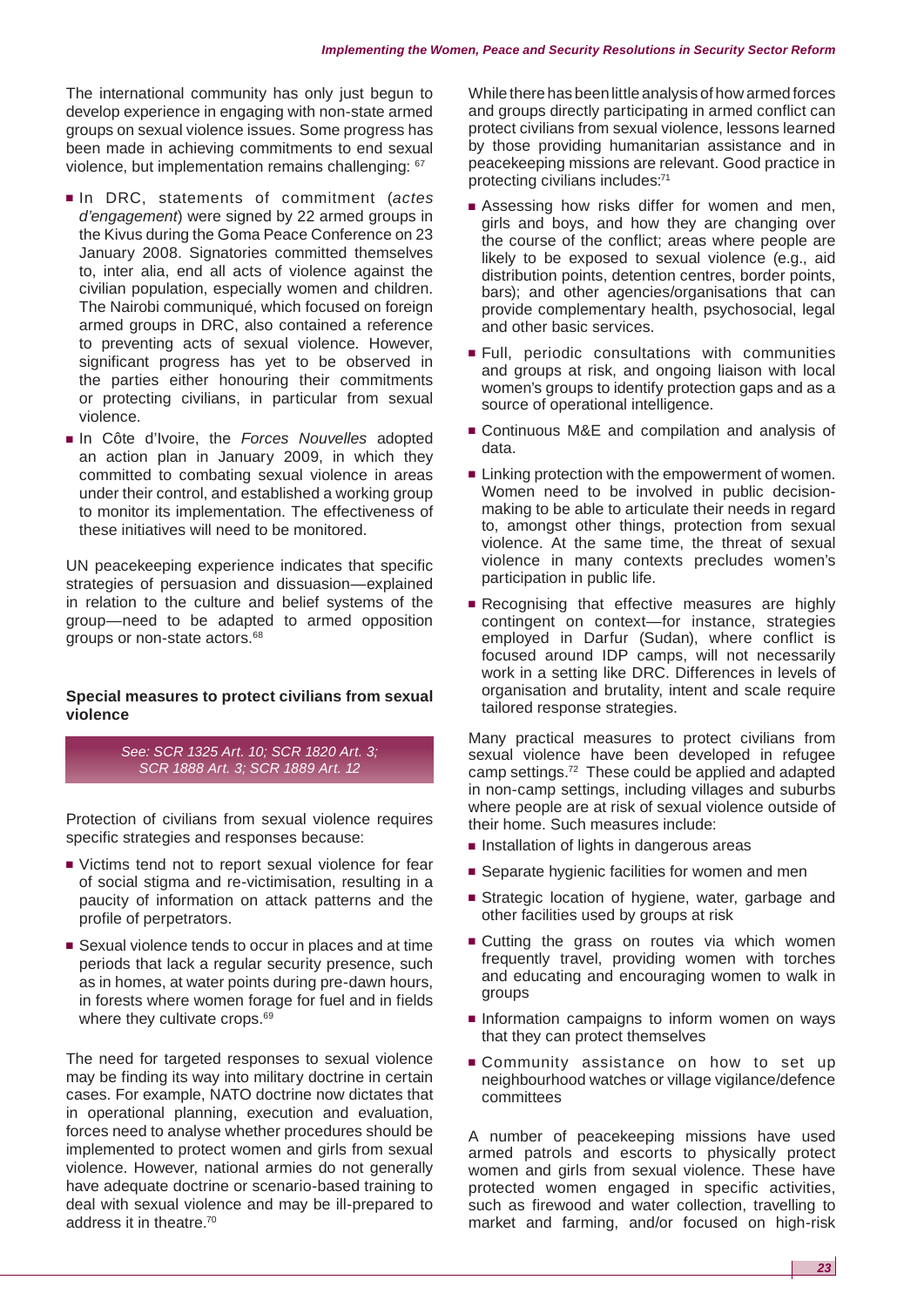periods such as nighttimes or the pre-dawn hours (see Box 13). Likewise, military forces can help to deter sexual violence simply by demonstrating their presence at high-risk times and places—such as by using flares/illumination mortars at night.73 Patrols and other protective actions by military personnel can be coordinated with community-run security committees, and should be planned and implemented in consultation with both women and men in the community.

In times of acute risk of violence, the military can also conduct evacuations and create corridors of safe passage for the movement of civilians.

The SCRs further suggest the following special measures to protect civilians from violence:

- Vetting candidates for national armies and security forces to ensure the exclusion of those associated with serious violations of international humanitarian and human rights law, including sexual violence. Vetting is discussed in section 4.3.
- Training of military personnel on the prohibition of all forms of sexual violence and to expose the myths that fuel sexual violence in armed conflict. Training of police and armed forces on women, peace and security issues was discussed in section 4.6.
- Enforcing military or other investigative and disciplinary measures.

#### **Enforcing military or other investigative and disciplinary measures**

*"A core aspect of prevention is the need for civilian and military leaders to demonstrate commitment and political willingness to address sexual violence. Inaction essentially sends a message that sexual violence is tolerated. In this regard, I emphasize that clear and forceful instructions and regular messages on the categorical prohibition of sexual violence, and unequivocal demonstrations by word and deed that any breach will be punished, would contribute to a decrease in sexual violence. Additionally, State organs, including ministries of defence, interior and justice, and military and police command structures must institute concrete, timebound measures, including training of military and police forces to make them aware of their obligations under international humanitarian, human rights and criminal law."*

#### Report of the Secretary-General pursuant to Security Council Resolution 182074

Where there is impunity for sexual violence, arms bearers view rape *not only as a tool of war, but a toy of war.*75 The women, peace and security resolutions place particular emphasis upon addressing impunity (see section 4.5), including with regards to sexual violence committed by military personnel.

*See: SCR 1820 Art. 3; SCR 1888 Art. 3 and 7*

In accordance with human rights standards, the jurisdiction of military tribunals should be restricted solely to specifically military offences committed by military personnel, and should exclude human rights violations, including sexual crimes, which should come under the jurisdiction of ordinary

# **Box 13 Firewood patrols in Darfur**

For displaced women and girls in some conflict-affected contexts, collecting firewood puts them at particular risk of rape, abduction and murder. To protect women collecting firewood in Darfur, AU protection force soldiers began firewood patrols. These were continued by the joint AU/UN force deployed from 2007.

Generally, AU patrols consisted of two or three large pickup trucks that followed approximately 100–200 metres behind a group of women along a predetermined route to a firewood collection location. Each truck carried a patrol force comprising three to five civilian police personnel up front and six to eight heavily-armed soldiers in the open-air rear of the vehicle.

The AU firewood patrols proved highly effective in some contexts. The Women's Commission for Refugee Women and Children highlighted the following issues, amongst others, as important to their success:

- "Firewood patrol committees" consisting of leaders from the participant groups (such as IDP women leaders), representatives from the patrolling forces (female wherever possible) and an intermediary, such as a UN agency or NGO, were crucial in building trust between participants and patrollers. Together committees should develop guidelines on timing, frequency, route selection, distance, and the details of how the patrols will be carried out; they should also meet regularly to address any concerns that arise during the patrols.
- $\blacksquare$  The protection mandate of the patrolling force, whether soldiers, civilian police or local authorities, must be clear among all parties before the patrols begin.
- The role of the host government's security forces (in refugee settings) and the local government's security forces (in IDP settings) must be clarified before the patrols begin.
- Where necessary, a translator—female wherever possible should accompany all patrols in order to communicate between participants and patrollers.
- The commander of the patrolling force must be supportive of the engagement of the patrollers in firewood patrols, committed to following the guidelines and willing to conduct patrols on a regular and predictable basis.
- Patrollers must not engage in sexual exploitation of participants in the patrols and must be held accountable to internationally recognised guidelines and codes of conduct for peacekeeping forces.

Humanitarian actors have however highlighted the analysis that must attend such protection initiatives, noting that in some cases firewood patrols allowed IDPs from one tribal group to collect wood of a neighbouring group, potentially exacerbating tensions.

Sources: Bastick, M., Grimm, K. & Kunz, R., *Sexual Violence in Armed Conflict, Global Overview and Implications for the Security Sector*, DCAF, 2007; Holt, V. Taylor, G. & Kelly, M., *Protecting Civilians in the Context of UN Peacekeeping Operations: Successes, Setbacks and Remaining Challenges*, DPKO/OCHA, 2009, 189–190.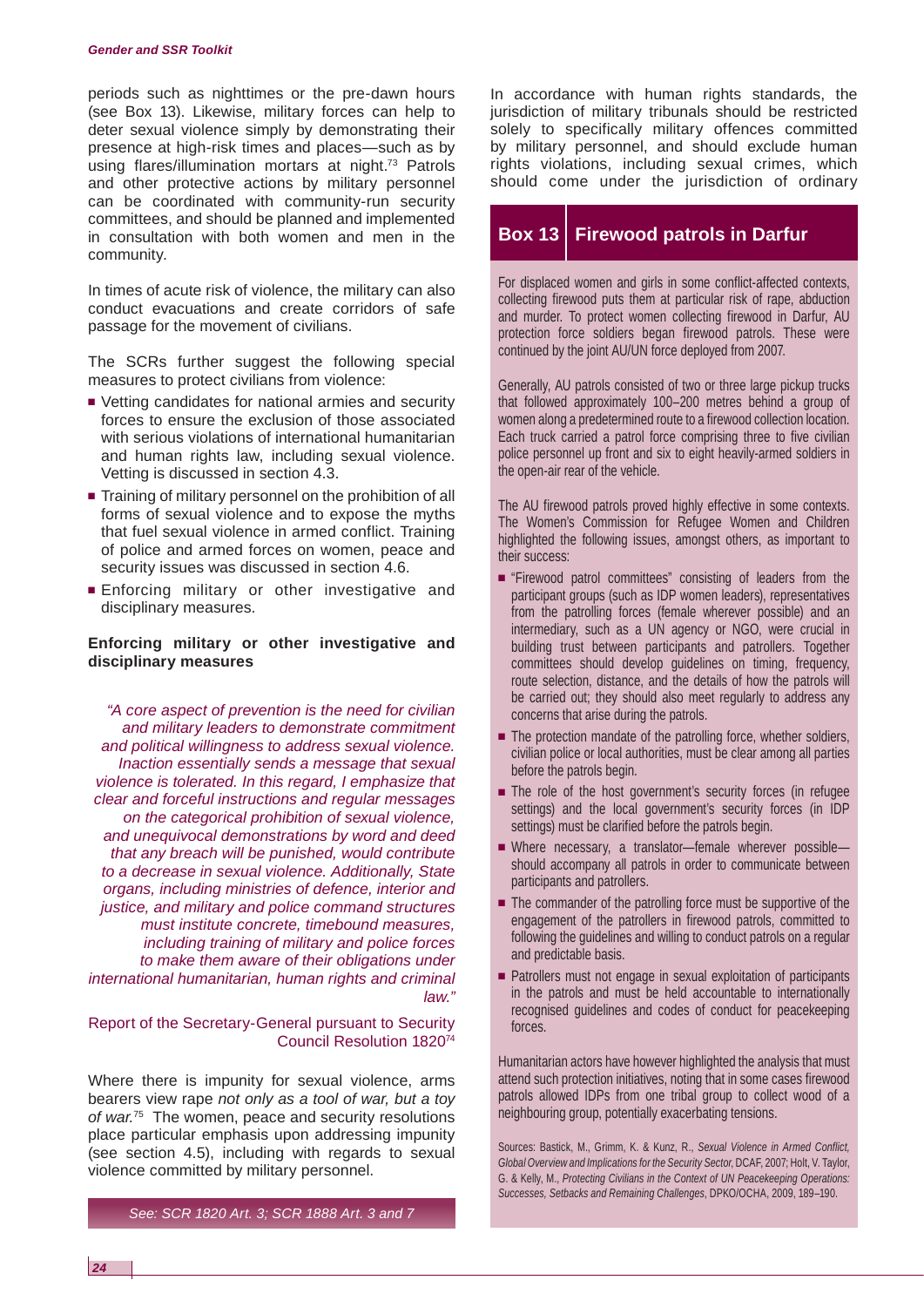criminal courts.76 In countries where sexual crimes committed by military personnel fall under military jurisdiction,military tribunals have largely failed to investigate and prosecute offenders.

NATO has set out quidelines regarding investigations of alleged acts of sexual violence (and other code of conduct violations) by NATO personnel, which include:

- A timeframe for appointment of an investigation officer to conduct a fact-finding/ preliminary inquiry
- A chain for reporting the results of the preliminary inquiry
- Responsibility for referring the results of the preliminary inquiry to the relevant national authority for appropriate disciplinary action
- A framework for the reporting of the final disposition<sup>77</sup>

Like the UN, NATO relies upon its member states to take disciplinary action against their own personnel. All armed forces should have clear procedures for responding to allegations of violence against civilians by their personnel, including rigorous investigation and, where warranted, prosecution.



#### **Policies**

- **1.** In developing and implementing SSR-related policies, assess how different policy options will impact upon women, men, girls and boys, and ensure that gender experts and women participate fully in the policy-making process.
- **2.** In all SSR-related policies, explicitly address women and girls' security and justice needs, sexual violence issues, and the promotion of women as equal participants in security sector institutions.
- **3**. Develop National Action Plans for implementation of the women, peace and security resolutions through an inclusive, consultative process, which includes legislators, security institutions, women's CSOs, and other relevant stakeholders. Such National Action Plans should encompass SSR activities.

#### **Accountability**

- **4.** Monitor and evaluate i) how women, peace and security issues are addressed in SSR programmes, and ii) execution of National Action Plans for implementation of the women, peace and security resolutions. Use concrete indicators and involve women's CSOs.
- **5.** Establish systems to ensure accountability of individuals within government agencies, security services and peacekeeping missions for implementation of obligations under the women, peace and security resolutions, as included in national security, defence or SSR policies.

#### **Participation of women**

- **6.** Include women at all levels in security sector governance and oversight institutions, and provide space for input from women's CSOs.
- **7.** Empower women and women's organisations to participate in SSR processes through the provision of security and logistical support, capacity building, mentoring and support to coalition-building, as necessary.
- **8.** Develop and implement strategies to promote leadership of women within armed forces, police services, defence institutions and the judiciary.

#### **Defence reform**

- **9.** Involve women's groups in the planning and implementation of DDR programmes, especially when engaging with female beneficiaries and in the reintegration of ex-combatants.
- **10.** Take action to mitigate the likelihood that the return of ex-combatants to civilian communities leads to increased sexual violence.
- **11.** Ensure that members of new or re-forming armed and police services are vetted for crimes of sexual violence and other violations of international humanitarian and human rights law, giving particular attention to confidentiality and protection of victims of sexual violence.

#### **Police reform**

- **12.** Reform police mandates, operating practices, training, incentive systems, performance measures, staffing and accountability systems to prioritise GBV issues. Consider creating specialised police units—staffed by men and women, linked to social and legal support services.
- **13.** Dedicate resources to sexual violence prevention, investigation and prosecution, as well as to victim assistance and protection.

#### **Justice reform**

- **14.** Reform laws and judicial procedures, practices and training to address GBV, in line with international standards, making special provision for prosecution of perpetrators and support to victims of sexual violence.
- **15.** Increase women's and girls' access to justice by supporting legal aid, paralegals, CSOs and legal outreach.
- **16.** Work with conflict-affected countries to support capacity to investigate and prosecute crimes of violence against women committed during armed conflict, and maintain local and international pressure to prosecute perpetrators.

#### **In preparation for peacekeeping**

**17.** Integrate practical training on women, peace and security issues, including the prevention of sexual violence, into police and military training, supplemented by mission-specific training for peacekeepers.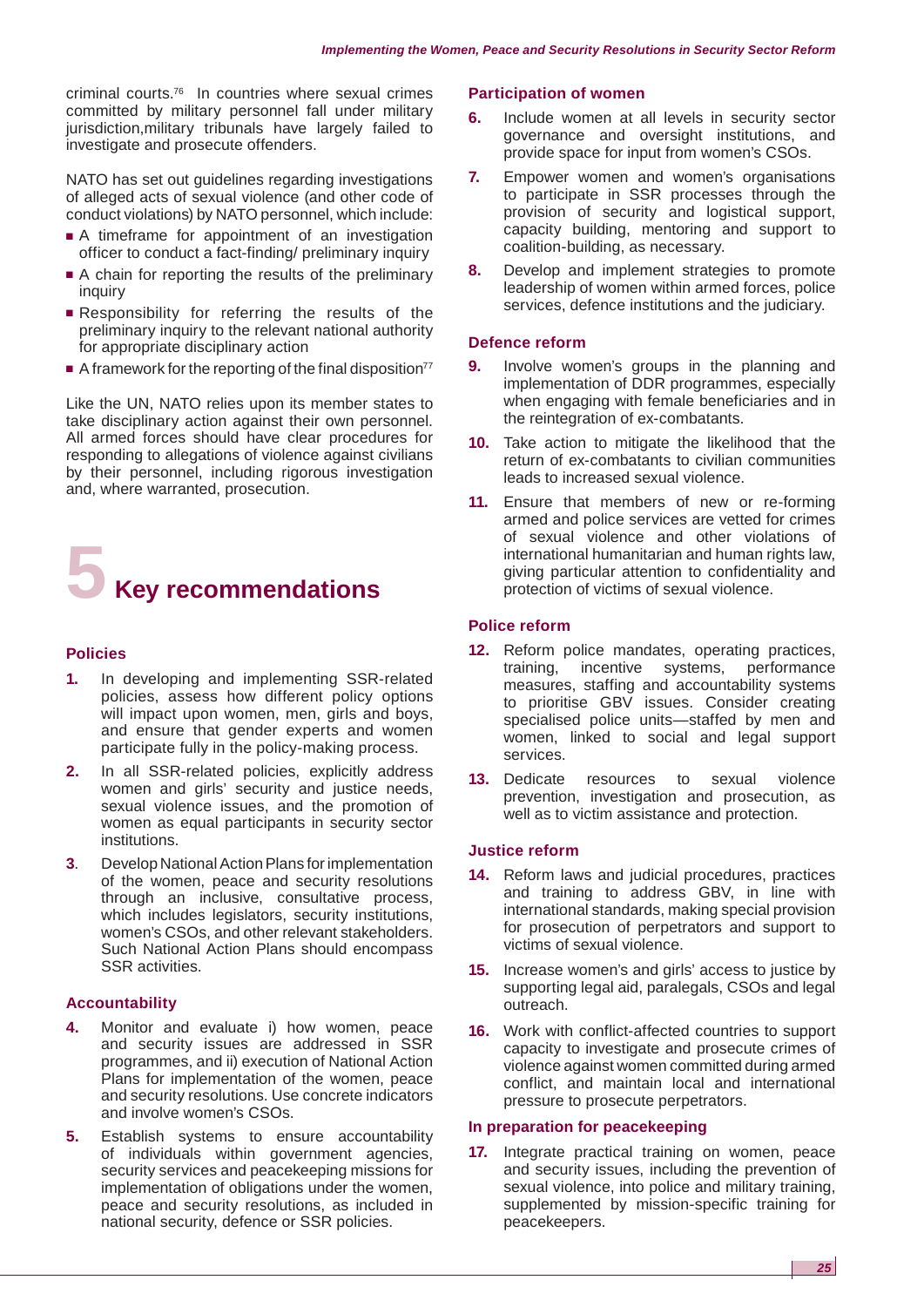- **18.** Develop codes of conduct and accountability mechanisms to address sexual exploitation and abuse, and ensure that any perpetrators are held accountable—and seen in the host country to be held accountable.
- **19.** Establish specialised units to lead and monitor implementation of policies, strategies and training to increase the recruitment and deployment of women in peacekeeping operations.

#### **During armed conflict**

**20.** Document and share strategies for the protection of civilians from sexual violence during armed conflict, including through engagement with non-state actors and enforcement of military disciplinary measures.



#### **Useful websites**

**DCAF** Gender and Security Programme – <http://www.dcaf.ch/gssrtoolkit>

**EPLO** *European National Action Plans for UNSCR 1325* – [http://www.eplo.org/index.](http://www.eplo.org/index) php?id=249

**EU** webpage on Women Peace and Security – [http://www.consilium.europa.eu/showPage.](http://www.consilium.europa.eu/showPage) aspx?id=1886&lang=en

**PeaceWomen –** [http://www.peacewomen.org/WPS/](http://www.peacewomen.org/WPS) Index.html

**UN** Action Against Sexual Violence in Conflict – [www.stoprapenow.org](http://www.stoprapenow.org) 

**UNIFEM** – [http://www.womenwarpeace.org/](http://www.womenwarpeace.org)

**UN-INSTRAW** Gender, Peace and Security Programme – [http://www.un-instraw.org/peace-and-se](http://www.un-instraw.org/peace-and-se-curity/programme-page)curity/[programme-page/](http://www.un-instraw.org/peace-and-se-curity/programme-page)

#### **Practical guides and handbooks**

Organisation for Economic Co-operation and Development, *OECD DAC Handbook on Security System Reform, Section 9: Integrating Gender Awareness and Equality*, 2009. [http://www.oecd.org/](http://www.oecd.org) dataoecd/4/52/42168607.pdf

UN-INSTRAW, *Planning for Action: Good Practices on Implementing UNSCR 1325 on a National Level*, 2008. [http://www.un-instraw.org/](http://www.un-instraw.org) images/files/Backgroundpaper1325.pdf

UNDP & UNIFEM, *Policy Briefing Paper: Gender-Sensitive Police Reform in Post-Conflict Societies*, 2007. [http://www.unifem.org/att](http://www.unifem.org/attach-ments/products/GenderSensitivePoliceReform_)ach[ments/products/GenderSensitivePoliceReform\\_](http://www.unifem.org/attach-ments/products/GenderSensitivePoliceReform_)  PolicyBrief\_2007\_eng.pdf

Valasek, K., *Securing Equality, Engendering Peace: A Guide to Policy and Planning on* 

*Women, Peace and Security*, UN-INSTRAW, 2006. [http://www.un-instraw.org/images/files/](http://www.un-instraw.org/images/files) GPS/1325per\_cent20English.pdf

#### **Online articles and reports**

Bastick, M., Grimm, K. & Kunz, R., *Sexual Violence in Armed Conflict, Global Overview and Implications for the Security Sector*, Geneva Centre for the Democratic Control of Armed Forces, 2007. <http://www.dcaf.ch/publications/kms/details.cfm?ord2> 79=title&q279=sexual&lng=en&id=43991&nav1=4

Bettham, G. & Popovic, N., *Putting Policy into Practice: Monitoring the implementation of UN Security* Council Resolutions on Women, Peace and Security, FOKUS and UN-INSTRAW, 2009. [http://www.un-instraw.org/images/documents/GPS/](http://www.un-instraw.org/images/documents/GPS) BackgroundPaper\_1325Conf\_Oslo\_Nov2009.pdf

*Conflict Related Sexual Violence and Peace Negotiations: Implementing Security Council Resolution 1820*, Report on the High-level Colloquium organised by DPA, DPKO, OCHA, UNDP & UNIFEM on behalf of UN Action Against Sexual Violence in Conflict, and in partnership with the Centre for Humanitarian Dialogue, 2009. [http://www.stoprapenow.](http://www.stoprapenow) org/pdf/JuneColloquium-SummaryReport.pdf

Genderforce, *Good and Bad Examples – Lessons Learned from Working With UNSCR 1325 in International Missions*, 2007. [http://www.genderforce.se/](http://www.genderforce.se) dokument/Good\_and\_bad\_examples\_English\_A4.pdf

UNIFEM, *Women Building Peace and Preventing Sexual Violence in Conflict-Affected Contexts*, 2007. [http://www.unifem.org/attachments/products/](http://www.unifem.org/attachments/products) WomensBuildingPeaceAndPreventingSexualViolence \_eng.pdf

UNIFEM & DPKO, *Addressing Conflict Related Sexual Violence - An Analytical Inventory of Peacekeeping Practice*, 2010. [http://www.unifem.](http://www.unifem) org/attachments/products/Analytical Inventory of Peacekeeping\_Practice\_online.pdf

UNIFEM, "*Women targeted or affected by armed conflict: What role for military peacekeepers?", Wilton Park Conference Summary*, 2008. [http://www.unifem.org/attachments/events/](http://www.unifem.org/attachments/events) WiltonParkConference\_SummaryReport\_200805\_1. pdf

#### **Books and other non-online publications**

Donadio, M., & Mazzotta, C., *Women in the armed and police forces: Resolution 1325 and Peace Operations in Latin America*, RESDAL, 2010.

The Institute for Inclusive Security, *Inclusive Security: A Curriculum for Women Waging Peace*, Hunt Alternatives Fund, 2009.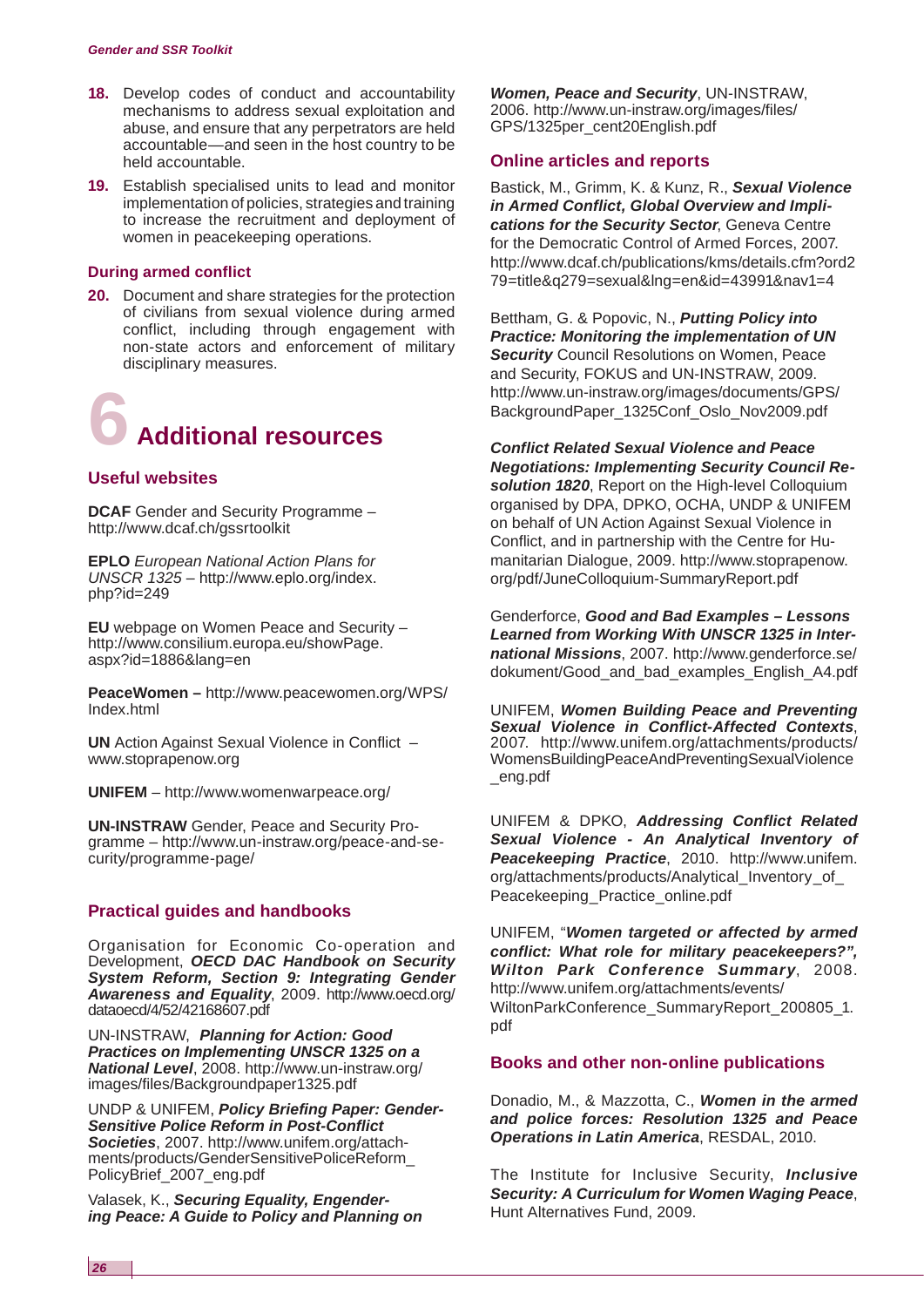# **ENDNOTES**

- 1 Speech delivered at the NATO conference on "Women, Peace and Security" in Brussels, Belgium, 27 Jan. 2010.
- Some agencies, such as the OECD, prefer the term 'security system reform' to security sector reform. Other alternative terms include 'security sector transformation' and 'security sector reconstruction'.
- Hänggi, H., "Security sector reform", in Chetail, V. (ed.), *Post-Conflict Peacebuilding: A Lexicon* (Oxford: Oxford University Press, 2009), 1-2.
- 4 Report of the Secretary-General, "Securing peace and development: the role of the United Nations in supporting security sector reform", A/62/659-S/2008/39, p. 6.
- For analysis of the resolutions on this point, see Otto, D., "The Exile of Inclusion: Reflections on Gender Issues in International Law Over the Last Decade", *Melbourne Journal of International Law*, Vol. 10 Issue 1, May 2009, p. 21; Tryggestad, L. T., "Trick or treat? The UN and Implementation of Security Council Resolution 1325 on Women, Peace and Security", *Global Governance*: *a review of multilateralism and international organizations*, Vol.15, no. 4, 2009, pp. 539 – 557. Some UN agencies, many NGOs and some states (e.g., South Africa - [http://www.peacewomen.org/](http://www.peacewomen.org) un/9thAnniversary/Open\_Debate/SouthAfrica.pdf ) regard SCR
- 1325 as 'binding'.<br>See, e.g., Concluding comments of the Committee on the Elimination of Discrimination against Women: Lebanon, CEDAW/C/LBN/CO/3 (CEDAW, 2008), para. 13, Concluding comments of the Committee on the Elimination of Discrimination against Women: Timor-Leste, CEDAW/C/TLS/CO/1 (CEDAW, 2009), para. 14.
- 7 UNIFEM, "Women Targeted or Affected by Armed Conflict: What Role for Military Peacekeepers?", Wilton Park Conference Summary, 2008. [http://www.unifem.org/attachments/events/](http://www.unifem.org/attachments/events) WiltonParkConference\_SummaryReport\_200805\_1.pdf 8
- Pearson, E., *Demonstrating Legislative Leadership: The Introduction of Rwanda's Gender-Based Violence Bill,* (Washington, D.C: Hunt Alternatives Fund, 2008).
- See Gumru, F.B. and Fritz, J.M., "Women, Peace and Security: An Analysis of the National Action Plans Developed in Response to UN Security Council Resolution 1325", *Societies without*
- *Borders* 4, 2009, p. 218.<br><sup>10</sup> The Liberia National Action Plan for the Implementation of United Nations Resolutions 1325, 8 March 2009. [http://www.un-instraw.](http://www.un-instraw) org/images/documents/LNAP\_1325\_final.pdf (accessed March
- <sup>11</sup> Gya, G., *Gender Mainstreaming and Empowerment of Women in EU's External Relations Document*s: European Parliament,
- Brussels, 2009, p. 26.<br><sup>12</sup> Beetham, G. and Popovic, N., "Putting policy into practice: Monitoring the implementation of UN Security Council Resolutions on Women, Peace and Security", FOKUS and UN-INSTRAW Conference background paper, Oslo, 11-13 Nov. 2009.
- <sup>13</sup> See UN Security Council on "Women, Peace and Security", Report of the Secretary-General, S/2010/173, 6 April 2010.and<br>http://www.un.org/News/Press/docs/2010/sc9914.doc.htm
- <sup>14</sup> [Council of the EU,](http://www.un.org/News/Press/docs/2010/sc9914.doc.htm) Indicators for the Comprehensive approach *to the EU implementation of the United Nations Security Council Resolutions 1325 and 1820 on Women, Peace and Security*, 14
- July 2010, p. 11. 15 Belgian NAP, p. 4., Dutch NAP, p. 44. See also Herma, M. and Brown, L. M., *1 YEAR NAP 1325: Evaluating the Dutch National Action Plan on UNSC Resolution 1325 after one year of implementation* (The Hague: Working Group 1325, 2008).
- 16 Pearson, 2008.
- 17 UNIFEM, *Women Building Peace and Preventing Sexual Violence*
- *in Conflict-Affected Contexts*, Oct 2007, p. 3.<br><sup>18</sup> Centre for Humanitarian Dialogue, "Kenyan leading women meet to make peace last", Press Release, 22 March 2010; Kenya National Dialogue and Reconciliation Monitoring Project, Agenda Item 4 - Long-Standing Issues and Solutions, Draft Report on
- status of implementation, Jan. 2009. 19 International Alert, *Integrating women's priorities into peacebuilding processes: Experiences of monitoring and advocacy in Burundi and Sierra Leone*, Report of a civil society workshop 25-29 Feb.
- Carreiras, H., "Gender Integration in the Armed Forces: A Cross National Comparison of Policies and Practices in NATO Countries", paper presented at the 26th Annual Meeting Women

in Uniform in NATO, May 2002. [http://www.nato.int/ims/2002/](http://www.nato.int/ims/2002)

- cwinf2002/cwinf-02.htm 21 For example, until 2008, women in the Colombian Armed Forces could not attain the rank of General, since the position required previous experience commanding operational units, and women were not allowed to serve in operational units. In 2008, legislation introduced by Senator Marta Lucía Ramírez (who had previously served as Colombia's first female defence minister) allowed for
- the promotion of the first female General.<br><sup>22</sup> NATO, Training and education related to gender or UNSCR 1325 and 1820 at the national level, 2009: available at [http://www.nato.](http://www.nato)
- <sup>23</sup> See, for example: UNIFEM & DPKO, *Addressing Conflict Related Sexual Violence - An Analytical Inventory of Peacekeeping Practice* (New York: UN) 2010, p. 34; UNIFEM, "Women Targeted or Affected by Armed Conflict: What Role for Military Peacekeepers?"; Bastick, M., "Integrating gender in post-conflict security sector reform" in *SIPRI Yearbook 2008*: *Armaments, Disarmament and International Security* (Oxford: Oxford University Press, 2008); UN INSTRAW virtual discussion on *Reintegrating Female EX-Combatants: Good practices and lessons learned in the disarmament, demobilization and reintegration (DDR) of women and girls*, 28 June – 19 July, 2010.<br><sup>24</sup> Ibid. 25 UNIFEM & DPKO, *Addressing Conflict Related Sexual Violence* -
- *An Analytical Inventory of Peacekeeping Practice* (New York: UN,
- 2010), 28, 34; UNIFEM, "Women Targeted or Affected by Armed <sup>26</sup> A. Mayer-Rieckh and P. De Greiff, *Justice as Prevention: Vetting Public Officials in Transitional Countries* (New York: Social
- <sup>27</sup> NGOs cited in International Women's Tribune Centre compilation of responses to UN SCR 1820; Swedish Foundation for Human Rights in conjunction with the UK All Party Parliamentary Group on the Great Lakes of Africa, *Justice, Impunity and Sexual Violence in Eastern Democratic Republic of Congo,* Nov. 2008. [http://www.appggreatlakes.org/index.php/appg-rep](http://www.appggreatlakes.org/index.php/appg-reports-mainmenu-35/116-sexual-violence-report-published)orts[mainmenu-35/116-sexual-violence-report-published \(accessed](http://www.appggreatlakes.org/index.php/appg-reports-mainmenu-35/116-sexual-violence-report-published)  Nov. 30, 2009), 29–30, 37; Mission to DRC, Report of the UN Special Rapporteur on Violence Against Women, Dr. Yakin
- Ertürk, Feb. 2008, paras. 91-94. 28 W.G. O'Neill, "Field-notes: Liberia" (prepared for UNIFEM, UNDP, DPKO, Jan.4, 2007), 1.
- 29 UNIFEM, "Women Targeted or Affected by Armed Conflict: What Role for Military Peacekeepers?
- 30 Department of the Army, *FM 3.24 Counterinsurgency*  (Washington DC, 2006), Section D-34. [http://www.fas.org/irp/](http://www.fas.org/irp) doddir/army/fm3-24.pdf 31 H. Groenewald and G. Peake, *Police Reform through*
- *Community-Based Policing: Philosophy and Guidelines for Implementation* (New York: International Peace Academy, 2004),1. 32 E. Rehn and E. Johnson Sirleaf, *Women, War and Peace: The*
- *Independent Experts' Assessment on the Impact of Armed Conflict on Women and Women's Role in Peace-Building (Progress of the World's Women 2002, vol. 1* (New York: UN Development Fund for Women, 2002), 13.<br><sup>33</sup> Ibid., 16.
- 
- 34 These four areas derived from the policy briefing paper of UNDP and UNIFEM. See UNDP and UNIFEM, *Policy briefing paper: Gender-sensitive Police Reform in Post Conflict Societies*, Oct.
- 2007.<br><sup>35</sup> Ibid.
- 36 See M. Bastick, "Integrating gender in post-conflict security sector reform" in *SIPRI Yearbook 2008*: *Armaments, Disarmament and International Security* (Oxford: Oxford University Press, 2008), 163.
- 37 UNDP and UNIFEM, *Policy briefing paper: Gender-sensitive*
- *Police Reform in Post Conflict Societies*, October 2007, 7. 38 M. Bastick, K. Grimm and R. Kunz, *Sexual Violence in Armed Conflict, Global Overview and Implications for the Security Sector* (Geneva: Geneva Centre for the Democratic Control of Armed
- Forces, 2007), 147.<br><sup>39</sup> UNDP and UNIFEM, Policy briefing paper: Gender-sensitive<br>Police Reform in Post Conflict Societies. Oct. 2007. 7.
- <sup>40</sup> For more information see WHO Ethical and Safety *Recommendations for Researching, Documenting and Monitoring*
- *Sexual Violence in Emergencies* (Geneva: WHO, 2007). 41 OSCE/ODIHR, *Supporting the Transition Process: Lessons Learned and Best Practices in Knowledge Transfer* (Warsaw: